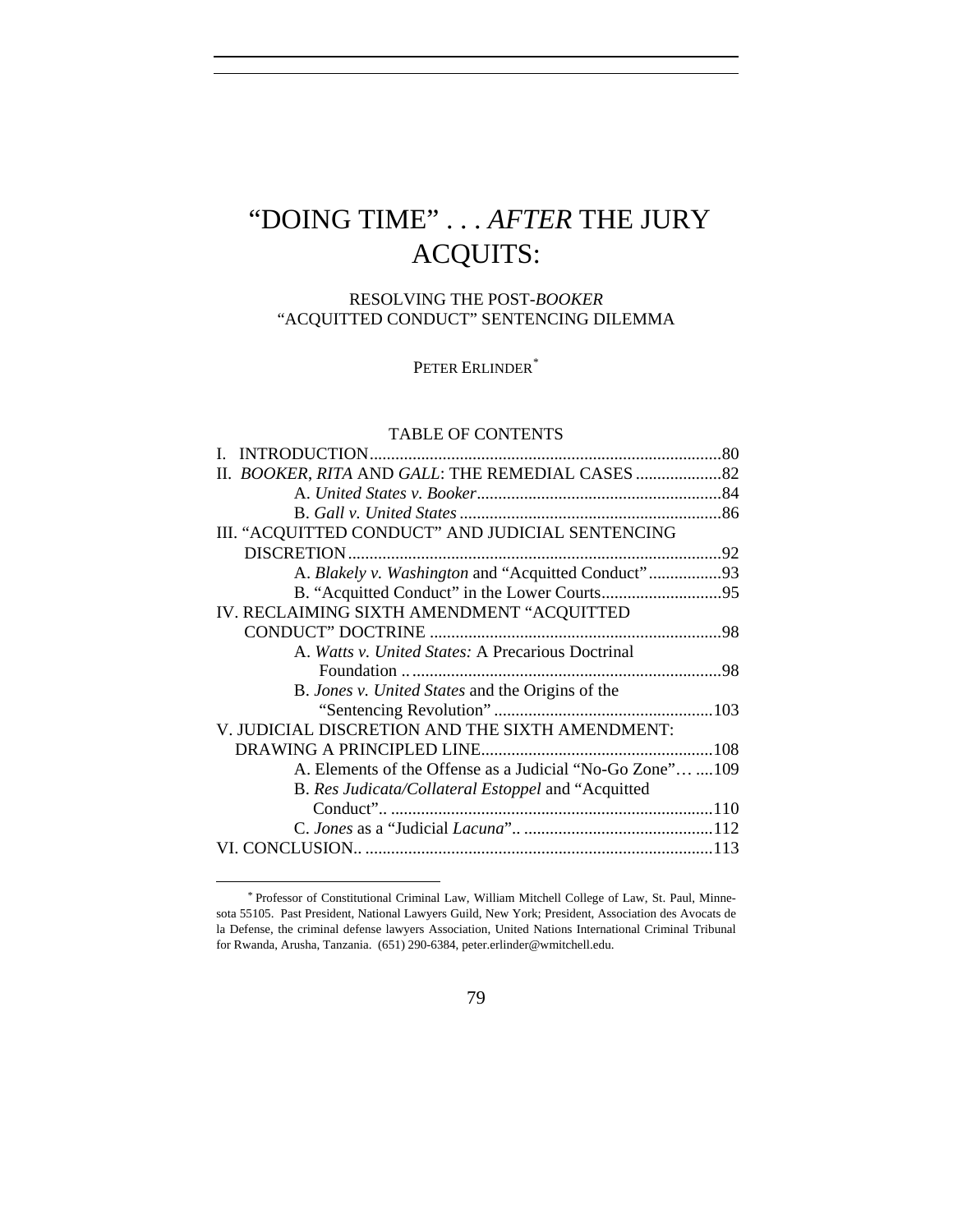## I. INTRODUCTION

The "sentencing revolution," occasioned by the Supreme Court's reinvigoration of the Sixth Amendment right to jury-found facts in *Apprendi v. New Jersey*<sup>[1](#page-1-0)</sup> and *Blakely v. Washington*<sup>[2](#page-1-1)</sup> caused the Court to overturn mandatory Federal Sentencing Guidelines and to reconfigure the Guidelines as an advisory-only system in *United States v. Booker*. [3](#page-1-2) For the past three years, post-*Booker* cases have revealed deep contradictions between three important, but directly competing, constitutional-policy imperatives: (a) defining the limits of Congress' power to establish uniform sentencing policy and procedures in order to eliminate or reduce apparent disparities in sentencing *between* judges; (b) re-establishing the system of individuated, case-specific sentences by permitting broader judicial discretion in sentencing and (c) protecting the Sixth Amendment right to jury-found facts as a bulwark against governmental over-reaching in the context of judicial deci-sion-making.<sup>[4](#page-1-3)</sup>

Recently, the Court decided *Rita v. United States*<sup>[5](#page-1-4)</sup> and *Gall v. United* States,<sup>[6](#page-1-5)</sup> which go a long way toward sorting out the proper relationship between the first two policy imperatives above. However, the proper relationship between judicial discretion in sentencing and the Sixth Amendment right to jury-determined facts in sentencing established in *Apprendi*  and *Blakely* has yet to be definitively addressed by the Court, post-*Booker*. [7](#page-1-6) Given the importance of Sixth Amendment jury fact-finding as a "bulwark" against judicial excess animating all members of the Court in *Apprendi*, *Blakely* and *Booker*, together with recent indications by members of the Court that the Sixth Amendment issues underlying *Booker* have yet to be resolved,<sup>[8](#page-1-7)</sup> indicate that further resolution of this issue must soon be on the Court's agenda.<sup>[9](#page-1-8)</sup>

<span id="page-1-0"></span>This article examines the unresolved, post-*Booker* contradiction between judicial discretion in sentencing and the Sixth Amendment right to

*<sup>1</sup>* 530 U.S. 466 (2000).

*<sup>2</sup>* 542 U.S. 296 (2004).

*<sup>3</sup>* 543 U.S. 220, 245 (2005).

*<sup>4</sup> See id.* at 239 (citing Apprendi, 530 U.S. at 477)..

*<sup>5</sup>* 127 S. Ct. 2456 (2007).

*<sup>6</sup>* 128 S. Ct. 586 (2007).

<span id="page-1-6"></span><span id="page-1-5"></span><span id="page-1-4"></span><span id="page-1-3"></span><span id="page-1-2"></span><span id="page-1-1"></span>*<sup>7</sup> Rita*, 127 S. Ct. at 2475 (Scalia, J., concurring in part); *Gall*, 128 S. Ct. at 602–03 (Scalia, J., concurring).

<span id="page-1-7"></span>*<sup>8</sup> Gall*, 128 S. Ct. at 602–03 (Scalia, J., concurring), 610 (Alito, J., dissenting); *Rita*, 127 S. Ct. at 2475 (Scalia, J., concurring in part).

<span id="page-1-8"></span>*<sup>9</sup>* This issue was before the Court in United States v. Hurn, 496 F.3d 784 (7th Cir. 2007), *cert. denied*, 128 S. Ct. 1737 (2008).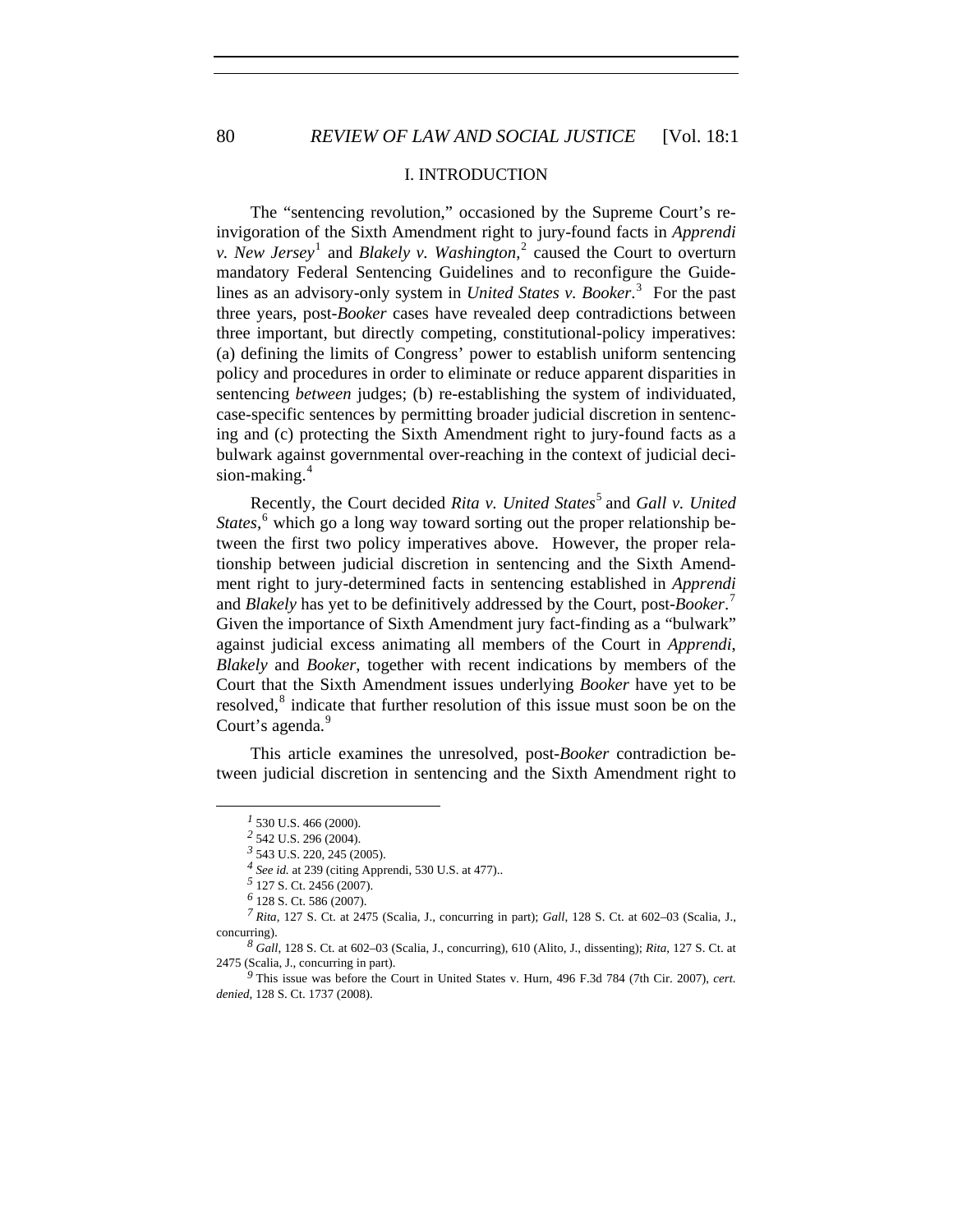$\overline{a}$ 

jury-found facts by considering the circumstance in which the contradiction is most plain—the judicial use of "acquitted conduct" to impose a sentence based on facts the jury has considered and rejected in an acquittal.<sup>[10](#page-2-0)</sup> This article advances the position that the minority view expressed in lower court cases—that "acquitted conduct" may *never* be used by sentencing courts in light of *Apprendi* and *Blakely* (at least with respect to facts related to proof of the elements of the acquitted offense)—is essentially correct as a matter of principle and simple logic.<sup>[11](#page-2-1)</sup> However, the broad discretion entrusted to the sentencing court by the remedial measures described in *Booker, Rita* and *Gall* requires principled line-drawing<sup>[12](#page-2-2)</sup> to ensure the jury

<span id="page-2-0"></span><sup>&</sup>lt;sup>10</sup> "Acquitted conduct" refers to conduct related to offenses of which the defendant has been acquitted by a jury and differs fundamentally from facts which the jury has *not* considered. This was the issue in *Blakely v. Washington*, when the Court held that the judge wrongfully imposed an additional ninety-month sentence which went beyond the statutory maximum and was based on judge-found facts rather than jury-found facts. *Blakely*, 542 U.S. at 304. A compendium of articles that have discussed the issue include: Anne Bowen Poulin, *Collateral Estoppel in Criminal Cases: Reuse of Evidence After Acquittal*, 58 U. CIN. L. REV. 1 (1989); William Kirchner, Note, *Punishment Despite Acquittal: An Unconstitutional Aspect of The Federal Sentencing Guidelines?*, 34 ARIZ. L. REV. 799 (1992); Joshua M. Webber, Case Note, United States v. Brady*: Should Sentencing Courts Reconsider Disputed Acquitted Conduct for Enhancement Purposes Under the Federal Sentencing Guidelines*, 46 ARK. L. [REV. 457](http://web2.westlaw.com/result/result.aspx?vr=2.0&sskey=CLID_SSSA35511643&effdate=1%2f1%2f0001+12%3a00%3a00+AM&rs=WLW8.02&fn=_top&fmqv=s&rlti=1&ss=CNT&method=WIN&eq=search&n=16&rltdb=CLID_DB21511643&db=JLR&cnt=DOC&sv=Split&rp=%2fsearch%2fdefault.wl&scxt=WL&cfid=1&rlt=CLID_QRYRLT36511643&srch=TRUE&origin=Search&mt=LawSchoolPractitioner&service=Search&query=acquitted+conduct)  (1993); Elizabeth A. Parsons, Note, *[Shifting the Balance of Power: Prosecutorial Discretion Under the](http://web2.westlaw.com/result/result.aspx?vr=2.0&sskey=CLID_SSSA35511643&effdate=1%2f1%2f0001+12%3a00%3a00+AM&rs=WLW8.02&fn=_top&fmqv=s&rlti=1&ss=CNT&method=WIN&eq=search&n=17&rltdb=CLID_DB21511643&db=JLR&cnt=DOC&sv=Split&rp=%2fsearch%2fdefault.wl&scxt=WL&cfid=1&rlt=CLID_QRYRLT36511643&srch=TRUE&origin=Search&mt=LawSchoolPractitioner&service=Search&query=acquitted+conduct)  [Federal Sentencing Guidelines](http://web2.westlaw.com/result/result.aspx?vr=2.0&sskey=CLID_SSSA35511643&effdate=1%2f1%2f0001+12%3a00%3a00+AM&rs=WLW8.02&fn=_top&fmqv=s&rlti=1&ss=CNT&method=WIN&eq=search&n=17&rltdb=CLID_DB21511643&db=JLR&cnt=DOC&sv=Split&rp=%2fsearch%2fdefault.wl&scxt=WL&cfid=1&rlt=CLID_QRYRLT36511643&srch=TRUE&origin=Search&mt=LawSchoolPractitioner&service=Search&query=acquitted+conduct)* 29 VAL. U. L. REV. 417 (1994); David S. Rudstein, *Double Jeopardy and the Fraudulently-Obtained Acquittal*, 60 MO. L. REV. 607 (1995); Barry L. Johnson, *If at First You Don't Succeed-Abolishing the Use of Acquitted Conduct in Guidelines Sentencing*, 75 N.C. L. REV. 153 (1996); Amy Baron-Evans, *Supreme Court OKs Acquitted Conduct, Sentencing Commission Invites Comment on Alternatives*, 21 CHAMPION 62 (Mar. 1997); Marvin Sprouse, Note, *A Sentence for Acquittal: The Supreme Court Holds that Sentences May Be Enhanced for "Conduct" for Which Persons Have Been Tried and Acquitted:* United States v. Watts*, 117 S. Ct. 633 (1997)*, 28 TEX. TECH L. REV. 936 (1997); Matthew MacKinnon Shors, Note, United States v. Watts*: Unanswered Questions, Acquittal Enhancements, and the Future of Due Process and the American Criminal Jury*, 50 STAN. L. REV. 1349 (1998); Jeff Nicodemus, Note, Watts v. United States*: The Misguided Approval of a Sentencing Court's Authority to Consider Acquitted Conduct During Sentencing*, 25 AM. J. CRIM. L. 437 (1998); Michele M. Jochner, *Acquitted of the Crime, But Still Doing Time? What* Watts *Does to Constitutional Protections*, 13 CRIM. JUST. 18 (Spring 1998); Sandra Wolkov, *Reasonable Doubt in Doubt: Sentencing and the Supreme Court in* United States v. Watts, 52 U. MIAMI L. REV. 661 (1998); Erica K. Beutler, *A Look at the Use of Acquitted Conduct in Sentencing*, 88 J. CRIM. L. & CRIMINOLOGY 809 (1998); Elizabeth E. Joh, "*If It Suffices to Accuse":* United States v. Watts *and the Reassessment of Acquittals*, 74 N.Y.U. L. REV. 887 (1999); Marguerite A. Driessen, *Challenging the Irrelevant Acquittal*, 11 GEO. MASON L. REV. 331 (2002); Recent Case, *Criminal Law—Double Jeopardy—First Circuit Upholds Reprosecution of Defendant Acquitted in "Sham" Trial—*Gonzalez v. Justices of the Municipal Court of Boston*, 382 F.3d 1 (1st Cir. 2004), Vacated Mem., 125 S. Ct. 1640 (2005)*, 118 HARV. L. [REV. 2913](http://web2.westlaw.com/result/result.aspx?vr=2.0&sskey=CLID_SSSA35511643&effdate=1%2f1%2f0001+12%3a00%3a00+AM&rs=WLW8.02&fn=_top&fmqv=s&rlti=1&ss=CNT&method=WIN&eq=search&n=15&rltdb=CLID_DB21511643&db=JLR&cnt=DOC&sv=Split&rp=%2fsearch%2fdefault.wl&scxt=WL&cfid=1&rlt=CLID_QRYRLT36511643&srch=TRUE&origin=Search&mt=LawSchoolPractitioner&service=Search&query=acquitted+conduct)  (2005); James J. Bilsborrow, Note, *Sentencing Acquitted Conduct to the Post-*Booker *Dustbin*, [49 WM.](http://web2.westlaw.com/result/result.aspx?vr=2.0&sskey=CLID_SSSA35511643&effdate=1%2f1%2f0001+12%3a00%3a00+AM&rs=WLW8.02&fn=_top&fmqv=s&rlti=1&ss=CNT&method=WIN&eq=search&n=20&rltdb=CLID_DB21511643&db=JLR&cnt=DOC&sv=Split&rp=%2fsearch%2fdefault.wl&scxt=WL&cfid=1&rlt=CLID_QRYRLT36511643&srch=TRUE&origin=Search&mt=LawSchoolPractitioner&service=Search&query=acquitted+conduct) & MARY L. [REV. 289](http://web2.westlaw.com/result/result.aspx?vr=2.0&sskey=CLID_SSSA35511643&effdate=1%2f1%2f0001+12%3a00%3a00+AM&rs=WLW8.02&fn=_top&fmqv=s&rlti=1&ss=CNT&method=WIN&eq=search&n=20&rltdb=CLID_DB21511643&db=JLR&cnt=DOC&sv=Split&rp=%2fsearch%2fdefault.wl&scxt=WL&cfid=1&rlt=CLID_QRYRLT36511643&srch=TRUE&origin=Search&mt=LawSchoolPractitioner&service=Search&query=acquitted+conduct) (2007); Farnaz Farkish, Note, *Docking the Tail that Wags the Dog: Why Congress Should Abolish the Use of Acquitted Conduct at Sentencing and How Courts Should Treat Acquitted Conduct After* United States v. Booker, 20 REGENT U. L. REV. 101 (2007–08).

<span id="page-2-1"></span>*<sup>11</sup>* Apprendi v. New Jersey, 530 U.S. 466, 483 (2000); Blakely v. Washington, 542 U.S. 296, 301 (2004).

<span id="page-2-2"></span>*<sup>12</sup>* United States v. Booker, 543 U.S. 220, 223 (2005); *Rita*, 127 S. Ct. at 2458; *Gall*, 128 S. Ct. at 597.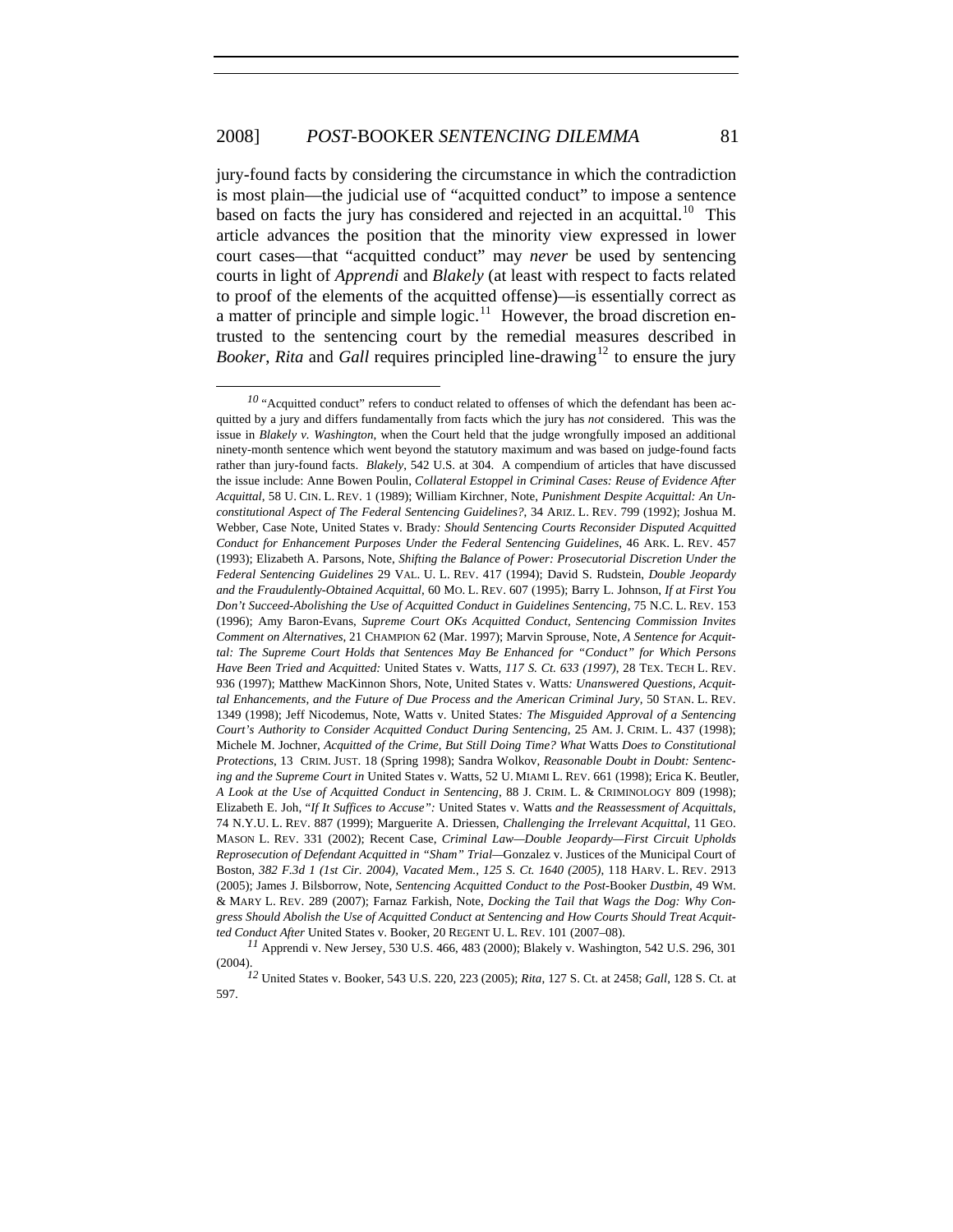is not supplanted by judicial fact-finding in sentencing which would seem to contravene the *Apprendi/Blakely/Booker* Sixth Amendment rationale.<sup>[13](#page-3-0)</sup>

This article suggests that *Jones v. United States*, [14](#page-3-1) a pre-*Apprendi* case in which the Court already suggested such a principled dividing line, has gone largely unrecognized in framing the "acquitted conduct" question in Sixth Amendment terms.<sup>[15](#page-3-2)</sup> The *Jones* analysis would permit a sentencing court to consider facts that were *not* central to the previous jury acquittal, while protecting the integrity of the jury verdict by imposing a *res judicata/collateral estoppel-*like limitation on the sentencing court's reliance on facts which were *integral* to the jury verdict. Under the remedial procedures established in *Booker*, *Rita* and *Gall,* judicial reliance on "acquitted conduct," as described in *Jones*, should be considered *unreasonable* and an abuse of sentencing court discretion by the appellate courts.

Part II briefly sketches the current state of post-*Booker* doctrine in light of its most recent iteration in *Gall* and *Rita*. Part III examines the current state of "acquitted conduct" as a factor in sentencing in the lower federal courts, with particular attention to the Sixth Amendment concerns implicit in the judicial use of "acquitted conduct" pointed out in the minority opinions. Part IV analyzes *United States v. Watts*, the Supreme Court precedent most commonly relied upon by the lower courts in upholding judicial use of "acquitted conduct" in sentencing. It also analyzes *Jones v. United States*, which this article asserts is the more appropriate Supreme Court precedent to guide the lower courts in resolving the Sixth Amendment/judicial discretion "acquitted conduct" sentencing dilemma. Part V suggests a conceptual approach to the "acquitted conduct" dilemma that reformulates the existing precedent into two parallel lines of cases: the *Jones/Apprendi/Blakely* "scope of Sixth Amendment jury fact-finding" cases, and the *Booker/Rita/Gall* line of "remedial procedure" cases.It does so in a manner that resolves many of the apparent contradictions in lower court "acquitted conduct" cases by permitting the sentencing court to consider facts *other* than those related to elements of the offense(s) of which a jury has acquitted the defendant.

## II. *BOOKER*, *RITA* AND *GALL*: THE REMEDIAL CASES

<span id="page-3-2"></span><span id="page-3-1"></span><span id="page-3-0"></span>A jury verdict on all of the factual elements of an offense beyond a reasonable doubt is, of course, a foundational principle applicable in trials

*<sup>13</sup>* United States v. Faust, 456 F.3d 1342, 1349 (11th Cir. 2006) (Barkett, J., concurring).

*<sup>14</sup>* 526 U.S. 227 (1999).

*<sup>15</sup> Id.* at 232.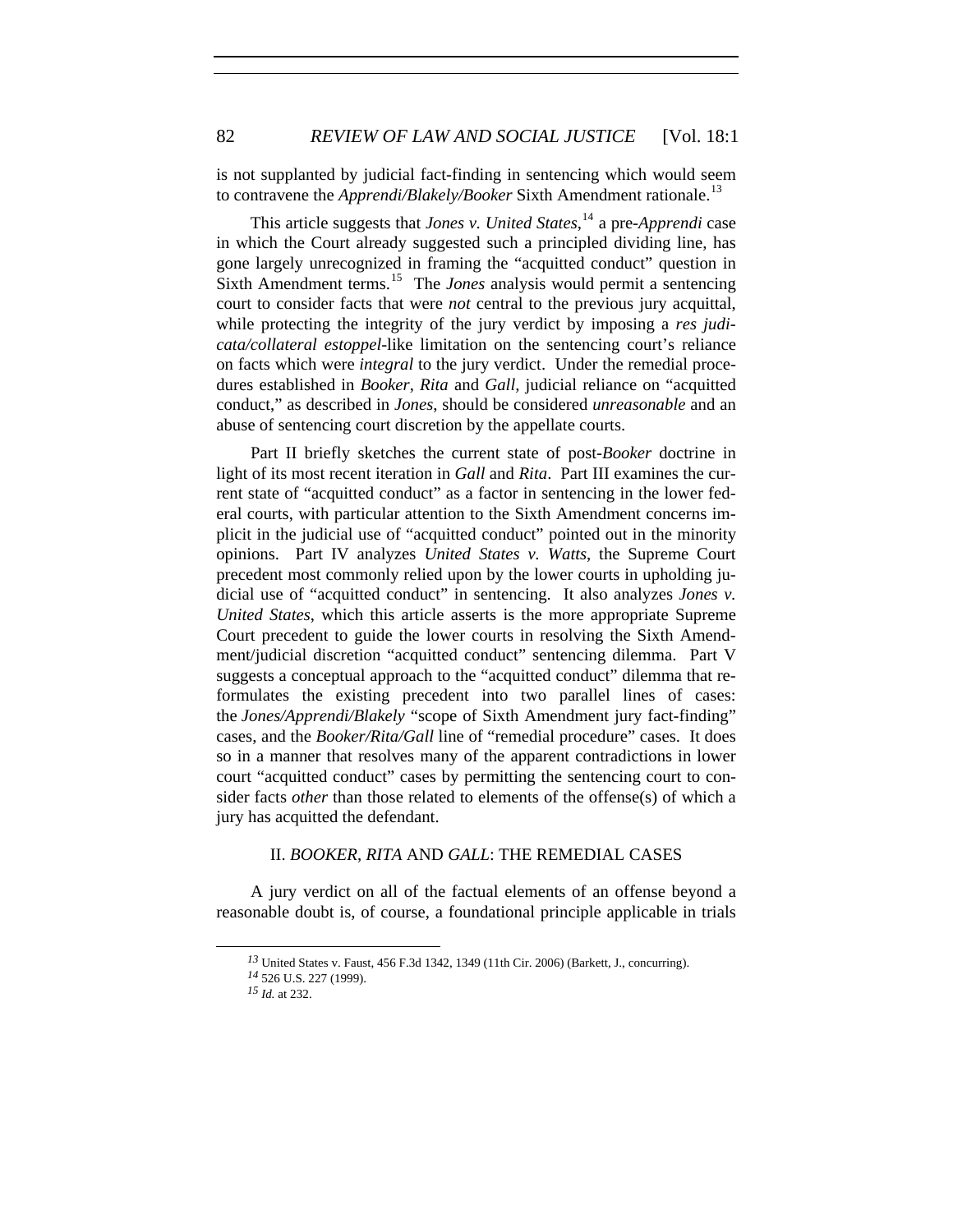before either a judge or jury.<sup>[16](#page-4-0)</sup> Under sentencing procedures that preceded the creation of legislatively-mandated "guidelines" over the past twentyodd years, a jury conviction would permit the sentencing court, using its own discretion, to impose an individuated sentence within the broad range created by the legislature<sup>[17](#page-4-1)</sup> (such as three to ten years, zero to twenty years, etc., often subject to earlier release "on parole" depending upon a decision by a parole board, which acted independently of the sentencing function).<sup>[18](#page-4-2)</sup> This is the pre-existing paradigm upon which the Sentencing Guidelines systems were imposed by the Congress and state legislatures.<sup>[19](#page-4-3)</sup>

Because of perceived wide disparities *between* judges that resulted from this wide-ranging judicial discretion in the prior system, first the Minnesota Legislature, $^{20}$  $^{20}$  $^{20}$  then Congress<sup>[21](#page-4-5)</sup> and a number of other states, enacted "guidelines" that in various ways limited judicial discretion and/or imposed a fixed set of legislatively-mandated factual criteria that would re-sult in sentences that could be numerically calculated.<sup>[22](#page-4-6)</sup> As the Court recognized in *Booker*, by establishing a fixed sentence *within* the range permitted by the legislature and based on facts delineated by the legislature, but without permitting "reasonable" judicial discretion, the Guidelines impinged upon the historically well-established ability of the court to impose an individuated sentence.  $23$  To the extent that legislatively-mandated guidelines permitted a court to impose sentences *beyond* the maximum imposed by the legislature based on facts not decided by a jury, *Blakely* estab-lished that the Sixth Amendment right to a jury trial was being violated.<sup>[24](#page-4-8)</sup>

*<sup>16</sup> In re* Winship, 397 U.S. 358, 363 (1970).

*<sup>17</sup> See* discussion in Gall v. United States, 128 S. Ct. 586, 597 (2007).*.* 

<span id="page-4-2"></span><span id="page-4-1"></span><span id="page-4-0"></span><sup>&</sup>lt;sup>18</sup>The virtual elimination of the parole system has resulted in convicted defendants serving nearly all of their sentences imposed by courts with small reductions for "good time," but without an independent determination by a parole board that the convict has been rehabilitated or should be released before the completion of the sentence for other reasons. This "truth in sentencing"/"determinate sentencing" has resulted in a huge increase in prison populations and a drastic reduction of rehabilitation as a corrections model. This model was the subject of a campaign initiated by private corrections companies and other entities that had an interest in increasing corrections facilities. However, these issues are beyond the scope of this article.For further information on this subject, see THE CEILING OF AMERICA: AN INSIDE LOOK AT THE U.S. PRISON INDUSTRY (Daniel Burton-Rose et al eds., 1998) and Marc Mauer, RACE TO INCARCERATE (1999).

<span id="page-4-8"></span><span id="page-4-7"></span><span id="page-4-6"></span><span id="page-4-5"></span><span id="page-4-4"></span><span id="page-4-3"></span><sup>&</sup>lt;sup>19</sup> THE CEILING OF AMERICA: AN INSIDE LOOK AT THE U.S. PRISON INDUSTRY (Daniel Burton-Rose et al eds., 1998); Marc Mauer, RACE TO INCARCERATE (1999).

*<sup>20</sup>* MINN. STAT. ANN. § 244.101 Subdiv.1 (2007) (amended 1993).

*<sup>21</sup>* 18 U.S.C. § 3553(a) (2006).

*<sup>22</sup> Id.*

*<sup>23</sup> See* United States v. Booker, 543 U.S. 220, 221 (2005).

*<sup>24</sup> See* Blakely v. Washington, 542 U.S. 296, 301 (2004).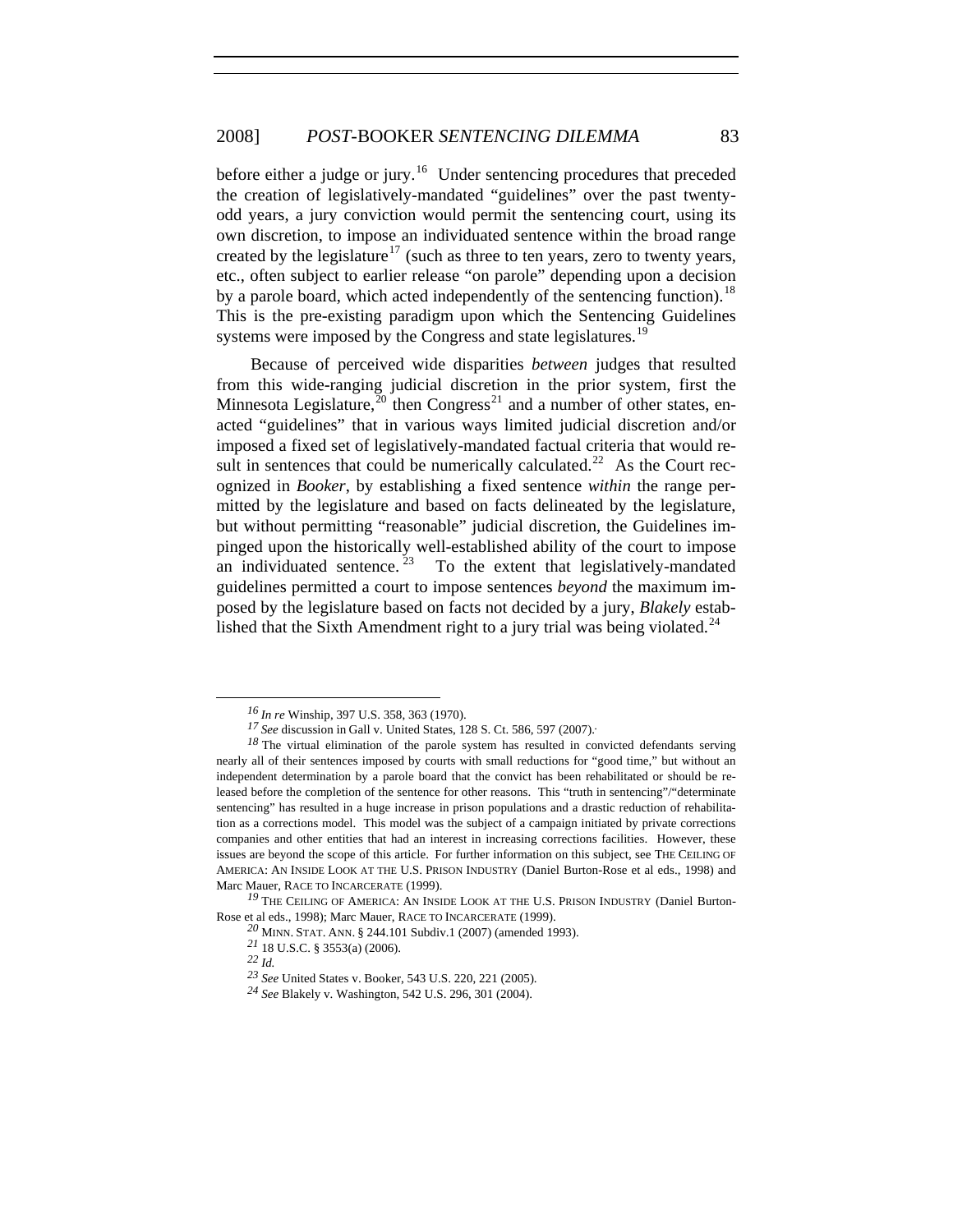Other than the fact of a prior conviction, any fact that increases the penalty of a crime beyond the prescribed statutory maximum must be sub-mitted to a jury, and proved beyond a reasonable doubt.<sup>[25](#page-5-0)</sup>

However, the proper role of judicial discretion and jury fact-finding in imposing of sentences *within* the "Guidelines range" remained an open ques-tion.<sup>[26](#page-5-1)</sup>

#### A. UNITED STATES V. BOOKER

In *United States v. Booker*, the Sixth Amendment issues at the heart of *Blakely* caused the Court to directly address the constitutionality of the entire mandatory Federal Guidelines scheme, within which judicial discretion was limited to the imposition of a sentence within a pre-determined "Guidelines range." <sup>[27](#page-5-2)</sup> The Guidelines range was derived from a U.S. Sentencing Commission "grid," which considers the "criminal history" score on one axis and "offense severity" on another to arrive at a sentencing "score."[28](#page-5-3) In *Booker*, the Court held that "mandatory" guidelines, which relied upon legislatively-mandated factual categories to limit judicial factfinding, rather than permitting judicial discretion to reach an individuated case-specific sentence, did not pass constitutional muster.<sup>[29](#page-5-4)</sup>

The Court resolved this apparent contradiction by declaring the Sentencing Guidelines to be "advisory," rather than mandatory. $30$  This remedial aspect of *Booker* drew objection from members of the Court as the less desirable "cure," compared to requiring jury-found facts to be more directly integrated into the Guidelines scheme. $31$  But, the interplay between the "advice" of the Guidelines and the proper exercise of the expanded, *reasonable* judicial discretion required by *Booker* also remained an open question. $32$ 

Those aspects of the Congressionally-created sentencing scheme which (a) made the Sentencing Guidelines sentencing range mandatory; (b) dictated the factors the sentencing court could consider; and (c) directed the appellate courts to apply a *de novo* standard of review to sentences which

*<sup>25</sup>* Apprendi v. New Jersey, 530 U.S. 466, 490 (2000).

<span id="page-5-1"></span><span id="page-5-0"></span>*<sup>26</sup> See* Gall v. United States, 128 S. Ct. 586, 602 (2007).

*<sup>27</sup> See generally* United States v. Booker, 543 U.S. 220 (2005).

*<sup>28</sup> See id.* at 297 & n.15 (Stevens, J., dissenting in part).

<span id="page-5-6"></span><span id="page-5-5"></span><span id="page-5-4"></span><span id="page-5-3"></span><span id="page-5-2"></span>*<sup>29</sup> Id.* at 233.

*<sup>30</sup> Id.* at 262–64.

*<sup>31</sup> Id.* at 284–85 (Stevens, J., dissenting in part).

<span id="page-5-7"></span>*<sup>32</sup> See* Rita v. United States, 127 S. Ct. 2456, 2469–70 (2007).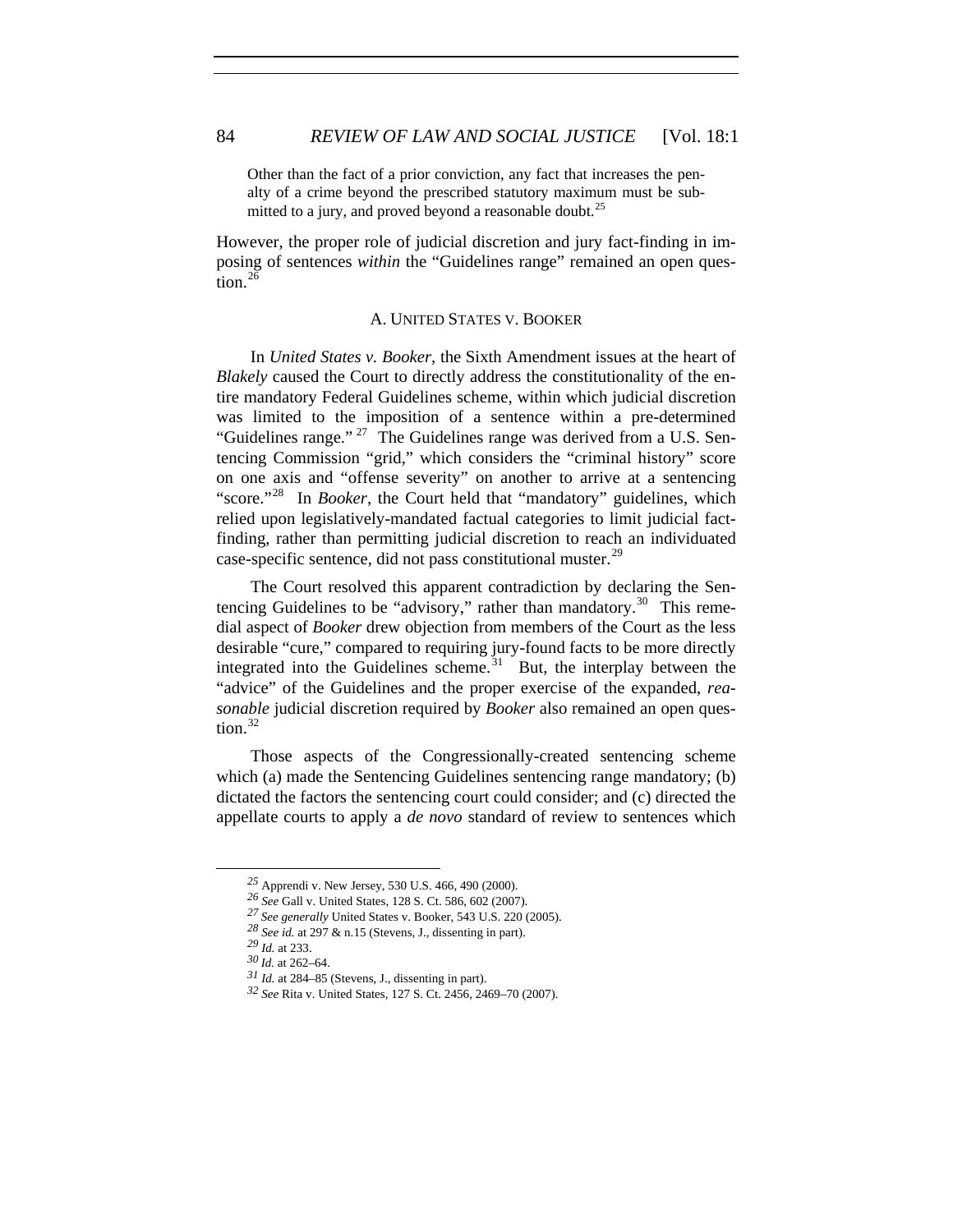departed from the Guidelines range, were struck down.<sup>[33](#page-6-0)</sup> Although *Booker* rejected specific legislative limitations upon judicial discretion in sentencing,[34](#page-6-1) it did *not* reject judicial *consideration* of the sentencing factors established by Congress and seemed to recognize "presumption of reasonable-ness" for sentences within the Guidelines range.<sup>[35](#page-6-2)</sup> As might be expected, the re-casting of the long-standing mandatory Guidelines scheme as "advisory" presented enormous challenges for the lower courts,  $36$  which the Supreme Court began to clarify during the 2006-07 term in *Rita v. United States*<sup>[37](#page-6-4)</sup> and further clarified in *Gall v. United States* in December 2007.<sup>[38](#page-6-5)</sup>

 $\overline{a}$ 

<span id="page-6-3"></span>*<sup>36</sup> See generally* United States v. Hicks, 472 F.3d 1167 (9th Cir. 2007) (holding that an explicit retroactive amendment modifying the Guidelines coupled with *Booker* gave cause to vacate defendant's sentence and remand for resentencing); United States v. Reinhart, 442 F.3d 857 (5th Cir. 2006) (holding an appeal of a pre-*Booker* sentence that opened up the resentencing to a higher sentence as valid); United States v. Fagans, 406 F.3d 138 (2d Cir. 2006) (directing the district court to vacate a sentence and resentence defendant pursuant to *Booker* requirements); United States v. Sutherlin, 424 F.3d 726 (8th Cir. 2005) (affirming a lower court's sentence using mandatory Guidelines when mandatory application of the Guidelines was harmless); United States v. Davis, 407 F.3d 1269 (11th Cir. 2005) (holding that the Guidelines did not grant a sentencing court "virtually unfettered discretion" to impose a sentence outside the Guidelines range).

<span id="page-6-4"></span>*<sup>37</sup>* In the 2006–07 term, the Court also decided *Cunningham v. California,* 549 U.S. 270 (2007), which was an example of an application of *Blakely* and *Booker* to a California sentencing scheme that the majority considered to be of the same nature as that struck down in those cases.

The California Supreme Court in *Cunningham* based its opinion on an earlier California case in which it held that the California sentencing scheme survived *Blakely* because the broad discretion of judges to identify aggravating facts did not present the Sixth Amendment issues discussed in *Apprendi*, *Blakely* and *Booker*. *Id.* at 289–90. The majority opinion by Justice Ginsburg was accompanied by a dissent by Justice Kennedy in which Justice Breyer joined, and a second dissenting opinion by Justice Alito in which Justices Kennedy and Breyer joined.

The California Determinate Sentence Law (DSL) provided for findings by the trial court to expose the defendant to an elevated "upper term" sentence following a jury conviction. *Id.* at 288. These factual findings were not inherent in the jury verdict and required only proof by preponderance and, therefore, fell afoul of the *Apprendi/Blakely/Booker* Sixth Amendment requirement of jury fact-finding to impose a sentence beyond that to which a defendant would be exposed upon conviction only. The California DSL was struck down as violative of those cases. *Id.* at 288–89.

*Id.* at 296–97 (Kennedy, J., dissenting) (emphasis added).

*<sup>33</sup> Booker*, 543 U.S. at 259.

*<sup>34</sup> Id.* at 260.

<span id="page-6-2"></span><span id="page-6-1"></span><span id="page-6-0"></span>*<sup>35</sup>* The underlying Sixth Amendment question, which gave rise to *Booker* in the first place, i.e. the proper role of Sixth Amendment jury fact-finding, has not been addressed in the cases that have attempted to apply *Booker* to a federal sentencing system in disarray.

<span id="page-6-5"></span>Justice Kennedy dissented from the entire line of *Apprendi* cases as incorrect, joined Justice Alito's dissent and asserted that:

<sup>[</sup>T]he Constitution ought not to be interpreted to strike down all aspects of sentencing systems that grant judicial discretion with some legislative direction and control . . . if the Court confined the *Apprendi* rule to sentencing enhancements based on the nature of the offense . . . for example, the fact that a weapon was used; violence was employed; a stated amount of drugs or other contraband was involved . . . [j]uries could consider these matters without serious disruption because these facts are often part of the statutory definition of the aggravated crime . . . . On the other hand, judicial determination is appropriate with regard to factors exhibited by the defendant. These are facts that should be taken into consideration in sentencing but have little if any significance for whether the defendant committed the crime.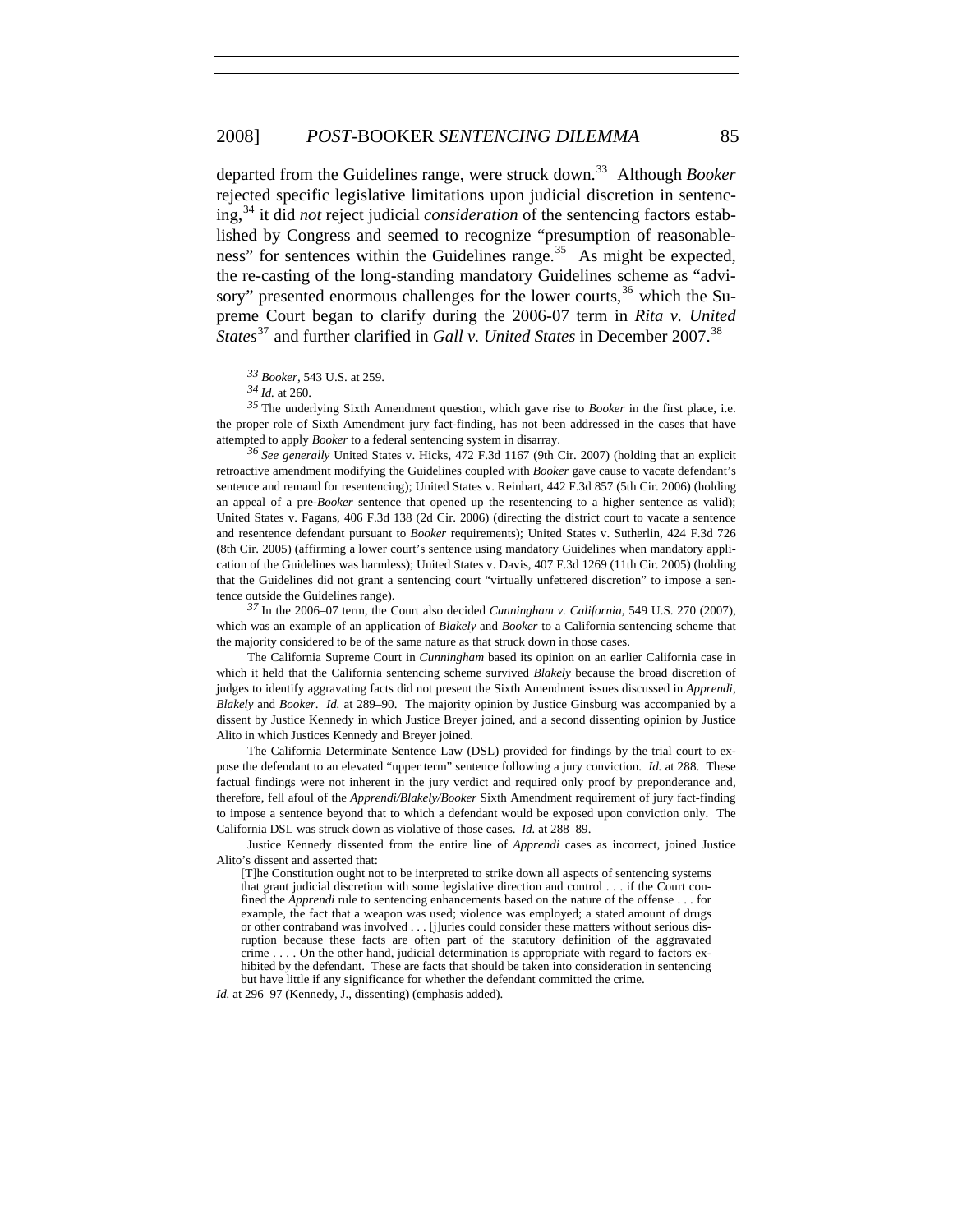#### B. GALL V. UNITED STATES

In *Gall*, the defendant entered into a plea agreement which stipulated to the defendant's limited participation in a scheme to distribute ". . . at least 2,500 grams of [ecstasy], or the equivalent of at least 87.5 kilograms of marijuana" on a university campus.<sup>[39](#page-7-0)</sup> The parties stipulated that the defendant had withdrawn from the conspiracy prior to the effective date of enhanced Guidelines penalties for the offenses at issue but that the coconspirators had not. $40$  The presentence report confirmed that he had no previous record, was not an organizer or the conspiracy leader, and had not continued his previous heavy use of drugs. $41$  The Guidelines recommenda-tion was thirty to thirty-seven months of imprisonment,<sup>[42](#page-7-3)</sup> but probation *was* authorized by statute.<sup>[43](#page-7-4)</sup>

departure from incarceration to probation. At sentencing, the district court received a "flood" of letters from current acquaintances and business associates of the defendant attesting to his good character and several witnesses testified on his behalf.<sup>[44](#page-7-5)</sup> The prosecution did not contest any of the evidence concerning Gall's law-abiding life during the five years following his withdrawal from the conspiracy, but did request the same thirty-six month prison sentence as his co-conspirators.<sup>[45](#page-7-6)</sup> The sentencing court imposed a sentence of thirty-six months of probation, supported by a detailed sentencing memorandum explaining the decision in light of the  $\S$  3553(a) factors.<sup>[46](#page-7-7)</sup> In addition to the memorandum, the court reminded Gall that probation was an act of leniency arising from his post-offense, pre-indictment good conduct and that imprisonment would be "counter effective" in this case.<sup>[47](#page-7-8)</sup> However, relying on its earlier opinion in *United States v. Claiborne*, [48](#page-7-9) the Eighth Circuit reversed and remanded for resentencing because of the sentencing court's

<u>.</u>

*40 Id. 41 Id.*

*<sup>42</sup> Id.* at 593.

*<sup>45</sup> Id. <sup>46</sup> Id.* at 593, 597.

<span id="page-7-9"></span>*<sup>47</sup> Id.* at 593.

Justice Alito's dissent saw no distinction between the advisory sentencing scheme approved of in *Booker* and the California Determinate Sentencing Law. *Id.* at 297.

<span id="page-7-3"></span><span id="page-7-2"></span><span id="page-7-1"></span><span id="page-7-0"></span>*<sup>38</sup>* Gall v. United States, 128 S. Ct. 586, 597 (2007) (this article focuses primarily on Gall as the most recent clarification of the doctrine and which so directly builds upon Rita that discussion of both cases is unnecessary for purposes of the issues discussed in here).

*<sup>39</sup> Id.* at 592.

*<sup>43</sup> Id.* at 602.

<span id="page-7-8"></span><span id="page-7-7"></span><span id="page-7-6"></span><span id="page-7-5"></span><span id="page-7-4"></span>*<sup>44</sup> Id.* at 593.

*<sup>48</sup>*439 F.3d 479 (8th Cir.), *cert. granted*, 127 S. Ct. 551 (2006), *vacated*, 127 U.S. 2245 (2007).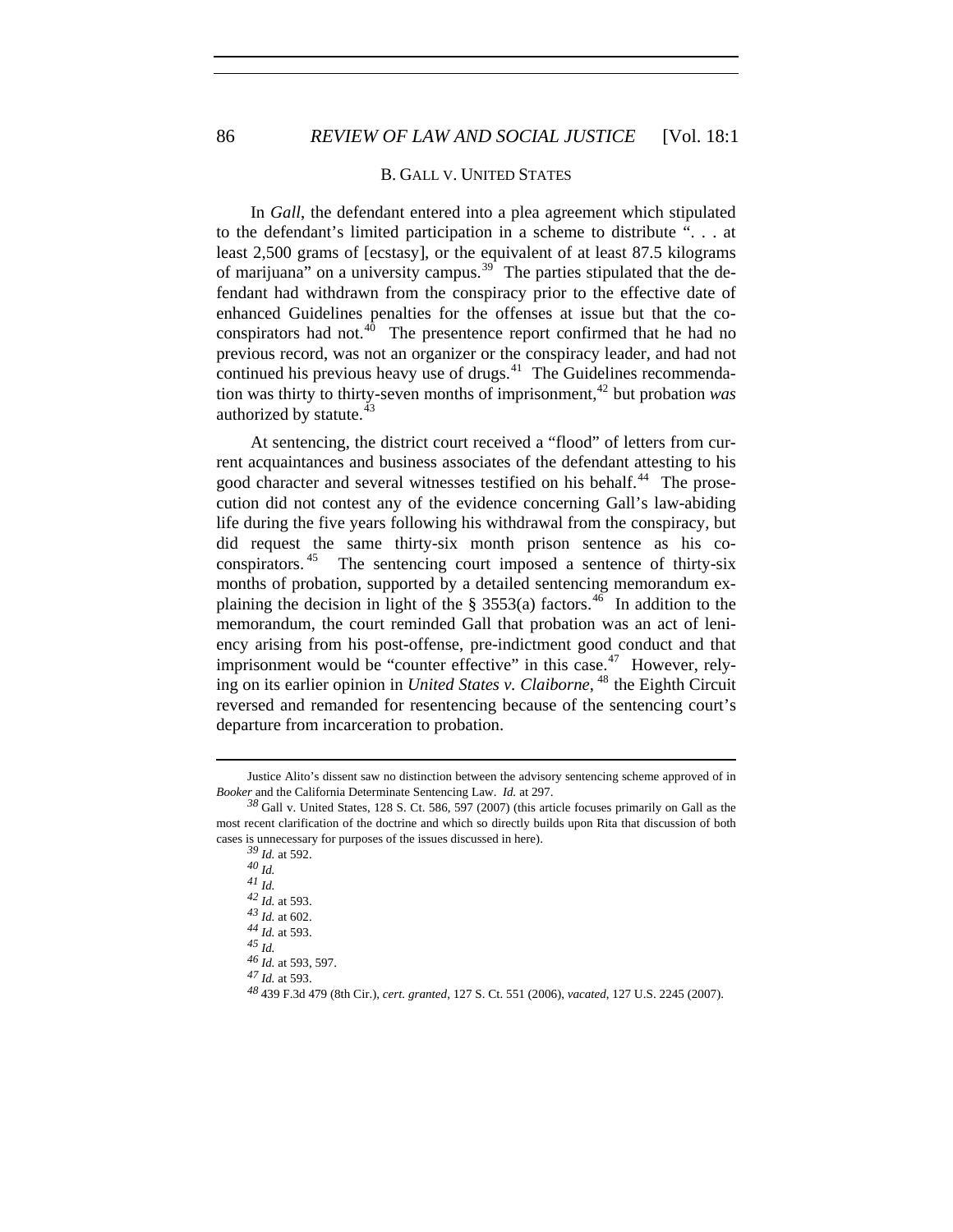A 7-2 majority of the Court (with Justices Thomas and Alito dissenting) rejected the Eighth Circuit's requirement that a significant "outside the Guidelines" downward deviation (in this case probation rather than incarceration) required the sentencing court to support its decision with findings that amounted to "extraordinary circumstances."[49](#page-8-0) The Court summarily rejected this standard as "too close to creating an impermissible presump-tion of unreasonableness for sentences outside the Guidelines range."<sup>[50](#page-8-1)</sup>

According to the majority opinion, either a "mathematical formulation" or "proportional review" of sentences outside of the Guidelines' range creates, in essence, a standard of review that is not consistent with the "presumption of reasonableness" or the "abuse of discretion" standard of appellate review which is required "*whether inside or outside the Guidelines range*."[51](#page-8-2) Sentences *within* the Guidelines range *may* be viewed by the appellate court as carrying a "presumption of reasonableness," but such a presumption is *not* required.<sup>[52](#page-8-3)</sup> Perhaps more importantly, the Court specifically noted that sentences *outside* the Guidelines range *cannot* be viewed with a "presumption of *un*reasonableness."[53](#page-8-4) According to the *Gall*  majority opinion, the appellate court:

may consider the extent of the deviation, but must give due deference to the district court's decision that the  $\S$  3553(a) factors, on a whole, justify the extent of the variance. The fact that the appellate court might reasonably have concluded that a different sentence was appropriate is in-sufficient to justify reversal of the district court.<sup>[54](#page-8-5)</sup>

The importance of maintaining judicial discretion in sentencing was emphasized by the majority, owing to practical considerations related to the sentencing court's greater familiarity with the record and factors such as credibility of witnesses, as well as familiarity with the actual application of the Guidelines.<sup>[55](#page-8-6)</sup> In addition to these practical considerations, the policy of individuated sentencing was equally important.

It has been the uniform and consistent in the federal judicial tradition for the sentencing judge to consider every convicted person as an individual and every case as a unique study in the human failings that sometimes mitigate, sometimes magnify, the crime and the punishment to ensue.<sup>[56](#page-8-7)</sup>

- *54 Id.*
- <span id="page-8-7"></span><span id="page-8-6"></span><span id="page-8-5"></span>*55 Id.*

*<sup>49</sup> Gall*, 128 S. Ct. at 595, 602.

<span id="page-8-1"></span><span id="page-8-0"></span>*<sup>50</sup> Id.* at 595.

<span id="page-8-2"></span>*<sup>51</sup> Id.* at 595–97 (emphasis added).

<span id="page-8-4"></span><span id="page-8-3"></span>*<sup>52</sup> Id.* at 597.

*<sup>53</sup> Id.* (emphasis added).

*<sup>56</sup> Id.* at 598 (citing Koon v. United States, 518 U.S. 81, 113 (1996)).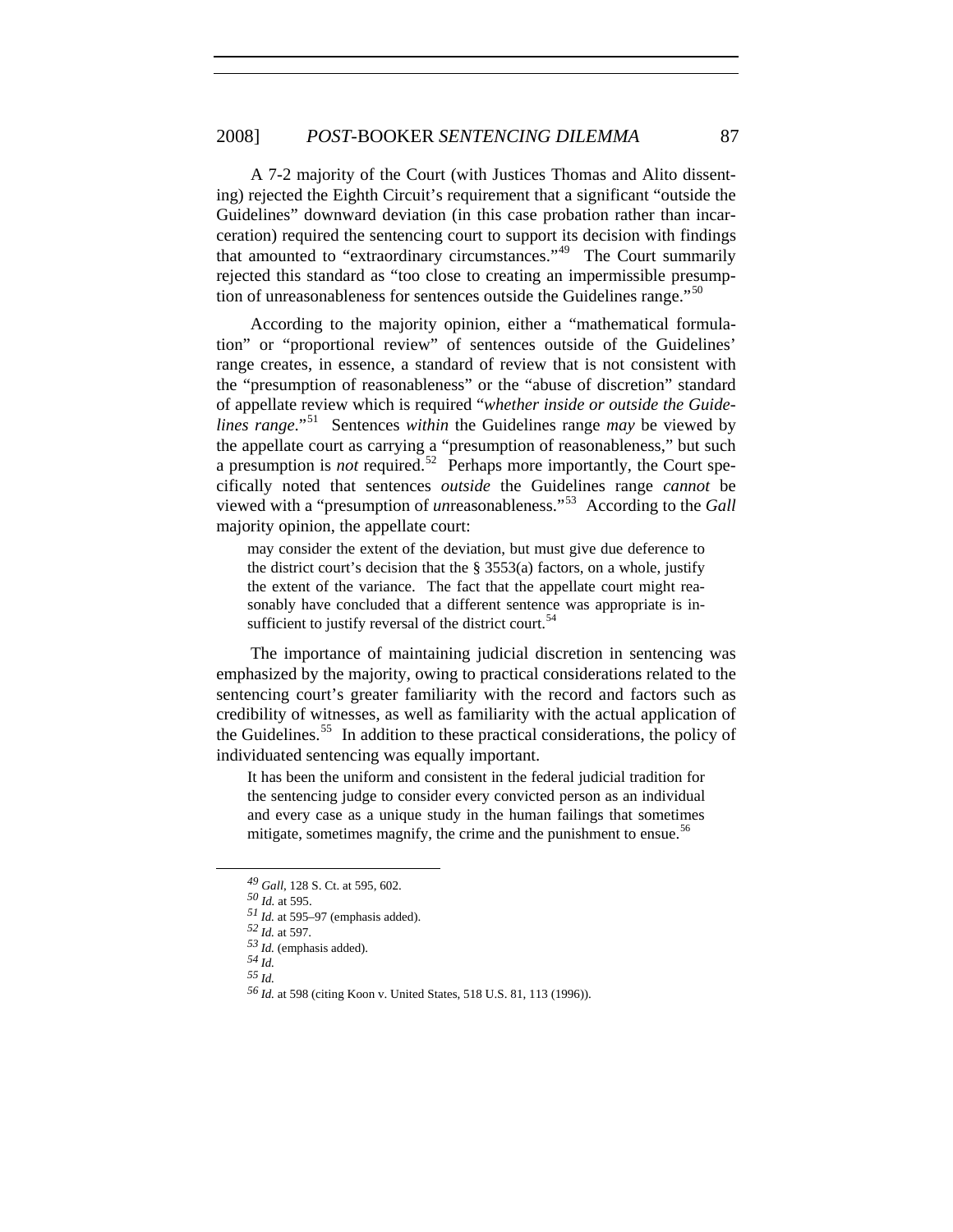As applied to the facts in *Gall,* the Court found that the sentencing court had correctly calculated the applicable Guidelines range and complied with the procedural requirements outlined in *Rita*, but the appellate court held that the sentencing court had erred in failing to give sufficient weight to the seriousness of the offense, one of the factors set out in §  $3553(a)(2)(A)$ , and in failing to properly consider §  $3553(a)(6)$ : "the need to avoid unwarranted sentence disparities among defendants who have been found guilty of similar conduct."<sup>[57](#page-9-0)</sup>

However, the Supreme Court noted that, because the sentencing court had committed no procedural error, and *had* considered all of the factors set out in § 3553(a), the only issue was whether the appellate court had applied the proper standard of review in overturning the sentencing court's exercise of discretion, and the Court found that it had not.<sup>[58](#page-9-1)</sup> According to the Court, the standard actually applied by the Eighth Circuit "more closely resembled *de novo* review of the facts . . . "<sup>[59](#page-9-2)</sup> and the appellate court had failed to accord the proper deference to the sentencing court's weighing of relevant factors.<sup>[60](#page-9-3)</sup>

Justices Scalia and Souter issued short concurring opinions highlighting the continuing contradiction between *Booker* and *Blakely*, insofar as the majority opinions in both cases permit sentences to be based upon facts determined by the judge, not the jury.[61](#page-9-4) Justice Scalia felt compelled by *stare decisis* to give effect to the holding in *Rita* and noted that the deferential standard adopted by the Court was preferable to the "proportionality" stan-dard applied by the Eighth Circuit.<sup>[62](#page-9-5)</sup> But he specifically noted that the contradictions between judge and jury fact-finding, as described in the *Apprendi/Blakely* lines of cases, remain to be resolved:

The door . . . remains open for a defendant to demonstrate that his sentence, whether inside or outside the advisory Guidelines range, would not have been upheld but for the existence of a fact found by the sentenc-ing judge and not by the jury."<sup>[63](#page-9-6)</sup>

<span id="page-9-1"></span><span id="page-9-0"></span>Justice Souter *also* recognized that the Sixth Amendment/individuated sentencing contradiction remains unresolved after *Gall*, but suggested that the remedy should be taken up by Congress to establish a sentencing pro-

*<sup>57</sup> Id.* at 598–99.

<span id="page-9-2"></span>*<sup>58</sup> Id.* at 600.

*<sup>59</sup> Id.*

<span id="page-9-3"></span>*<sup>60</sup> Id.* at 602.

<span id="page-9-4"></span>*<sup>61</sup> Id.* (Scalia, J., concurring).

<span id="page-9-5"></span>*<sup>62</sup> Id.*

<span id="page-9-6"></span>*<sup>63</sup> Id.*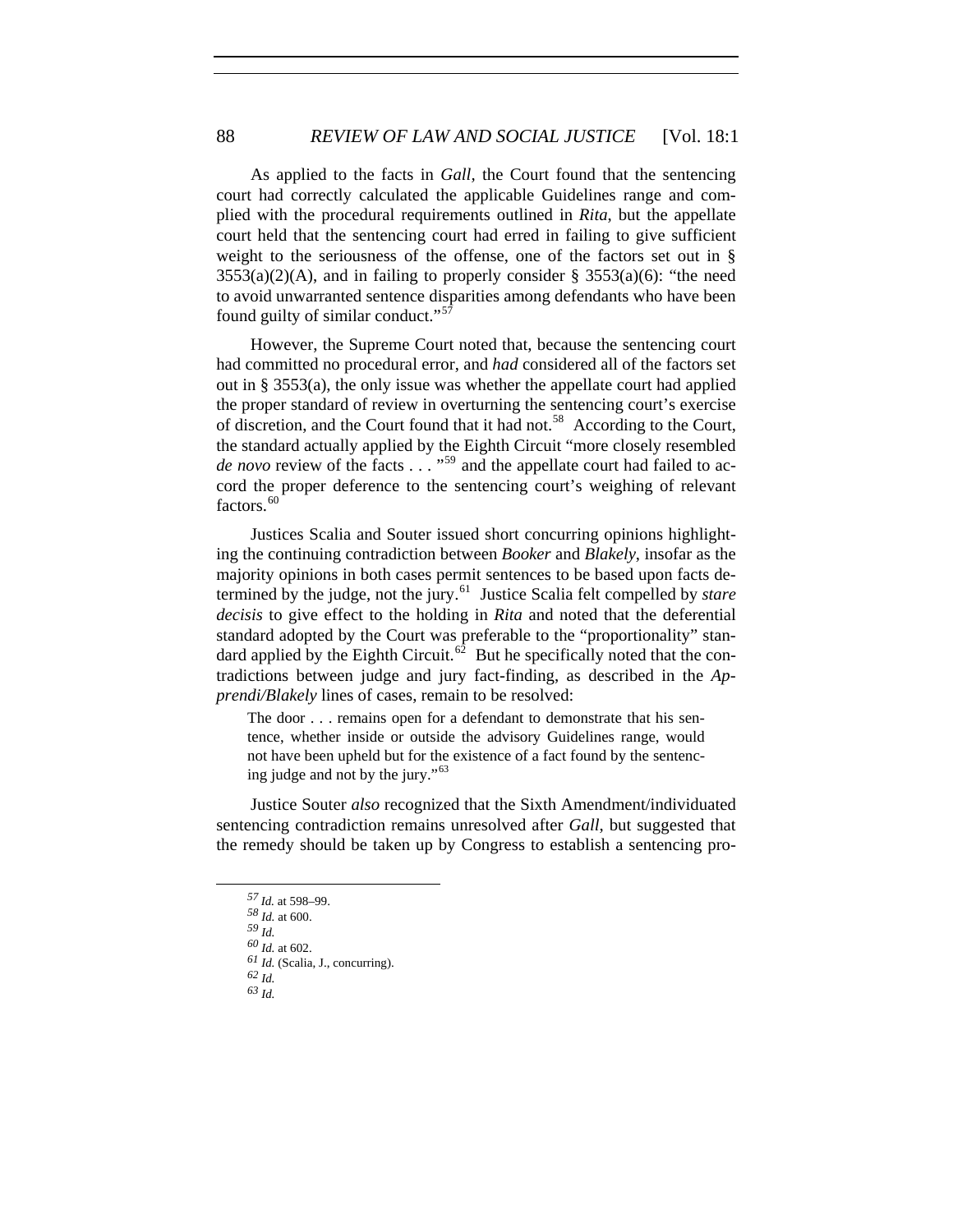cedure requiring "jury findings of all facts necessary to set the upper range of sentencing discretion."[64](#page-10-0)

The dissent by Justice Thomas rejected the concept that departure *below* the Guidelines was permissible at all.<sup>[65](#page-10-1)</sup> Justice Alito's lengthier dissent pointed out that *Booker*'s remedial measures arose from a Sixth Amendment jury-trial challenge to the Guidelines arising from *Blakely*'s recognition of the right to be sentenced based on facts found by a jury, not a judge, "at least under a mandatory guidelines system."[66](#page-10-2) The *Booker* remedy (making the Guidelines advisory) is not a solution to the underlying problem which, according to Justice Alito, is confirmed by the failure of the *Gall* opinion to address any of the underlying issues with respect to jury fact-finding and leads to the conclusion, "that the *Blakely-Booker* line of cases has gone astray."<sup>[67](#page-10-3)</sup>

tinction: Justice Alito noted that the Court drew a distinction between judicial fact-finding under a guidelines system, which would be a violation of the Sixth Amendment right to a jury trial, and judicial fact-finding under a dis-cretionary system, which would not.<sup>[68](#page-10-4)</sup> However, he argues that this dis-

cannot be defended as a matter of principle. It *would* be a coherent principle to hold that *any* fact that increases a defendant's sentence beyond the *minimum* required by the jury's verdict must be found by a jury. Such a holding, however, would clash with accepted sentencing practice at the time of the adoption of the Sixth Amendment.<sup>[69](#page-10-5)</sup>

Historically, both state and federal statutes permitting sentencing over a range of years based on judicial discretion and fact-finding following a conviction by jury verdict were the rule, not the exception.<sup>[70](#page-10-6)</sup> Furthermore, Justice Alito notes that the only difference between this sort of judicial fact-finding and that under a guidelines system "is explicit and the effect of each critical finding is quantified."<sup>[71](#page-10-7)</sup> In both instances, the additional sentence is based upon judicially determined facts, not jury determined facts, making the Sixth Amendment principle the same in either system.<sup>[72](#page-10-8)</sup>

*<sup>64</sup> Id.* at 603 (citing *Rita*, 127 S. Ct. at 2463, 2464) (Souter, J., concurring).

<span id="page-10-3"></span><span id="page-10-2"></span><span id="page-10-1"></span><span id="page-10-0"></span>*<sup>65</sup> Id.* (Thomas, J., dissenting).

*<sup>66</sup> Id.* at 605 (Alito, J., dissenting).

*<sup>67</sup> Id.*

<span id="page-10-5"></span><span id="page-10-4"></span>*<sup>68</sup> Id.*

<span id="page-10-6"></span>*<sup>69</sup> Id.* at 606 (emphasis added).

*<sup>70</sup> See* Jones v. United States, 526 U.S. 227, 247–48 (1999).

*<sup>71</sup> Gall*, 128 S. Ct. at 606 (Alito, J., dissenting).

<span id="page-10-8"></span><span id="page-10-7"></span>*<sup>72</sup> See id.*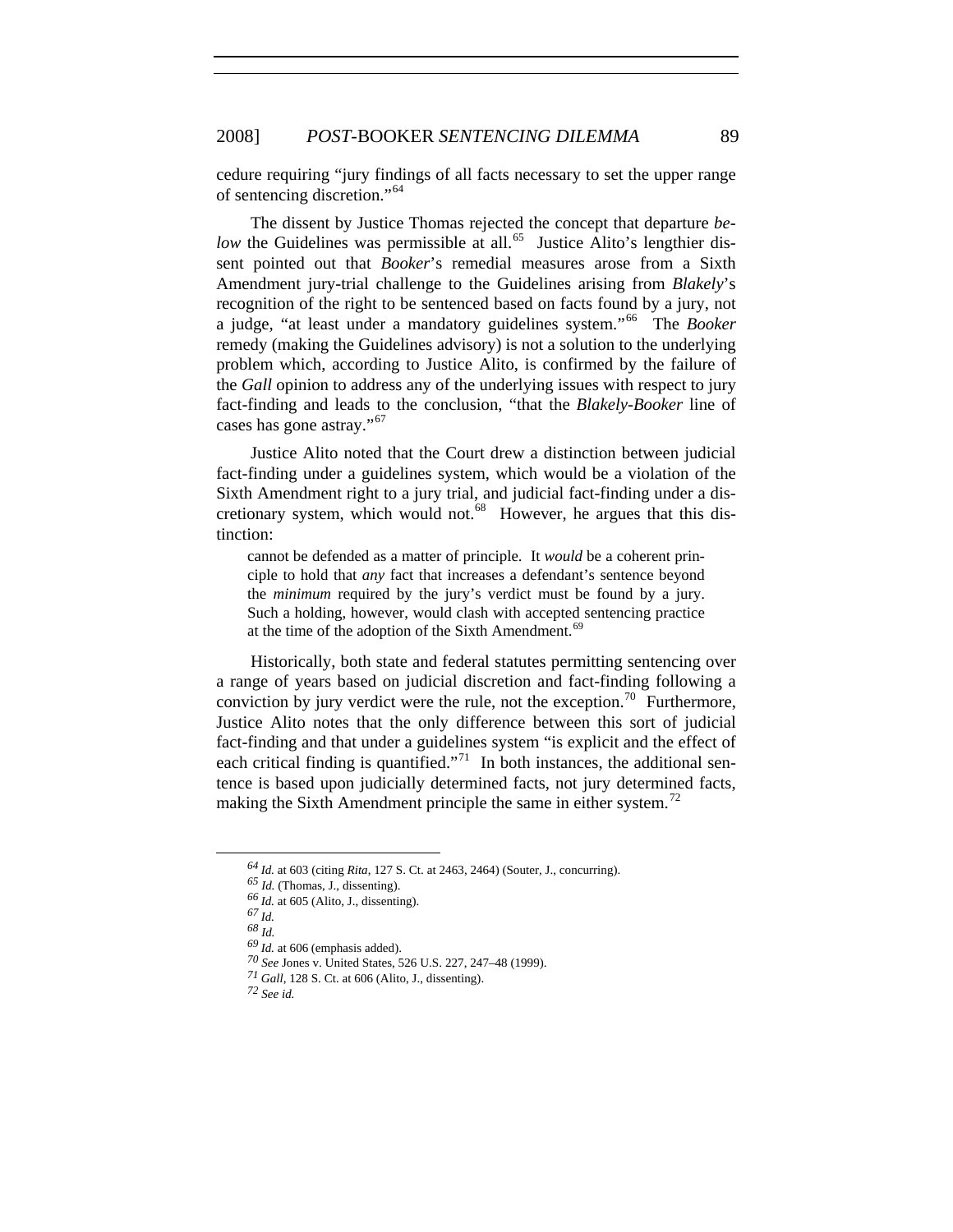However, Justice Alito recognized that the Court's acceptance of the distinction also permits individual judges to exercise discretion and establish their own sentencing policies, which is also in fundamental contradiction with the policy objectives of the Sentencing Reform Act to remove, or at least limit, this power of individual judges.[73](#page-11-0) The *Booker* "remedy" restores to judges a measure of the discretionary, policy-making authority removed by Congress in establishing mandatory guidelines, but Justice Alito also accepts that *stare decisis* requires adherence to the *Blakely-Booker* line of cases.<sup>[74](#page-11-1)</sup> He suggests a solution to the Sixth-Amendment/judicial discretion contradiction inherent in these cases that focused on limiting their reach by upholding the Eighth Circuit opinion in *Gall*. [75](#page-11-2)

Thus, as drawn from both the majority and concurring opinions in *Rita* and reiterated in *Gall,* the proper sentencing procedure would include:

(1) an accurate calculation of the applicable Guidelines range;<sup>[76](#page-11-3)</sup>

(2) a hearing in which both parties may argue for the sentence they deem appropriate in light of the seven Congressionally-mandated factors set out in § 3553(a);<sup>[77](#page-11-4)</sup>

(3) consideration by the sentencing court of the extent of the deviation from the Guidelines, if an "outside the Guidelines" sentence is warranted; $^{78}$  $^{78}$  $^{78}$ 

(4) sufficient fact-finding by the sentencing court to justify the extent of the deviation and to permit meaningful appellate review.<sup>19</sup>

Furthermore, the Court made clear in *Gall* that a deferential "abuse of discretion" standard is applicable to *all* sentences imposed by the trial court pursuant to the *Rita* format, even when the trial court sentences *outside* the Guidelines.<sup>[80](#page-11-7)</sup> This means that an "outside the Guidelines sentence" does not carry a presumption of *unreasonableness*, nor does an "inside the Guidelines sentence" carry a presumption of *reasonableness*. In both cases, the sentencing court must exercise its discretion reasonably, but the abuse of discretion on appellate review will certainly consider the degree of de-

<span id="page-11-0"></span>*<sup>73</sup> See id.*

<span id="page-11-1"></span>

*<sup>74</sup> See id. 75 See id.* at 607.

<span id="page-11-4"></span><span id="page-11-3"></span><span id="page-11-2"></span>*<sup>76</sup>*Rita v. United States, 127 S. Ct. 2456, 2463; *Gall*, 128 S. Ct. at 596.

*<sup>77</sup> Gall*, 128 S. Ct. at 596.

<span id="page-11-5"></span>*<sup>78</sup> See id. <sup>79</sup> See id.* at 597.

<span id="page-11-7"></span><span id="page-11-6"></span>*<sup>80</sup> See id.*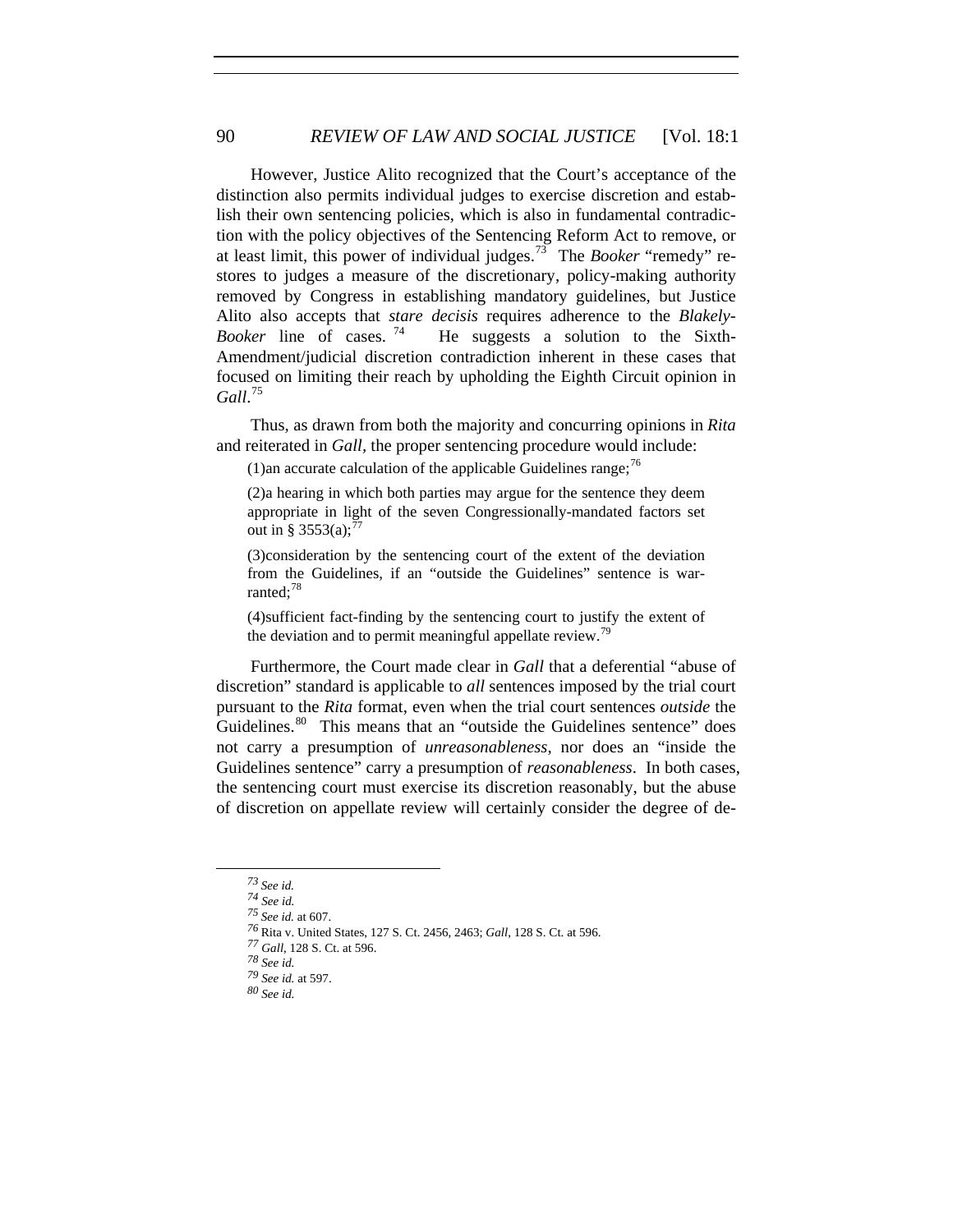$\overline{a}$ 

parture and the reasons given by the sentencing court in light of statutorily articulated Congressional sentencing policy.<sup>[81](#page-12-0)</sup>

After *Gall v. United States*, it is apparent that many of the issues arising from *Booker* with respect to the proper role of legislatively established maximum sentences, legislatively established Guidelines and judicial discretion in sentencing have largely been resolved, particularly insofar as *Blakely* made clear that sentences greater than the statutory maximum may not be decided by the sentencing court. It is also clear that most members of the Court recognize that the proper relationship between the Sixth

Justices Thomas and Alito filed separate dissenting opinions in which Justice Thomas continues to assert that the *Booker* remedy fails to properly come to grips with the Sixth Amendment jury factfinding problem, and he would have resolved *Booker* by simply requiring that any sentence beyond those necessary for the conviction to be submitted to the jury, while leaving the mandatory nature of the Guidelines intact. *Id.* However, there is nothing in his opinion that in any way indicates opposition to the thrust of either *Blakely* or *Booker*, with respect to the primacy of jury-factfinding. *See id.* at 577–78. In a one paragraph dissent, Justice Alito reiterated his dissent in *Gall* and would have not engaged in determining whether the statutory disparity, itself, was reasonable. *Id.* at 578–79.

<span id="page-12-0"></span>*<sup>81</sup>* In *Kimbrough v. United States*, 128 S. Ct. 558 (2007), decided the same day as *Gall,* a majority of the Court applied the *Rita/Gall* methodology to the vast sentencing disparities between the possession of powder cocaine, as opposed to "crack" cocaine. *Id.* at 575. Under the Guidelines, there is a 100-1 ratio for the possession of "crack" versus powder. *Id.* at 571. Kimbrough pled guilty to conspiracy to distribute, possession of both forms of cocaine with intent to distribute, as well as possession of a firearm, which exposed him to a statutory minimum prison term of fifteen years [180 months] and a maximum of life. *Id.* at 564.

The Guidelines' recommended range was 228–270 months [19 to 22.5 years]. *Id.* at 565. The sentencing court found that a sentence in this range was greater than necessary to accomplish the purposes of 18 U.S.C. § 3553(a). *Id.* The court noted that had Kimbrough only possessed powder cocaine, his sentence would be only 97 to 106 months [8 to 9 years] and sentenced the defendant to the statutory minimum for crack cocaine of 180 months [15 years]. *Id.* The Fourth Circuit found that a sentence outside the Guidelines range is per se unreasonable when it is based on the crack cocaine/powder cocaine disparity. *Id.* A majority of the Court, applying *Gall*, reversed. *Id.* at 576.

Justice Ginsburg delivered an opinion for the Court with which Justice Scalia concurred separately and from which Justices Thomas and Alito dissented. *Id.* at 564, 577–78. The majority examined the history of the powder/"crack" disparity and found that the distinction was not based upon any empirical data and that the Sentencing Commission had asked Congress to review the matter on several occasions. *Id.* at 567. The majority found that the sentencing court had not abused its discretion based on the facts in the case and properly de-weighted the Guidelines recommendation in light of § 3553(a). *Id.* The 4.5 year-sentence reduction (below the Guidelines recommendation) was not an abuse of discretion. *Id.* at 576.

Justice Scalia concurred in the judgment but wrote separately to reinforce the specifics of the judicial discretion at issue and the unarticulated Sixth Amendment jury trial issues which remain to be addressed after *Gall*. *Id.* at 577. According to Justice Scalia, the previous post-*Booker* cases can be understood as permitting the sentencing court a wide range of discretion in considering the  $\S$  3553(a) factors and to reject the Guidelines recommendation. *Id.* However, if the Guidelines must be followed, *Booker* would be violated even when the sentence is reasonable under § 3553(a) and within the statutory minimum and maximum, and, therefore, the defendant would have been entitled to a lesser sentence but for facts decided by the judge rather than the jury. *Id.*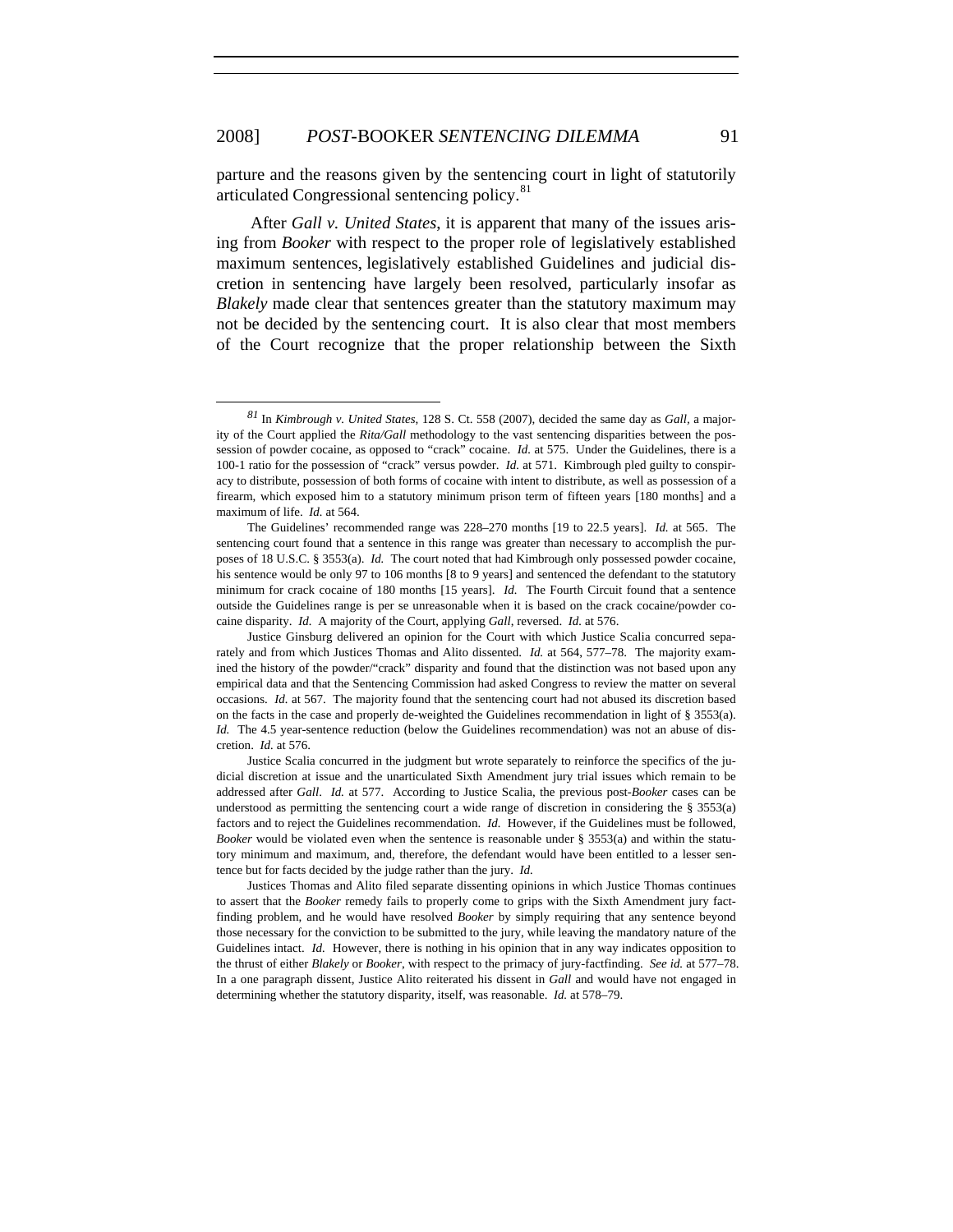Amendment right to jury-found facts and judicial discretion in sentencing remains unresolved.

# III. "ACQUITTED CONDUCT" AND JUDICIAL SENTENCING **DISCRETION**

Neither *Rita* nor *Gall* have resolved the thorniest remaining post-*Booker* problem: reconciling the proper fact-finding role of the jury under the Sixth Amendment with the unavoidable necessity of judicial discretion in crafting individuated sentences following a jury verdict, <sup>[82](#page-13-0)</sup> which the "acquitted conduct" problem puts into bold relief:

(1) If *Apprendi* and *Blakely* are read to hold that a sentencing court may *never* "reasonably" rely upon facts found by the sentencing court under *Booker*, when imposing a sentence *within* the statutory range as well as beyond it, how can case-specific judicial discretion in sentencing be effectuated, without requiring a jury verdict upon virtually *any* fact relied upon by the sentencing court?

 (2) Conversely, if *Rita* and *Gall* are read to *permit* a sentencing court to "reasonably" rely upon facts *rejected* by a jury verdict of acquittal in imposing a sentence, *within* the statutory maximum, how can such a sentence be reconciled with the Sixth Amendment principles of *Apprendi, Blakely* and *Booker* which emphasize the importance of jury fact-finding in sentencing, which is *Booker*'s foundation?

Although the Supreme Court has not addressed "acquitted conduct" in the post-*Booker* era, every Circuit that has addressed it has found no constitutional impediment in a sentencing court considering "acquitted conduct" imposing a sentence, as long as that sentence was within the "statutory maximum" limitation imposed by *Blakely*. [83](#page-13-1) Thus, jury fact-finding from *all* sentences within the Guidelines range has been completed removed. However, every circuit has also relied upon *United States v. Watts*,<sup>[84](#page-13-2)</sup> a pre-*Apprendi* case, which upheld the use of "acquitted conduct" in the context of a due process and double-jeopardy challenge, but which did not address the Sixth Amendment issues that gave rise to *Apprendi, Blakely, Booker*, *Rita* or *Gall*. [85](#page-13-3)

<span id="page-13-3"></span><span id="page-13-2"></span><span id="page-13-1"></span><span id="page-13-0"></span>A few district court opinions and circuit court opinions have argued that in light of the heightened respect for Sixth Amendment-mandated jury

*<sup>82</sup> See Gall*, 128 S. Ct. at 602–10 (Scalia, J. and Souter, J., concurring and Alito, J., dissenting).

*<sup>83</sup>* Blakely v. Washington, 542 U.S. 296, 301 (2004).

*<sup>84</sup> See generally* United States v. Watts, 519 U.S. 148 (1997).

*<sup>85</sup> Id.* at 156–57.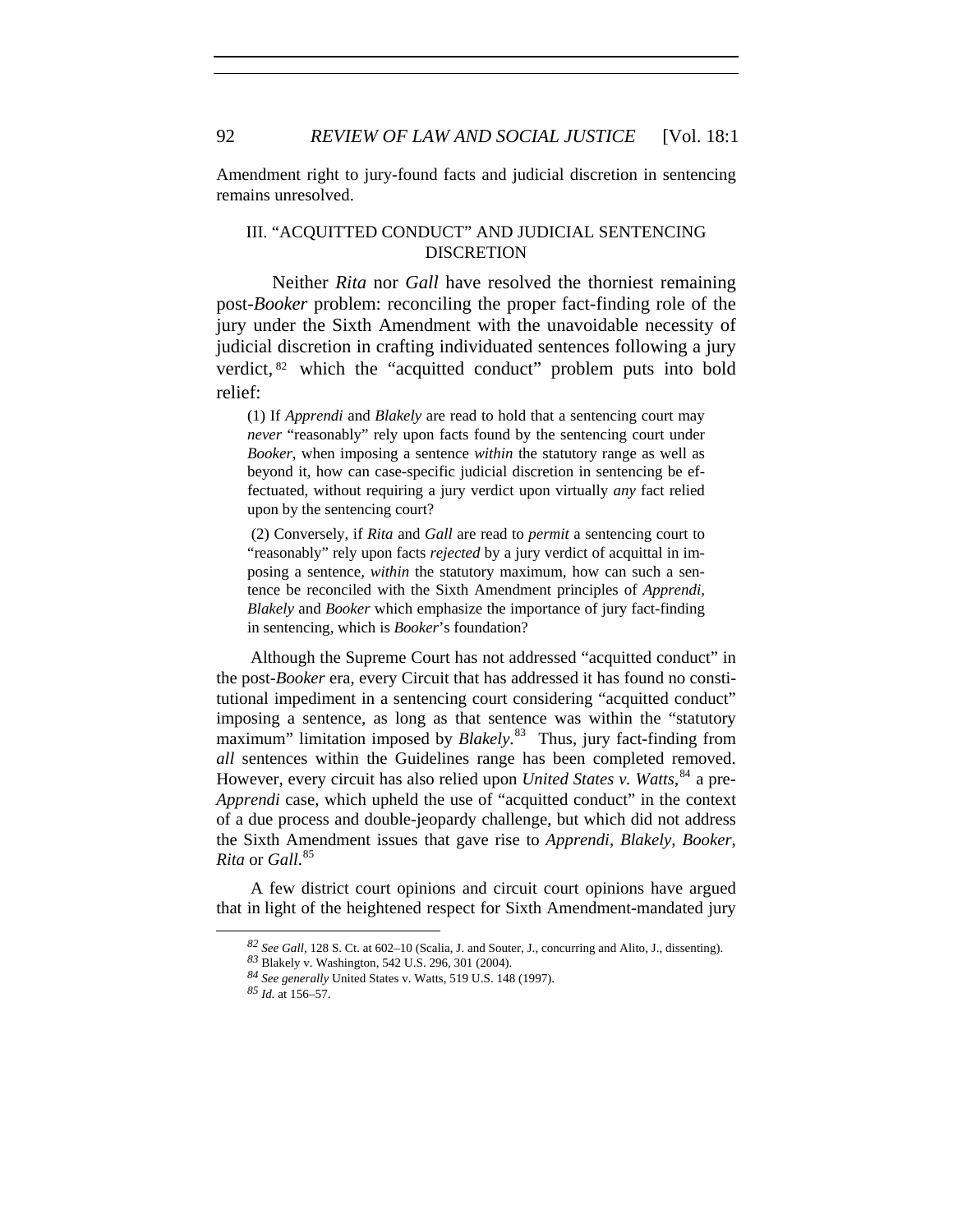## 2008] *POST-*BOOKER *SENTENCING DILEMMA* 93

fact-finding in sentencing reflected in *Apprendi, Blakely* and *Booker*, "ac-quitted conduct" has no place in judicial sentencing considerations.<sup>[86](#page-14-0)</sup> And, most recently, Justice Souter's dissenting opinion in *Rita* points to *Jones* as the case that actually initiated the *Apprendi/Blakely/Booker* "sentencing revolution*,*" which this article suggests may provide the previously unrecognized foundation for resolving the apparent jury-found "acquitted conduct"/judicial discretion contradiction in Supreme Court Sixth Amendment jurisprudence.<sup>[87](#page-14-1)</sup>

#### A. *BLAKELY V. WASHINGTON* AND "ACQUITTED CONDUCT"

The "acquitted conduct" dilemma (illustrated by the lower court cases discussed below) stems from the same Sixth Amendment concerns upon which the *Apprendi* and *Blakely* opinions are premised, and which eventually gave rise to *Booker*. However, the *Blakely* opinion makes clear that the Sixth Amendment right to jury-found facts was not *necessarily* limited to the imposition of sentences above the statutory maximum, as demonstrated by Justice Alito's dissent in *Gall* that discusses *Blakely*'s implications.[88](#page-14-2) The majority opinion in *Blakely*, written by Justice Scalia, was joined by Justices Stevens, Souter, Thomas and Ginsberg.<sup>[89](#page-14-3)</sup>

According to Justice Scalia, writing for the majority, both *Apprendi*  and *Blakely* were based upon much more fundamental considerations than properly allocating factual decision-making in sentencing and were constitutionally grounded in the abstract question of:

the need to give intelligible content to the right of a jury trial. That right is no mere procedural formality, but a fundamental reservation of power in our constitutional structure. Just as suffrage ensures the people's ultimate control in the legislative and executive branches, jury trial is meant to ensure their control in the judiciary. . . . *Apprendi* carries out this design *by ensuring that the judge's authority to sentence derives wholly from the jury's verdict. Without that restriction, the jury would not exercise the control that the Framer's intended*. [90](#page-14-4)

<span id="page-14-0"></span>*<sup>86</sup>* United States v. Vaughn, 430 F.3d 518, 526 (2d Cir. 2005); *see also* United States v. Faust, 456 F.3d 1342 (11th Cir. 2006); Grier, 475 F3d. 556 (3d Cir. 2007).

*<sup>87</sup> See* Rita v. United States, 127 S. Ct. 2456, 2485 (2007) (Souter, J., dissenting).

<span id="page-14-2"></span><span id="page-14-1"></span>*<sup>88</sup>* Gall v. United States, 128 S. Ct. 586, 605 (2007) (discussing *Blakley*, 542 U.S. 309–10) (Alito, J., dissenting).

<span id="page-14-4"></span><span id="page-14-3"></span>*<sup>89</sup>* Justice O'Connor filed a dissenting opinion, in which Justices Breyer, Rehnquist and Kennedy joined in whole or substantial part. Justice Kennedy also filed a dissenting opinion, in which Justice Breyer joined. Justice Breyer filed a separate dissent in which Justice O'Connor joined. *<sup>90</sup> Blakely*, 542 U.S. at 305–06 (emphasis added).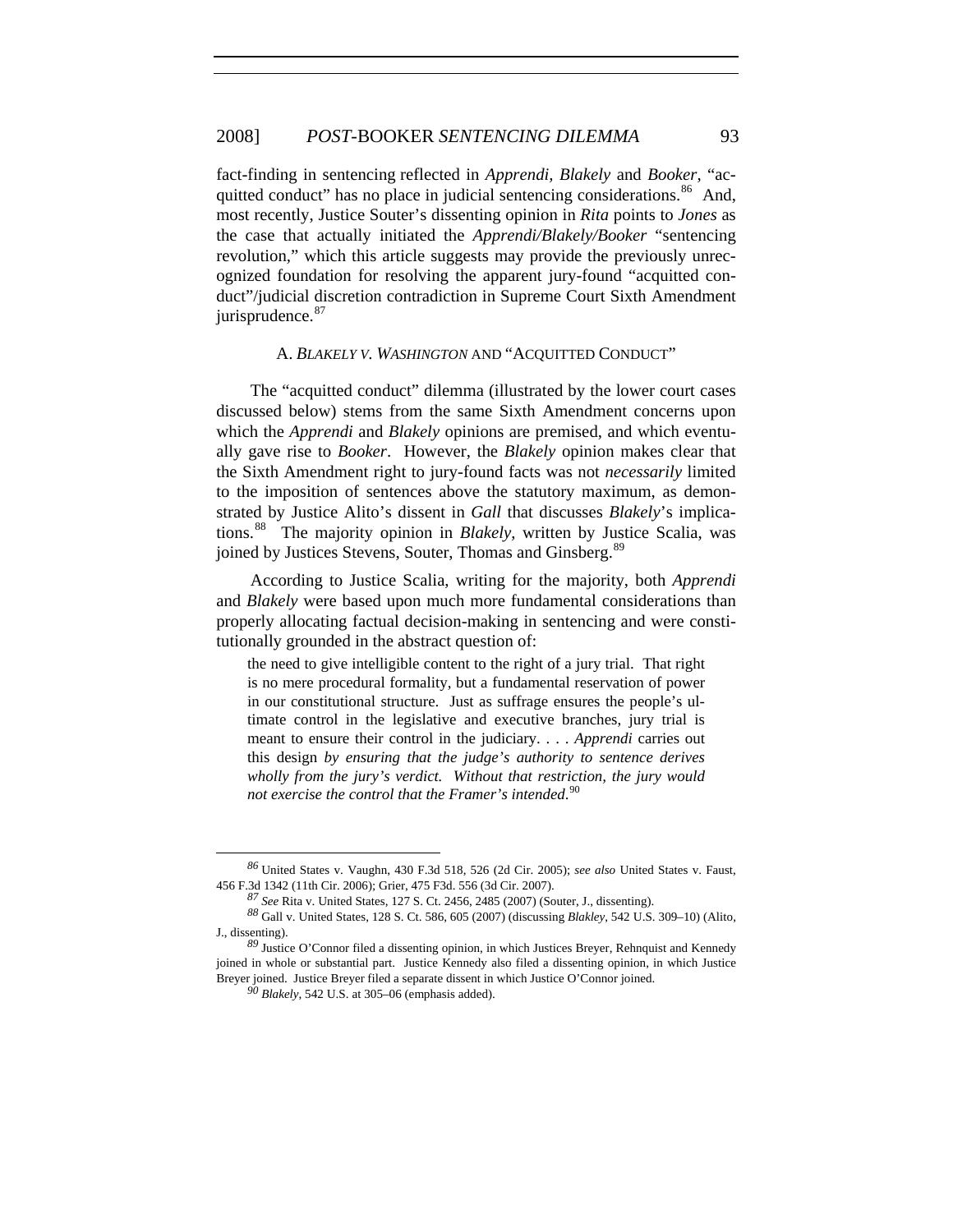In *Blakely*, Scalia, writing for the majority, notes that ignoring this aspect of *Apprendi* would lead either to: (a) the jury finding whatever facts the legislature labels as *elements of an offense* and those it labels as *sentencing*, "no matter how much they may increase the punishment,"<sup>[91](#page-15-0)</sup> might be determined by the judiciary; or (b) legislatures establishing sentencing factors that would have to be *within constitutional limits*, such as when, perhaps the sentencing factor is a "tail which wags the dog of the substantive offense."[92](#page-15-1) Neither of these considerations, central to the *Blakely* opinion, is limited to the facts of *Blakely* alone.

In *Blakely*, Scalia, writing for the majority, also took note of the triad of competing imperatives mentioned above: the scope of legislative power; the scope of judicial discretion in sentencing; and, the power *reserved* to the jury by the Sixth Amendment.<sup>[93](#page-15-2)</sup> According to Scalia's opinion, "the very reason the Framers put a jury-trial guarantee in the Constitution is that they were unwilling to trust government to mark out the role of the jury."<sup>[94](#page-15-3)</sup> Scalia then addressed the dissenting opinions in turn by relying primarily upon the primacy of Sixth Amendment jury fact-finding as a bulwark against judicial and governmental oppression, a fundamental supervening value with respect to which their more instrumentalist objections are un-availing.<sup>[95](#page-15-4)</sup> When applied to the "acquitted conduct" scenario, the importance of the role of the jury verdict in limiting oppressive exercise of judi-cial discretion could hardly be clearer.<sup>[96](#page-15-5)</sup>

Following the Court's Sixth Amendment opinion in *Blakely* and *Booker*, the lower federal judiciary has expressed widely differing views regarding their impact on the primacy of jury verdicts when "acquitted conduct" is used to impose a sentence that is within the statutory maximum. Since *Blakely*, on its facts, prohibits consideration of judicially-found facts to increase a sentence *beyond* the statutory maximum, there is little question that a sentencing court may not reasonably rely on facts rejected by the jury in imposing a sentence *beyond* the statutory maximum.<sup>[97](#page-15-6)</sup> The unsettled question remains, however, as to whether facts that were considered and

*<sup>91</sup> Id.* at 306.

<span id="page-15-6"></span><span id="page-15-5"></span><span id="page-15-4"></span><span id="page-15-3"></span><span id="page-15-2"></span><span id="page-15-1"></span><span id="page-15-0"></span>*<sup>92</sup>* McMillan v. Pennsylvania, 477 U.S. 79, 88 (1986). A disproportionate sentencing outcome based on "acquitted conduct" was discouraged by Judge Posner in United States v. Horne, 474 F.3d 1004, 1007 (7th Cir. 2007).

*<sup>93</sup> Blakely*, 542 U.S. at 308.

*<sup>94</sup> Id. <sup>95</sup> See id.* at 308–13.

*<sup>96</sup> See* United States v. Faust, 456 F.3d 1342, 1348 (11th Cir. 2006); *see also infra* note 107.

*<sup>97</sup> Blakely*, 542 U.S. at 301–02.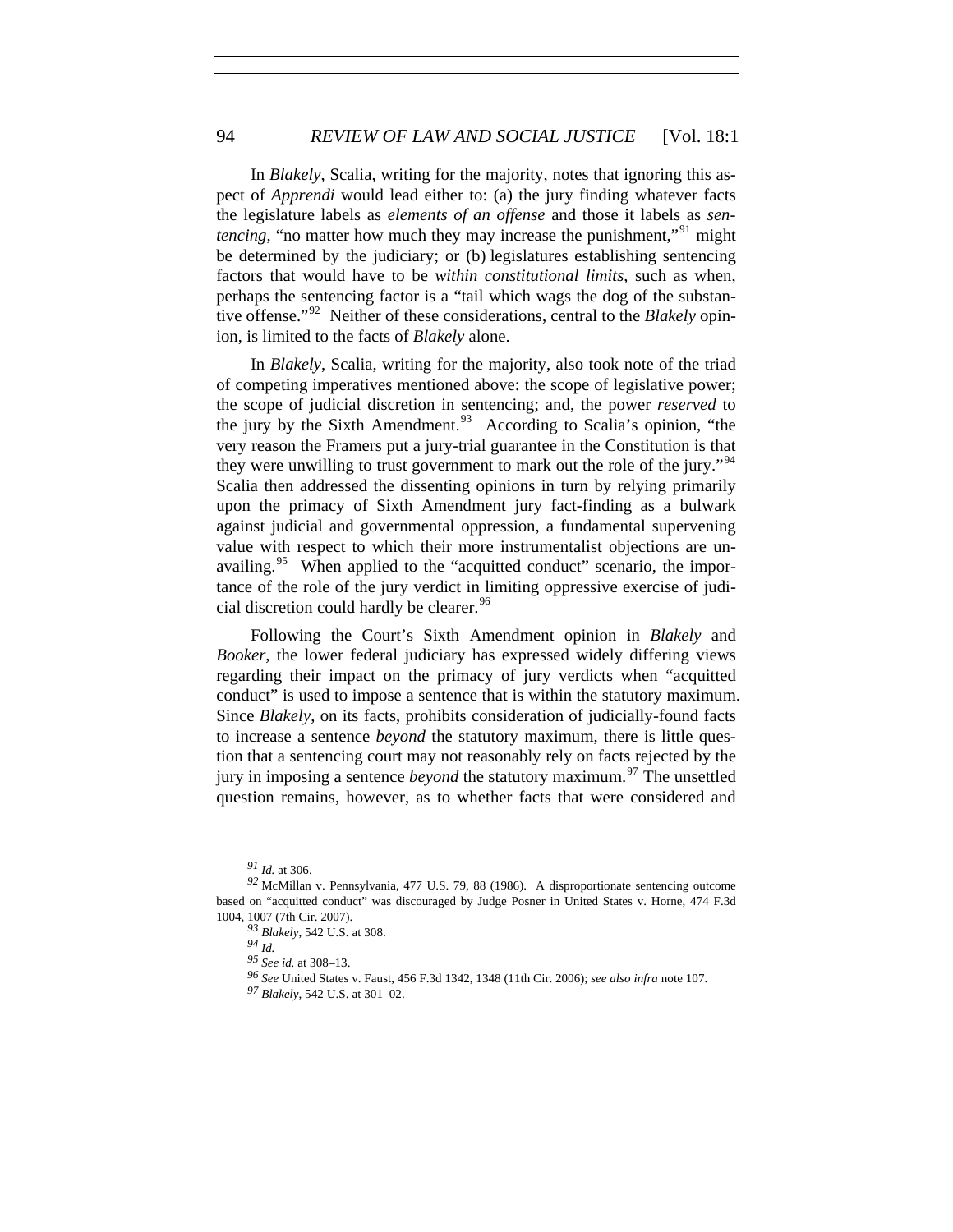*rejected* by a jury acquittal can be used in imposing a sentence within the statutory maximum.

## B. "ACQUITTED CONDUCT" IN THE LOWER COURTS

The Sixth Amendment implications of *Blakely* as it relates to "acquitted conduct" were first discussed in *United States v. Pimental*, [98](#page-16-0) which called into question judicial use of "acquitted conduct" in sentencing across the board.<sup>[99](#page-16-1)</sup> Other lower courts have also expressed serious reservations about the Sixth Amendment implications of reliance on "acquitted con-duct" in sentencing.<sup>[100](#page-16-2)</sup> However, an unpublished trial court opinion which *excluded* "acquitted conduct" on Sixth Amendment grounds was overruled by the Fourth Circuit in *United States v. Ashworth*. [101](#page-16-3)

In at least three circuits that have addressed "acquitted conduct" issues, strongly worded dissents or concurring opinions have taken issue with the proposition that "acquitted conduct" may properly be used by the sentencing court under *any* circumstances. The rationale expressed by the opinions that rejected "acquitted conduct" as a factor in sentencing start with language drawn from *Apprendi* and *Blakely* that focuses on the role of the jury as an institutional restraint on the exercise of governmental power,  $^{102}$  $^{102}$  $^{102}$ and have read the Sixth Amendment principles these cases reflect as prohibiting judicial use of "acquitted conduct" for *any* valid purpose in sen-tencing.<sup>[103](#page-16-5)</sup> An example of the reasoning that has caused some courts to reject "acquitted conduct" as a proper factor to be considered by a sentencing court arises from the thrust of *Blakely* itself, which asserts the primacy of jury fact-finding in sentencing. In broad terms, "The Sixth Amendment right to a jury trial is endangered *whenever* a judge imposes a sentence that is not based solely on facts 'reflected in the jury verdict or admitted by the

*<sup>98</sup>*367 F. Supp. 2d 143 (D. Mass. 2005).

<span id="page-16-1"></span><span id="page-16-0"></span>*<sup>99</sup> Id.* at 152–53; *see also* Judge Nancy J. Gertner, *Circumventing Juries, Undermining Justice: Lessons from Criminal Trials and Sentencing*, 32 SUFFOLK U. L. REV. 419, 421 (1999) (discussing Sixth Amendment issues implicit in the use of "acquitted conduct").

<span id="page-16-2"></span>*<sup>100</sup> See also* United States v. Ibanaga, 454 F. Supp. 2d 532, 536–38 (E.D. Va. 2006); United States v. Coleman, 370 F. Supp. 2d 661, 668–73 (S.D. Ohio 2005); United States v. Gray, 362 F. Supp. 2d 714, 721–22 (S.D. W. Va. 2005); United States v. Carvajal, No. 04 222AKH, 2005 WL 476125 (S.D. N.Y. Feb. 22, 2005).

*<sup>101</sup>* 139 Fed. App'x 525, 527 (4th Cir. 2005) (unpublished).

<span id="page-16-4"></span><span id="page-16-3"></span>*<sup>102</sup> See* Apprendi v. New Jersey, 530 U.S. 446, 565 (2000) (Breyer, J., dissenting); *see also* Blakely, 542 U.S. at 301–02.

<span id="page-16-5"></span>*<sup>103</sup> See* United States v. Faust, 456 F.3d 1342, 1349 (11th Cir. 2006) (Barkett, J., concurring); United States v. Mercado, 474 F.3d, 654, 658 (9th Cir. (Cal. 2007) (Fletcher, J., dissenting); United States v. Grier, 475 F3d. 556 (3d Cir. 2007) (Ambro, J., concurring in the judgment; Soviter, J. and McKee, J., dissenting).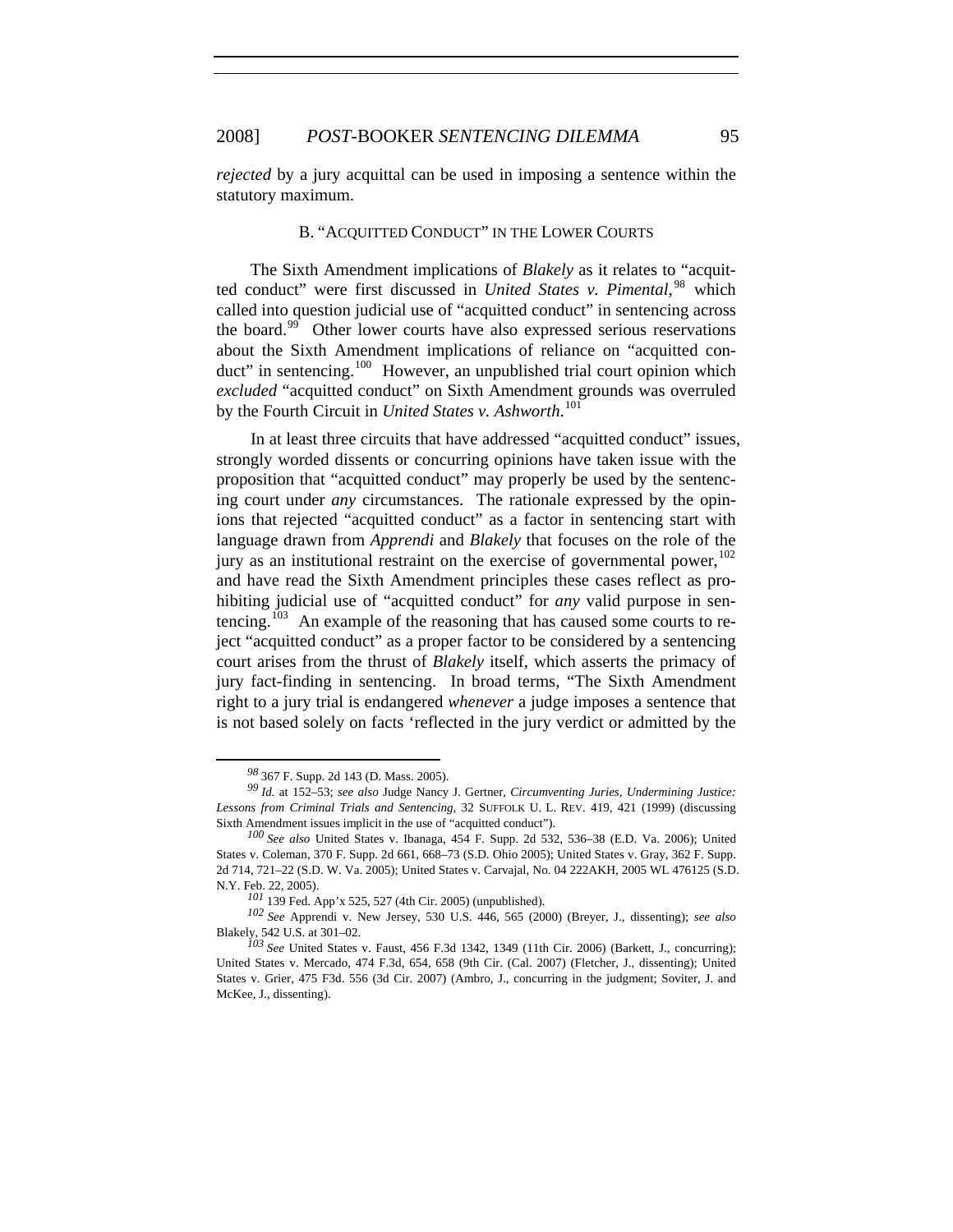defendant.'" [104](#page-17-0)And, an example of the application of *Blakely*, prohibiting the use of "acquitted conduct," is Judge Barkett's opinion in *United States v. Faust*. Framed as a concurring opinion required by the Circuit precedent, Judge Barkett made clear that, "I strongly believe that this precedent is incorrect, and that sentence enhancements based on acquitted conduct are unconstitutional under the Sixth Amendment, as well as the Due Process Clause of the Fifth Amendment."[105](#page-17-1) Unlike the majority in *Faust*, Judge Barkett believed that the Supreme Court meant exactly what it had said in *Blakely* and that the Sixth Amendment jury fact-finding requirement in sentencing applied to sentencing more broadly and was not necessarily limited to the facts of the *Blakely* case itself.

Although *Blakely* struck down a sentence *above* the statutory maximum (as Judge Barkett noted in her concurring opinion in *Faust*) there was nothing in *Blakely* to suggest that the principle it announced regarding juryfound facts in sentencing was necessarily limited to the facts in that case. But, perhaps even more importantly according to Judge Barkett, a sentencing practice which permits a defendant who has been acquitted by a jury to be incarcerated by a sentencing court based on the same facts rejected by the jury goes far beyond an abstract concern for the Sixth Amendment.<sup>[106](#page-17-2)</sup> This principle violates "fundamental conceptions of justice, which . . . de-fine the community's sense of fair play and decency,"<sup>[107](#page-17-3)</sup> trivializing legal guilt and innocence.

However, like other opinions upholding the use of "acquitted conduct" in the lower courts, the majority in *Faust* based its analysis almost exclusively on *United States v. Watts*, [108](#page-17-4) a double-jeopardy case which, as pointed out by Judge Barkett in *Faust*, appears to be completely misplaced as a doctrinal foundation for Sixth Amendment analysis, post-*Blakely* and

<span id="page-17-0"></span>*<sup>104</sup> Faust*, 456 F.3d at 1349 (Barkett, J., concurring) (quoting Blakely, 542 U.S. at 301) (emphasis added).

<span id="page-17-2"></span><span id="page-17-1"></span>*<sup>105</sup> Id.* (Judge Barkett concurring only because she felt constrained by the circuit precedent which expressly authorized the sentencing court to consider "acquitted conduct").

*<sup>106</sup> Id.*

*<sup>107</sup> Id.* at 1353 (citing Dowling v. United States, 493 U.S. 342, 353 (1990)).

<span id="page-17-4"></span><span id="page-17-3"></span>*<sup>108</sup>*519 U.S. 148 (1997); *see also* United States v. Hurn, 496 F.3d 784 (7th Cir. 2007); United States v. Huff, 514 F.3d 818 (8th Cir. 2008); United States v. Emerson, 223 Fed. App'x 496 (7th Cir. 2007); Al-Arian v. United States, 127 S. Ct. 2063 (2007) ; United States v. Gobbi, 471 F.3d 302 (1st Cir. 2006); United States v. High Elk, 442 F.3d 622 (8th Cir. 2006); United States v. Dorcely, 454 F.3d 366 (D.C. Cir. 2006); United States v. Price, 418 F.3d 771 (7th Cir. 2005); United States v. Magallanez, 408 F.3d 672 (10th Cir. 2005); United States v. Duncan, 400 F.3d 1297 (11th Cir. 2005); United States v. Ashworth, 139 Fed. App'x 525 (4th Cir. 2005) (unpublished).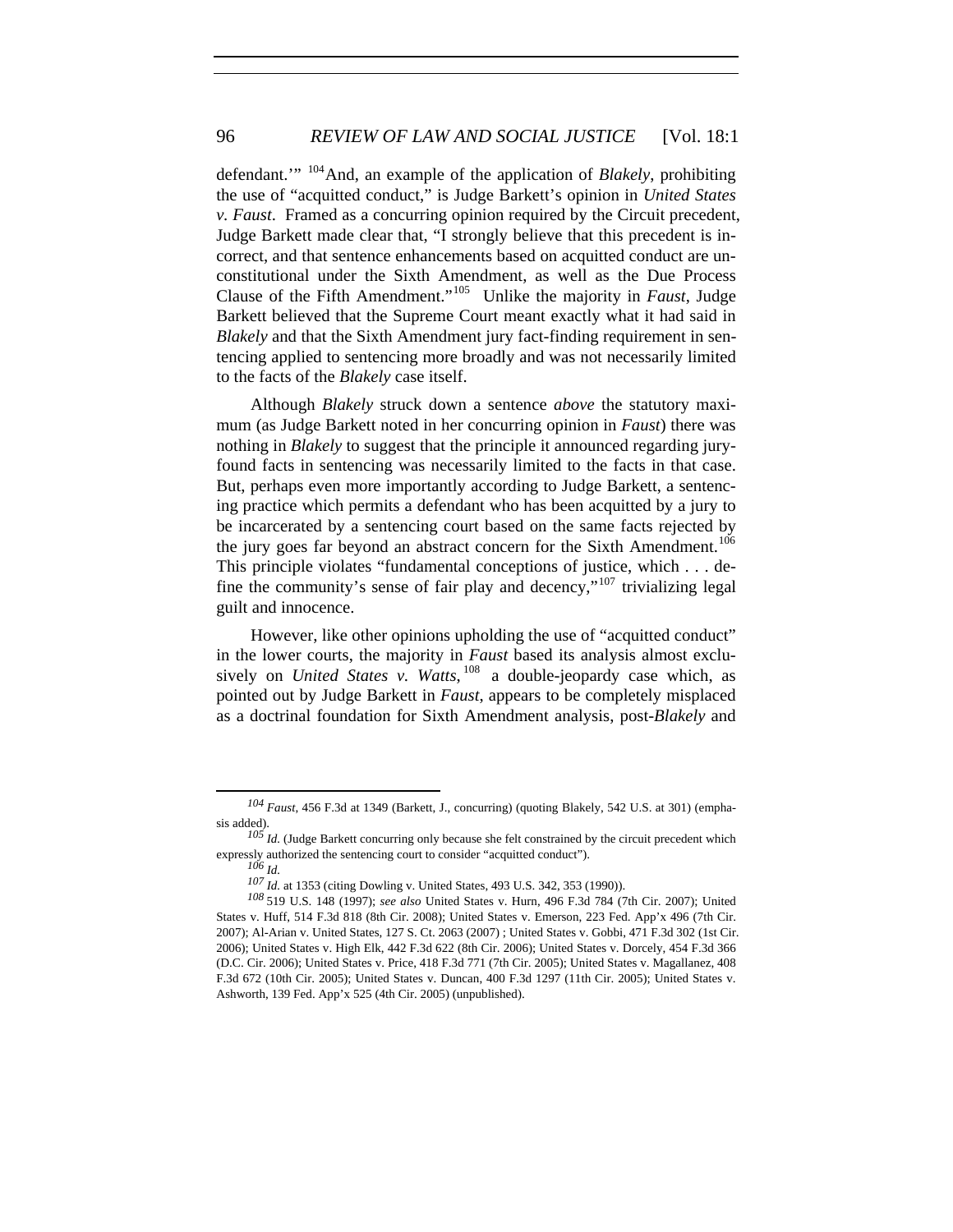*Booker*. [109](#page-18-0) Opinions in several of the circuits have relied on *Watts* in up-holding the use of "acquitted conduct"<sup>[110](#page-18-1)</sup> despite an explicit recognition by Justice Stevens in *Booker*, that the double jeopardy analysis in *Watts* was *not* necessarily determinative of the Sixth Amendment issues upon which the *Booker* opinion was premised.<sup>[111](#page-18-2)</sup> And, while some lower courts have read this language to suggest that *Watts* has survived *Booker*, [112](#page-18-3) there is nothing in *Booker* to suggest that the Sixth Amendment analysis upon which it relies is related in any way to the *Watts* double-jeopardy/due process analysis. Other than the aforementioned dissents and concurrences, which rejected the use of "acquitted conduct," only one circuit has apparently recognized that the use of "acquitted conduct" to raise the statutory minimum sentence facing a defendant is prohibited.<sup>[113](#page-18-4)</sup>

 However, even among cases based on *Watts*, the lower courts have not been uniform in its application and have recognized the problem inherent in the conflict between the Sixth Amendment and judicial discretion in sentencing. For example, in *United States v. Horne*, <sup>[114](#page-18-5)</sup> Judge Posner, even when relying on *Watt*s, was careful to distinguish the facts in *Horne* from "a case in which a jury convicts a defendant of one very minor crime and acquits him of the serious crimes with which he was charged, and the judge then bases the sentence almost entirely on those crimes."<sup>[115](#page-18-6)</sup>Judge Posner's opinion apparently recognizes that in *some* circumstances, "acquitted conduct" cannot be used by the sentencing court. But, his opinion does not undertake to explain a coherent principle upon which to build and does not take note of any distinction which might exist between the doublejeopardy/due process analysis in *Watts* and the Sixth Amendment analysis required post-*Apprendi/Blakely/Booker*.

After *Booker* and the clarifications of *Rita* and *Gall*, even a "within the Guidelines" sentence must be "reasonable" and, at a minimum, must

<span id="page-18-0"></span>*<sup>109</sup> Faust*, 456 F.3d at 1349 (Barkett, J., concurring) (rejecting the majority's reliance upon *Watts*, citing the reference in *Booker* which notes that *Watts* was not a Sixth Amendment case and was "explicitly disavowed by the Supreme Court as a matter of Sixth Amendment law.")

*<sup>110</sup> Watts*, 519 U.S. at 153.

*<sup>111</sup>*United States v. Booker, 543 U.S. 220, 240 (2005).

<span id="page-18-3"></span><span id="page-18-2"></span><span id="page-18-1"></span>*<sup>112</sup> See* United States v. Hurn, 496 F.3d 784, 788 (7th Cir. 2007); United States v. Mercado, 474 F.3d 654, 657 (9th Cir. 2007); United States v. Johnson, 444 F.3d 1026, 1030 (9th Cir. 2006); United States v. Gobbi, 471 F.3d 302, 314 (1st Cir. 2006); United States v. Farias, 469 F.3d 393, 399–400 (5th Cir. 2006); United States v. Price, 418 F.3d 771, 787–88 (7th Cir. 2005).

<span id="page-18-6"></span><span id="page-18-5"></span><span id="page-18-4"></span>*<sup>113</sup> See* United States v. Vaughn, 430 F.3d 518, 526–27(2d Cir. 2005) (upholding the use of acquitted conduct, other than conduct constituting elements of an offense that would raise the statutory minimum sentence).

*<sup>114</sup>* 474 F.3d 1004 (7th Cir. 2007).

*<sup>115</sup> Id.* at 1007.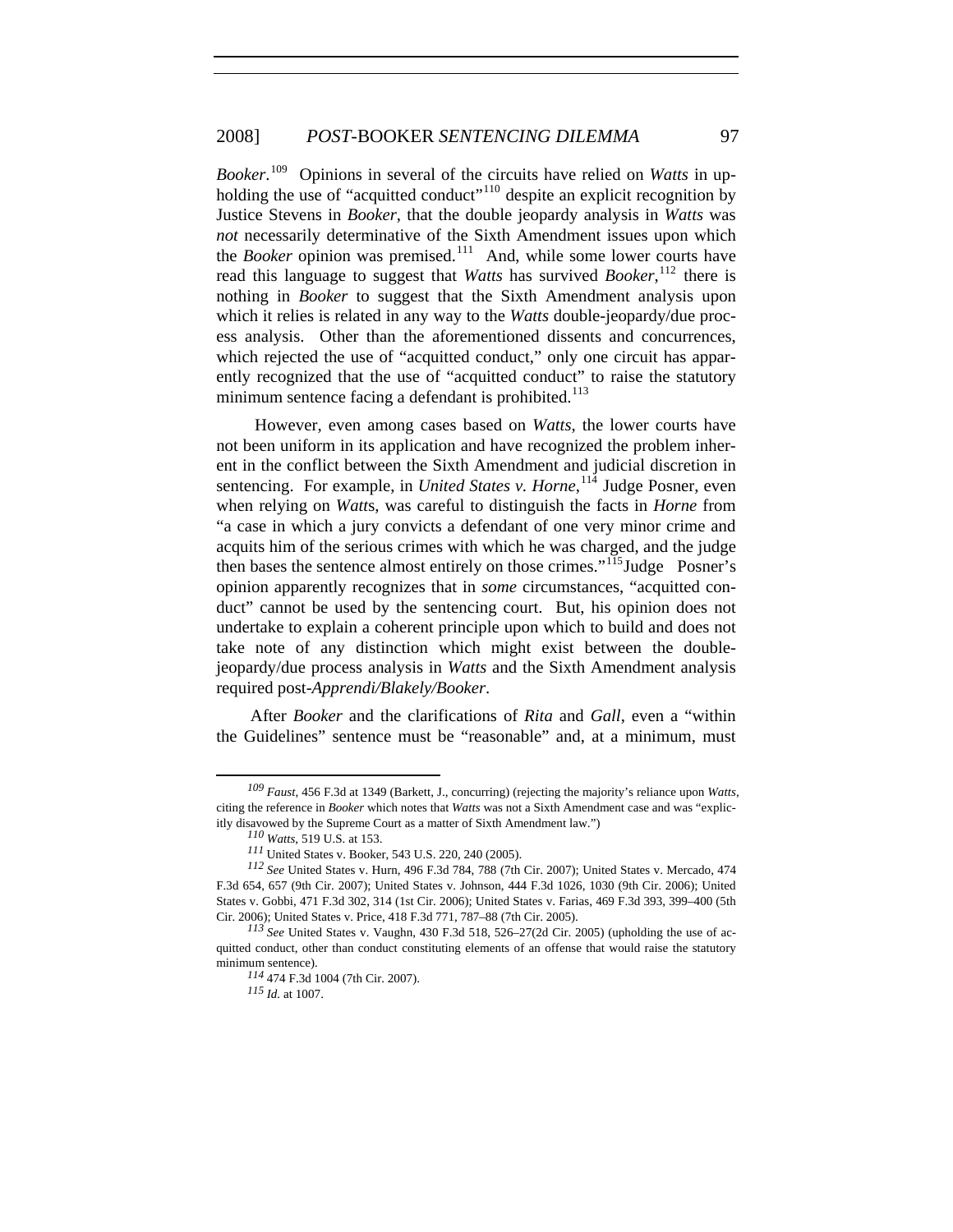reference § 3553(a) factors and be supported by sufficient factual findings to withstand deferential review. Thus, after *Gall,* the question to be resolved is whether "acquitted conduct" can *ever* be "reasonably" relied upon by a sentencing court, whether that sentence is within statutory and/or Guidelines range or not. $^{116}$  $^{116}$  $^{116}$ 

# IV. RECLAIMING SIXTH AMENDMENT "ACQUITTED CONDUCT" DOCTRINE

As discussed above, virtually all of the circuit court cases analyzing "acquitted conduct" following *Blakely* and *Booker* have looked to *United States* v. *Watts* to support the conclusion that "acquitted conduct" may be relied upon by a sentencing court. The following analysis of *Watts* demonstrates that this reliance is completely misplaced because neither the factual and procedural posture of *Watts*, nor the constitutional principles at issue in the case, can properly be positioned in the *Apprendi/Blakely/Booker* Sixth Amendment sphere.<sup>[117](#page-19-1)</sup> The *Watts* opinion preceded the *Booker* federal "sentencing revolution" by nearly a decade. $^{118}$  $^{118}$  $^{118}$ 

#### A. *WATTS V. UNITED STATES*: A PRECARIOUS DOCTRINAL FOUNDATION

Four years before deciding *Apprendi*, the Court accepted *certiorari* in two cases arising in the Ninth Circuit, *United States v. Watts*[119](#page-19-3) and *United*  States v. Putra,<sup>[120](#page-19-4)</sup> which held that sentencing courts could not consider "acquitted conduct" in determining the appropriate sentence under the Sentencing Guidelines scheme.[121](#page-19-5) According to the *per curiam* opinion of the

<span id="page-19-0"></span>*<sup>116</sup> See* Petition for Writ of Certiorari at 5–6, Al-Arian v. United States, 127 S. Ct. 2063 (2007) (No. 06-1219), 2007 WL 700941 (presiding judge took into consideration *Blakely* and *Booker* when sentencing Al-Arian, ignoring the recommended sentence from the U.S. Attorney and sentencing Al-Arian just one month short of crossing the maximum sentencing threshold).

<span id="page-19-1"></span>*<sup>117</sup>* James J. Bilsborrow, Note, *Sentencing Acquitted Conduct to the Post-Booker Dustbin*, [49](http://web2.westlaw.com/result/result.aspx?vr=2.0&sskey=CLID_SSSA35511643&effdate=1%2f1%2f0001+12%3a00%3a00+AM&rs=WLW8.02&fn=_top&fmqv=s&rlti=1&ss=CNT&method=WIN&eq=search&n=20&rltdb=CLID_DB21511643&db=JLR&cnt=DOC&sv=Split&rp=%2fsearch%2fdefault.wl&scxt=WL&cfid=1&rlt=CLID_QRYRLT36511643&srch=TRUE&origin=Search&mt=LawSchoolPractitioner&service=Search&query=acquitted+conduct)  WM. & MARY L. [REV. 289](http://web2.westlaw.com/result/result.aspx?vr=2.0&sskey=CLID_SSSA35511643&effdate=1%2f1%2f0001+12%3a00%3a00+AM&rs=WLW8.02&fn=_top&fmqv=s&rlti=1&ss=CNT&method=WIN&eq=search&n=20&rltdb=CLID_DB21511643&db=JLR&cnt=DOC&sv=Split&rp=%2fsearch%2fdefault.wl&scxt=WL&cfid=1&rlt=CLID_QRYRLT36511643&srch=TRUE&origin=Search&mt=LawSchoolPractitioner&service=Search&query=acquitted+conduct) (2007); Farnaz Farkish, Note, *Docking the Tail that Wags the Dog: Why Congress Should Abolish the Use of Acquitted Conduct at Sentencing and How Courts Should Treat Acquitted Conduct After* United States v. Booker, 20 REGENT U. L. REV. 101 (2007–08); Bertrall L. Ross II, *Reconciling the Booker Conflict: A Substantive Sixth Amendment in a Real Offense Sentencing System*, 4 CARDOZO PUB. L. POL'Y & ETHICS J. 725 (2006).

<span id="page-19-2"></span>*<sup>118</sup>* At the time it was decided, the Watts opinion was the subject of significant criticism: *See* sources cited *supra* note 10.

*<sup>119</sup>* 67 F.3d 790 (9th Cir. 1995), *rev'd*, 519 U.S. 148 (1997).

*<sup>120</sup>* 78 F.3d 1386 (9th Cir. 1996*), rev'd*, United States v. Watts, 519 U.S. 148 (1997).

<span id="page-19-5"></span><span id="page-19-4"></span><span id="page-19-3"></span>*<sup>121</sup> Id.* at 1389. In *Putra*, the defendant was indicted on one count of aiding and abetting possession to distribute cocaine on two different dates, among other offenses. *Id.* at 1387. The jury acquitted the defendant of the first count but acquitted on the second. *Id.* However, the sentencing court found by a preponderance of the evidence that the defendant had been involved in the second transaction and increased the basis offense level by aggregating both amounts. *Id.* Another panel of the Ninth Circuit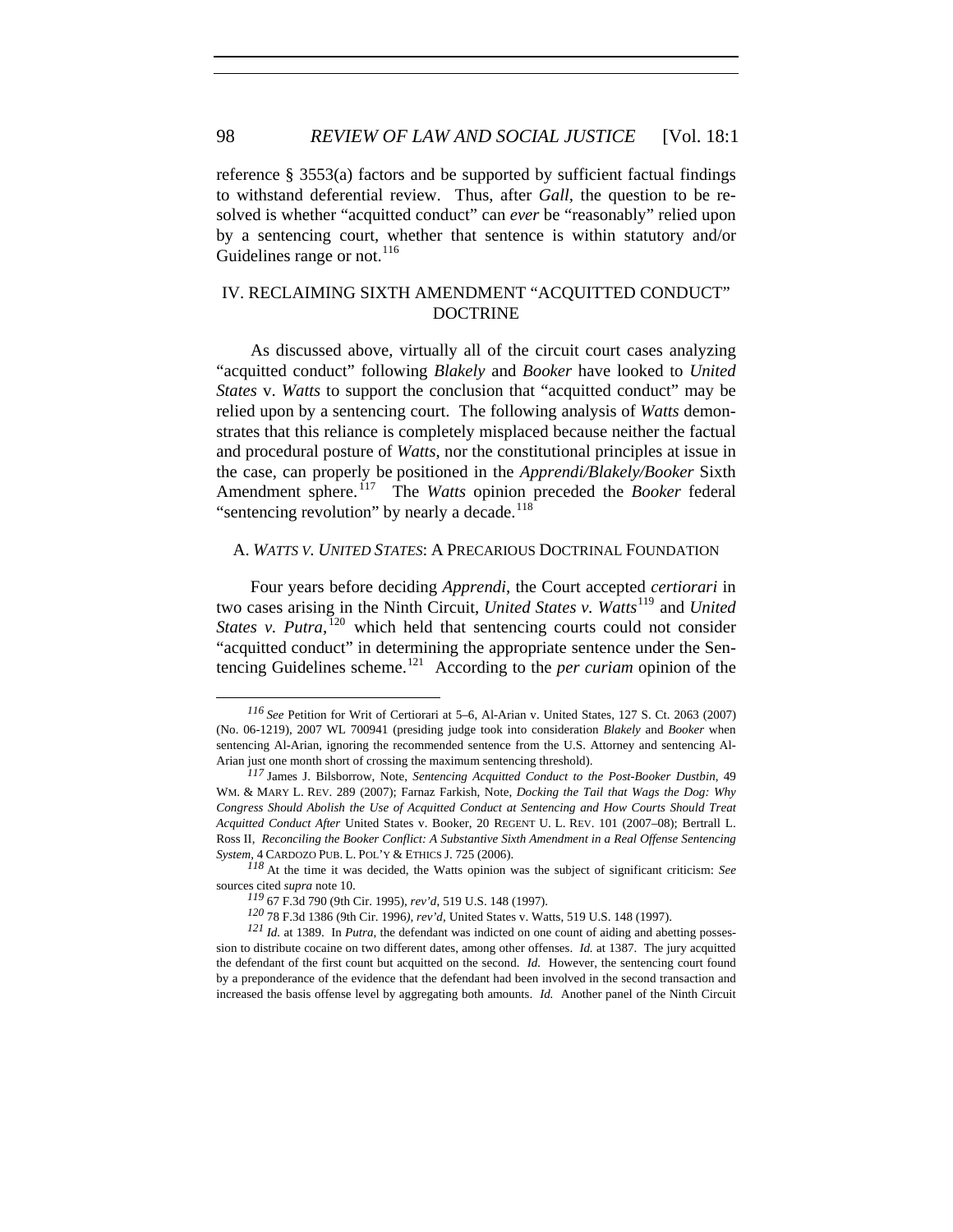Court, these rulings by two separate panels of the Ninth Circuit were contrary to every other Circuit that had considered the question and violated 18 U.S.C. § 3661, the Sentencing Guidelines and *Witte v. United States*.<sup>[122](#page-20-0)</sup>

In *Watts*, weapons and ammunition were found in the bedroom closet of a home where a controlled substance had been found in the kitchen.<sup>[123](#page-20-1)</sup> The jury convicted Watts of possession of cocaine with intent to distribute, but acquitted him of using firearms in relation to the drug offense.<sup>[124](#page-20-2)</sup> The district court found by preponderance that Watts had possessed the guns in connection with the drug offense and the court added two points to the "of-fense level" under the Guidelines.<sup>[125](#page-20-3)</sup> The court of appeals held that the district court had improperly "reconsider[ed] facts that the jury necessarily re-jected by its acquittal."<sup>[126](#page-20-4)</sup>

The Court apparently viewed the issue as so well-settled that briefing and argument were unnecessary.<sup>[127](#page-20-5)</sup> However, despite the presumed simplicity of the issue, indicated by the lack of a briefing schedule, the *per curiam* opinion is accompanied by a separate concurrence by Justice Scalia<sup>[128](#page-20-6)</sup> and Justice Breyer,  $129$  which reveal a serious lack of agreement with the *Watts* majority opinion. In addition, both Justice Stevens<sup>[130](#page-20-8)</sup> and Justice Kennedy<sup>[131](#page-20-9)</sup> dissented because, in their view, the problem presented— use of facts associated with a jury acquittal to increase a sentence—could not be dispensed with so easily.

The un-briefed, un-argued *per curiam* opinion began by noting that pre-Sentencing Guidelines statute, 18 U.S.C. § 3661, describes a broad, almost limitless range of information that a sentencing court may consider and cites *Williams v. New York*, [132](#page-20-10) a nearly fifty-year-old death penalty case that upheld the imposition of a death sentence based on thirty burglar-

<span id="page-20-8"></span><span id="page-20-7"></span><span id="page-20-6"></span><span id="page-20-5"></span><span id="page-20-4"></span><span id="page-20-3"></span><span id="page-20-2"></span>

<span id="page-20-10"></span><span id="page-20-9"></span>*<sup>123</sup> Watts*, 67 F.3d at 793. *<sup>124</sup> Id.* at 796. *<sup>125</sup> Id. 126 Id. 127 Watts*, 519 U.S. at 164. *128 Id.* at 158. *129 Id.* at 158–59. *130 Id.* at 164. *131 Id.* at 170–71. *<sup>132</sup>* 337 U.S. 241 (1949).

1

<span id="page-20-1"></span><span id="page-20-0"></span>remanded for re-sentencing, reasoning that the acquittal by the jury was an "explicit rejection" of the defendant's involvement in the second transaction and that "allowing an increase in [the defendant's] sentence would be effectively punishing her for an offense for which she has been acquitted." *Id.* at 1389. The panel held that this was an additional limitation on what the District Court could consider, "beyond any limitation imposed by the Guidelines." *Id. <sup>122</sup> Watts*, 519 U.S. at 154 (citing Witte v. United States, 515 U.S. 389 (1995)).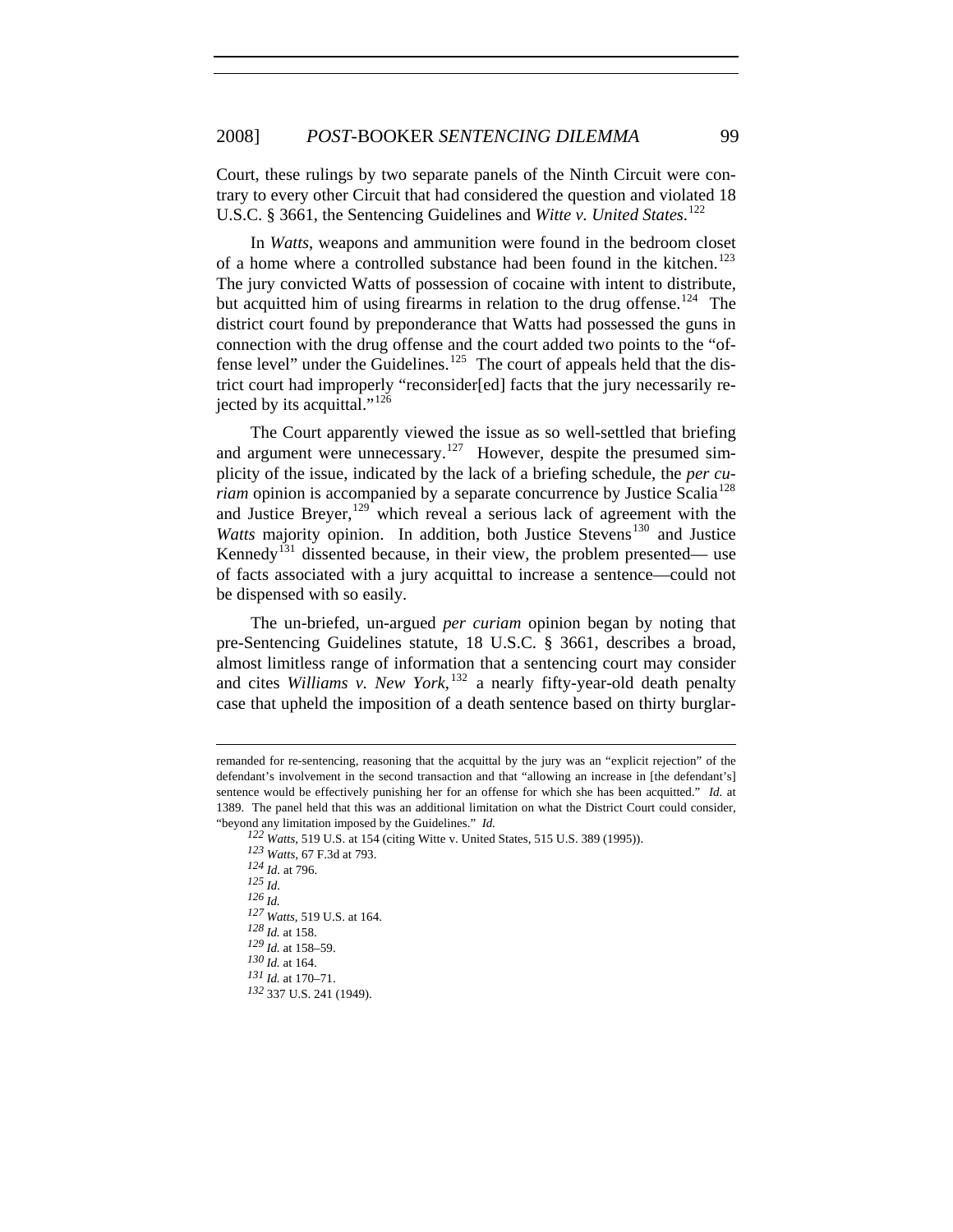ies of which the defendant had never been convicted.<sup>[133](#page-21-0)</sup> It is unlikely that the *Williams* death sentence would be upheld after *Apprendi* and *Ring v. Arizona*, much less *Blakely* or *Booker*. But, according to the *Watts* opinion, the issue before the Court was no more than a restatement of the long tradition of permitting a sentencing court to consider any evidence in sentencing.[134](#page-21-1)

The *Watts* opinion drew an analogy between the "relevant conduct" portion of the Guidelines and the "actions and circumstances that courts typically took into account when sentencing prior to the Guidelines' en-actment."<sup>[135](#page-21-2)</sup> The opinion points out the similarity between the language in 18 U.S.C. § 3661 and Guideline § 1B1.4, which *are* similar, but *not identical*, noting that: "In determining the sentence to impose within the guideline range, or whether a departure from the guidelines is warranted, the court may consider, without limitation, any information concerning the background, character and conduct of the defendant, *unless otherwise prohibited by law.*"<sup>[136](#page-21-3)</sup> This language seems to explicitly recognize that limitations other than those set forth in the Guidelines actually *were* within the contemplation of Congress, but this was not noted in the *per curiam Watts* opinion.<sup>[137](#page-21-4)</sup>

The *Watts* opinion rests primarily upon the Court's reading of Congress' intent in enacting the Guidelines, but also relies on the doublejeopardy implications to which the Ninth Circuit referred, stating that "when a sentencing court considers facts underlying a charge on which the jury returned a verdict of not guilty, the defendant 'suffer[s] punishment for a criminal charge for which he or she was acquitted.'"<sup>[138](#page-21-5)</sup> In rejecting this analysis, the *Watts* opinion cites *Witte v. United States*<sup>[139](#page-21-6)</sup> for a quite different proposition: that consideration of *uncharged* offenses in sentencing for one offense did not prevent a *subsequent* prosecution for the previously un-

<span id="page-21-0"></span>*<sup>133</sup> Id.* at 151. *But see* Apprendi v. New Jersey, 530 U.S. 466 (2000); Ring v. Arizona, 536 U.S. 584 (2002).

<span id="page-21-1"></span>*<sup>134</sup> Watts*, 519 U.S. at 152 (citing United States v. Donelson, 695 F.2d 583, 590 (D.C. Cir. 1982) (Scalia, J.)).

<span id="page-21-3"></span><span id="page-21-2"></span>*<sup>135</sup> Id.* (citing Witte v. United States, 515 U.S. 389, 402 (1985) (quoting United States v. Wright, 873 F.2d 437, 441 (1st Cir. 1989))).

*<sup>136</sup> Id.* (emphasis added).

<span id="page-21-6"></span><span id="page-21-5"></span><span id="page-21-4"></span>*<sup>137</sup>* But, the opinion does acknowledge that Guideline § 1B1.3 specifically notes that "[r]elying on the entire range of conduct" whether the subject of a conviction or not, thus rebutting the dissent of Justice Stevens, in which he contended that Congress did not intend that "acquitted conduct" be used to enlarge a sentence. *Id.* at 152–53. Even Justice Stevens conceded that "evidence adduced" during a trial resulting in acquittal could be used to decide a sentence within a Guidelines range. *Id.* at 162.

*<sup>138</sup> Id.* at 154.

*<sup>139</sup>* 515 U.S. 389 (1985).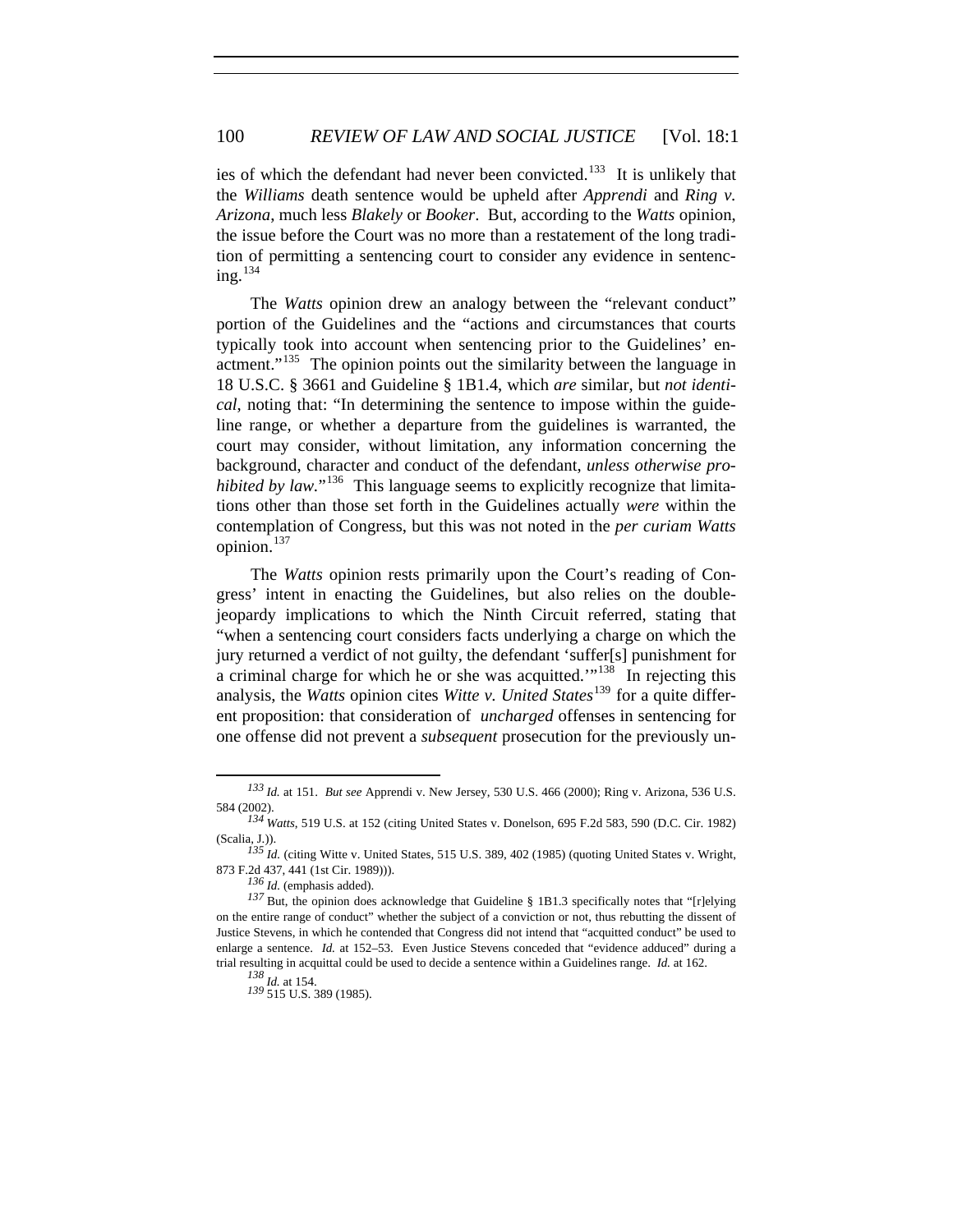charged crimes under the Double Jeopardy Clause.<sup>[140](#page-22-0)</sup> The Ninth Circuit had made a completely different point, which was more akin to the *Apprendi/Blakely/Booker* analysis.

cuss *any* Sixth Amendment issues at all.<sup>145</sup> The *Watts* opinion also determined that the court of appeals "misunderstood the preclusive effect of an acquittal, when it asserted that a jury 'reject[s]' some facts when it returns a general verdict of not guilty."[141](#page-22-1) The difference in the standard of proof governing trial and sentencing resolves the matter because an acquittal "does not prove a defendant is inno-cent; it merely proves the existence of a reasonable doubt as to his guilt,"<sup>[142](#page-22-2)</sup> and "the jury cannot be said to have 'necessarily rejected' any facts when it returns a general verdict of not guilty."<sup>[143](#page-22-3)</sup> The court noted that a verdict of acquittal does not prevent re-litigation under a lower standard of proof in a civil proceeding.<sup>[144](#page-22-4)</sup> And, while this is certainly a correct statement with respect to double-jeopardy, the *per curiam* opinion in *Watts* does not dis-

However, even *Watts* recognizes that there existed unresolved differences among the circuits as to whether, "in extreme circumstances," *relevant conduct* under the Guidelines which would "dramatically increase the sentence must be based on clear and convincing evidence."<sup>[146](#page-22-5)</sup> Since *Watts* was not such a case, the *per curiam* opinion concluded that, "a jury's verdict of acquittal does not prevent the sentencing court from considering conduct *underlying* the acquitted charge, so long as that conduct has been proved by a preponderance of the evidence."<sup>[147](#page-22-6)</sup> Justice Breyer concurred with the judgment of the *per curiam* opinion, but suggested that the Sentencing Commission or Congress could clarify the meaning of "relevant conduct" to "instruct the sentencing judge not to base a sentencing enhancement upon acquitted conduct . . . [g]iven the role that juries and acquittals play in our system."[148](#page-22-7)

<span id="page-22-1"></span><span id="page-22-0"></span>In his concurrence, Justice Scalia disagreed with Justice Breyer's assertion that the Sentencing Commission *could* "revers[e] today's outcome by mandating disregard of the information we . . . hold it proper to con-

*<sup>140</sup> Watts*, 519 U.S. at 155.

*<sup>141</sup> Id.* (quoting United States v. One Assortment of 89 Firearms, 465 U.S. 354, 361 (1984)). *142 Id.*

*<sup>143</sup> Id.*

*<sup>144</sup> Id.* at 156.

*<sup>145</sup> But see* Rudstein and Recent Case, *supra* note 10.

*<sup>146</sup> Watts*, 519 U.S. at 156.

*<sup>147</sup> Id.* at 157 (emphasis added).

<span id="page-22-7"></span><span id="page-22-6"></span><span id="page-22-5"></span><span id="page-22-4"></span><span id="page-22-3"></span><span id="page-22-2"></span>*<sup>148</sup> Id.* at 159 (Breyer, J., concurring). However, between *Watts* in 1996 and *Booker* in 2005, Congress did not take up the invitation to revisit the issue.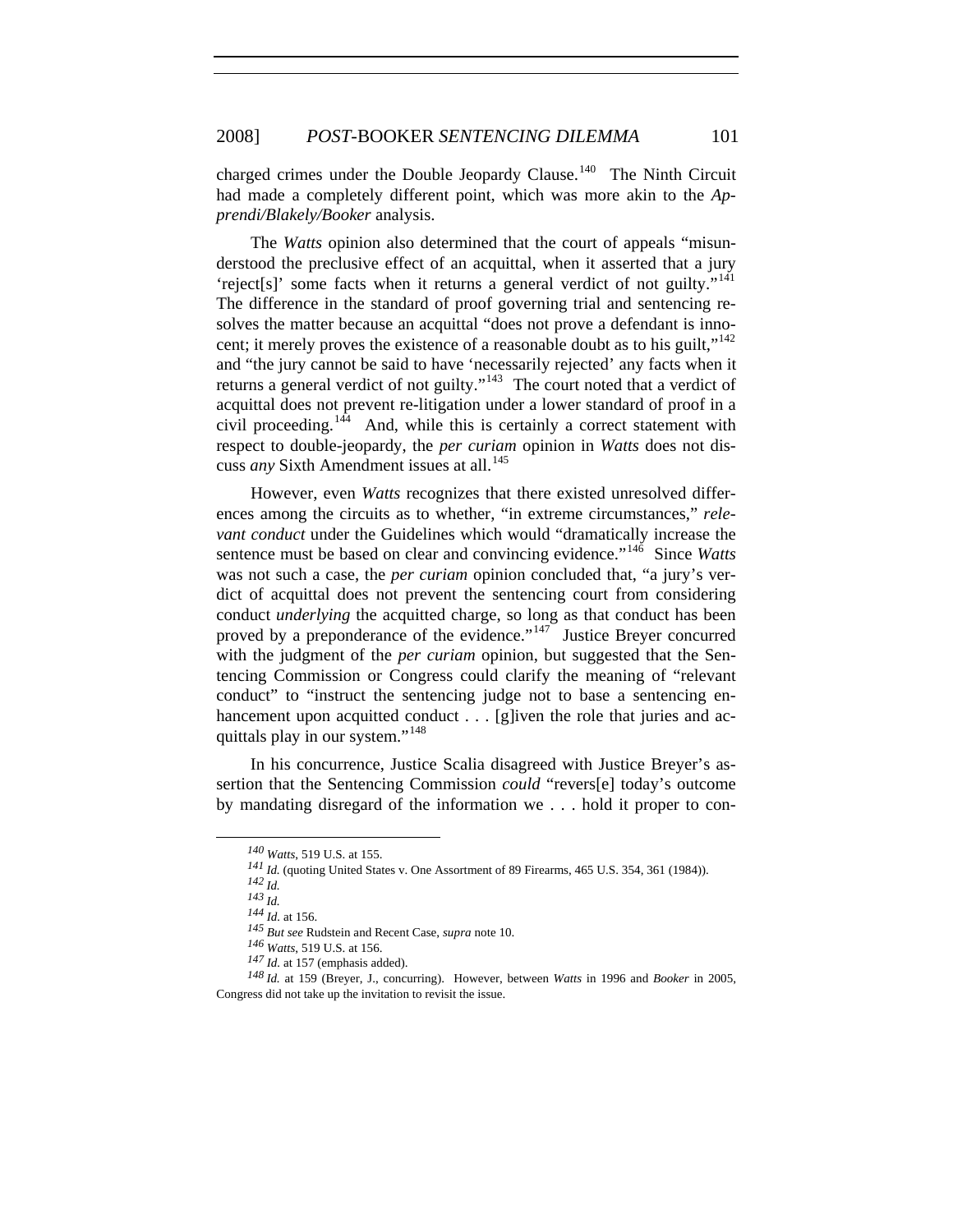sider."<sup>[149](#page-23-0)</sup> According to Justice Scalia, the language of 18 U.S.C. § 3661 and 18 U.S.C. § 3553(b) prohibited *both* the Commission and the courts from preventing the use of "acquitted conduct" in sentencing, although Congress (or presumably the Sixth Amendment) would have the power to make such a change in sentencing standards.<sup>[150](#page-23-1)</sup>

The lengthy dissent of Justice Stevens referred to the *earlier* "sentencing guidelines revolution" in which:

[I]ndividualized sentencing that formerly justified vesting judges with virtually unreviewable sentencing discretion have been replaced by the impersonal interest in uniformity and retribution. [T]he modest name 'Guidelines' . . . have the force and effect of laws, prescribing the sentences criminal defendants are to receive. A judge who disregards them will be reversed.<sup>[151](#page-23-2)</sup>

Justice Stevens pointed out that 18 U.S.C. § 3661 upon which the *per curiam* opinion is grounded was actually a product of the *previous* "individualized sentencing" era, in which judges were free to consider a wide range of factors and to accord each the weight he or she considered appropriate within legislatively established limits, whether the result of an ac-quittal or not.<sup>[152](#page-23-3)</sup>

However, under the Sentencing Guidelines regime, 18 U.S.C. § 3661 took on a completely different character when incorporated into the Guide-lines' limited judicial discretion system.<sup>[153](#page-23-4)</sup> Justice Stevens also dispensed with the *Watts* opinion's reliance on *Williams*, [154](#page-23-5) *Witte*[155](#page-23-6) and *McMillan*[156](#page-23-7) as dispositive of the issue.<sup>[157](#page-23-8)</sup>

Although Justice Stevens did not discuss "acquitted conduct" as a Sixth Amendment jury trial issue directly, he concluded that the statute should be construed to entail "the traditional requirement that criminal charges must be sustained by proof beyond a reasonable doubt."<sup>[158](#page-23-9)</sup> And, Justice Kennedy's very brief dissent got to the heart of the issue, stating:

*<sup>149</sup> Id.* at 158 (Scalia, J., concurring).

*<sup>150</sup> Id.* 

<span id="page-23-8"></span><span id="page-23-7"></span><span id="page-23-6"></span><span id="page-23-5"></span><span id="page-23-4"></span><span id="page-23-3"></span><span id="page-23-2"></span><span id="page-23-1"></span><span id="page-23-0"></span>*<sup>151</sup> Id.* at 159–60 (Stevens, J., dissenting) (quoting Mistretta v. United States, 488 U.S. 361, 413 (1989) (Scalia, J., dissenting)).

*<sup>152</sup> Id.* at 160–61. *153 Id.* at 162. *154 Id.* at 165. *155 Id.* at 166, 167. *156 Id.* at 167, 168. *<sup>157</sup> Id.* at 168.

<span id="page-23-9"></span>*<sup>158</sup> Id.* at 169.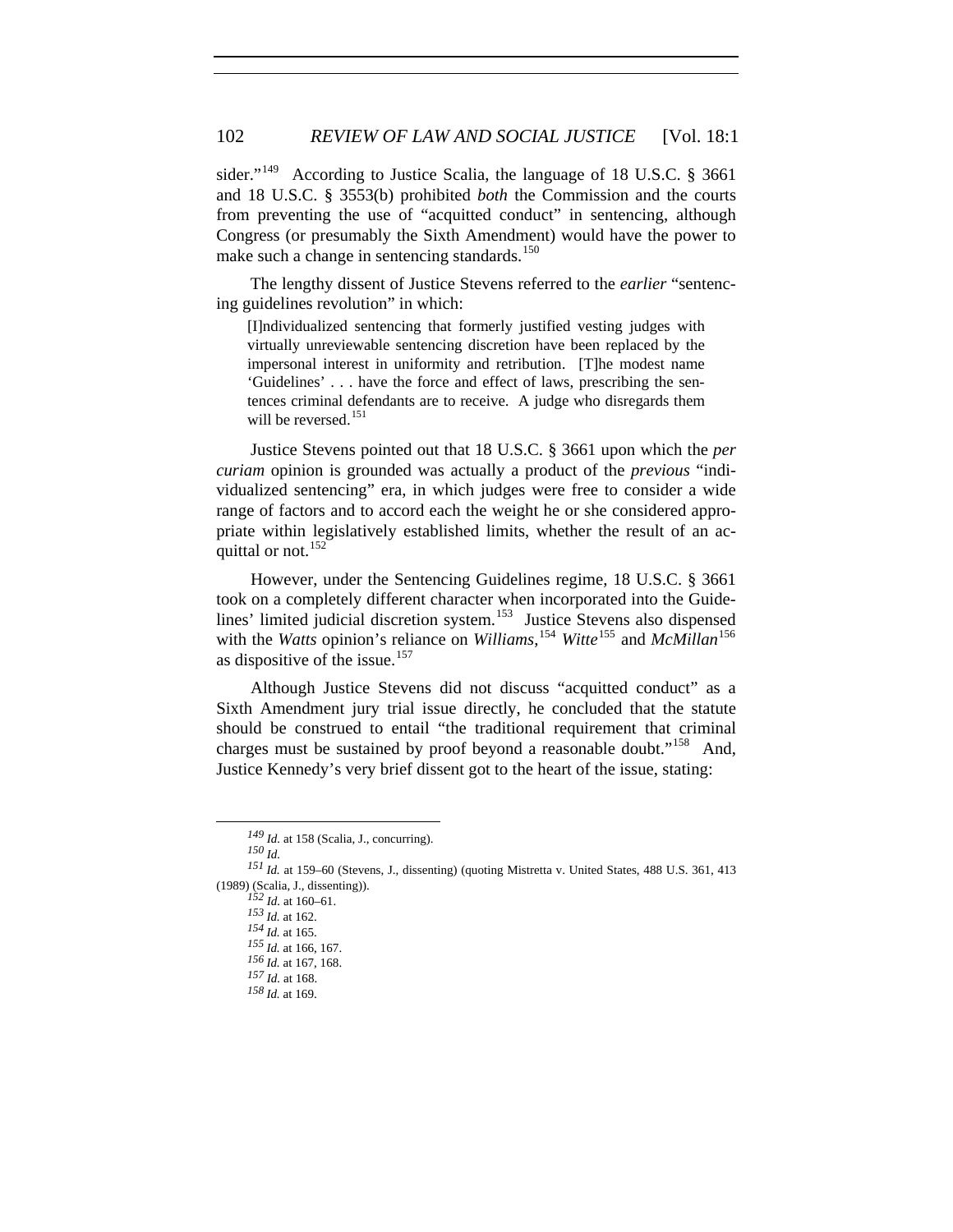## 2008] *POST-*BOOKER *SENTENCING DILEMMA* 103

We have not decided a case on this precise issue, for it involves not just prior criminal history but conduct underlying a charge *for which the defendant was acquitted*. . . . The distinction ought to be confronted by a reasoned course of argument, not by shrugging it off. . . . At least it should be said that to *increase a sentence* based on conduct underlying a charge *for which the defendant was acquitted does raise concerns about undercutting the verdict of acquittal . . .* . [159](#page-24-0)

Perhaps more importantly (considering the precedential value of *Watts* in evaluating the "acquitted conduct" issue from a post-*Booker*, Sixth Amendment viewpoint*)* Justice Kennedy opined that the issue was too im-portant to be decided without briefing and oral argument.<sup>[160](#page-24-1)</sup>

Because the *Watts* opinion was based on an incomplete record, Justices Stevens and Kennedy noted that the reach of the *per curiam* opinion (beyond the limited statutory/double-jeopardy issues upon which the case was decided) was not clear.<sup>[161](#page-24-2)</sup> The procedural posture of *United States v. Watts* and its reliance on the Double Jeopardy Clause, rather than the Sixth Amendment principles, makes *Watts* a precarious foundation upon which to negate the fundamental Sixth Amendment principle of jury supremacy in fact-finding in post-*Apprendi* cases.<sup>[162](#page-24-3)</sup>

## B. *JONES V. UNITED STATES* AND THE ORIGINS OF THE "SENTENCING REVOLUTION"

However, the pre-*Apprendi* case that *does* discuss limitations on a sentencing court's discretion following an acquittal in Sixth Amendment terms is *Jones v. United States,*[163](#page-24-4) a case that has been ignored by all of the circuit opinions that have upheld the sentencing court's use of "acquitted conduct,"[164](#page-24-5) with the exception of a dissent in *United States v. Grier.*[165](#page-24-6) However, in a dissenting opinion in *Rita v. United States*, Justice Souter suggested that *Jones*, rather than *Watts,* was the more faithful pre-*Apprendi* precedent upon which to ground *Blakely-Booker* Sixth Amendment analysis, and that *Jones*, rather than *Apprendi*, was the genesis of the Court's re-

*<sup>159</sup> Id.* at 170 (emphasis added).

*<sup>160</sup> Id.* at 171.

*<sup>161</sup> Id.* at 164 (Stevens, J., dissenting), 170 (Kennedy, J., dissenting).

*<sup>162</sup> See id.* at 154.

*<sup>163</sup> See generally* Jones v. United States, 526 U.S. 227 (1999).

<span id="page-24-5"></span><span id="page-24-4"></span><span id="page-24-3"></span><span id="page-24-2"></span><span id="page-24-1"></span><span id="page-24-0"></span>*<sup>164</sup>* United States v. Faust, 456 F.3d 1342, 1351 (11th Cir. 2006) (Barkett, J., concurring)(citing *Jones*, 526 U.S. at 227 without specifically identifying its import in the development of the A*pprendi*/*Blakely*/*Booker* line of cases).

<span id="page-24-6"></span>*<sup>165</sup>* 475 F.3d 556 (3d Cir. 2007). This case, strictly speaking, is not an "acquitted conduct" case but does discuss Jones v. United States in dicta.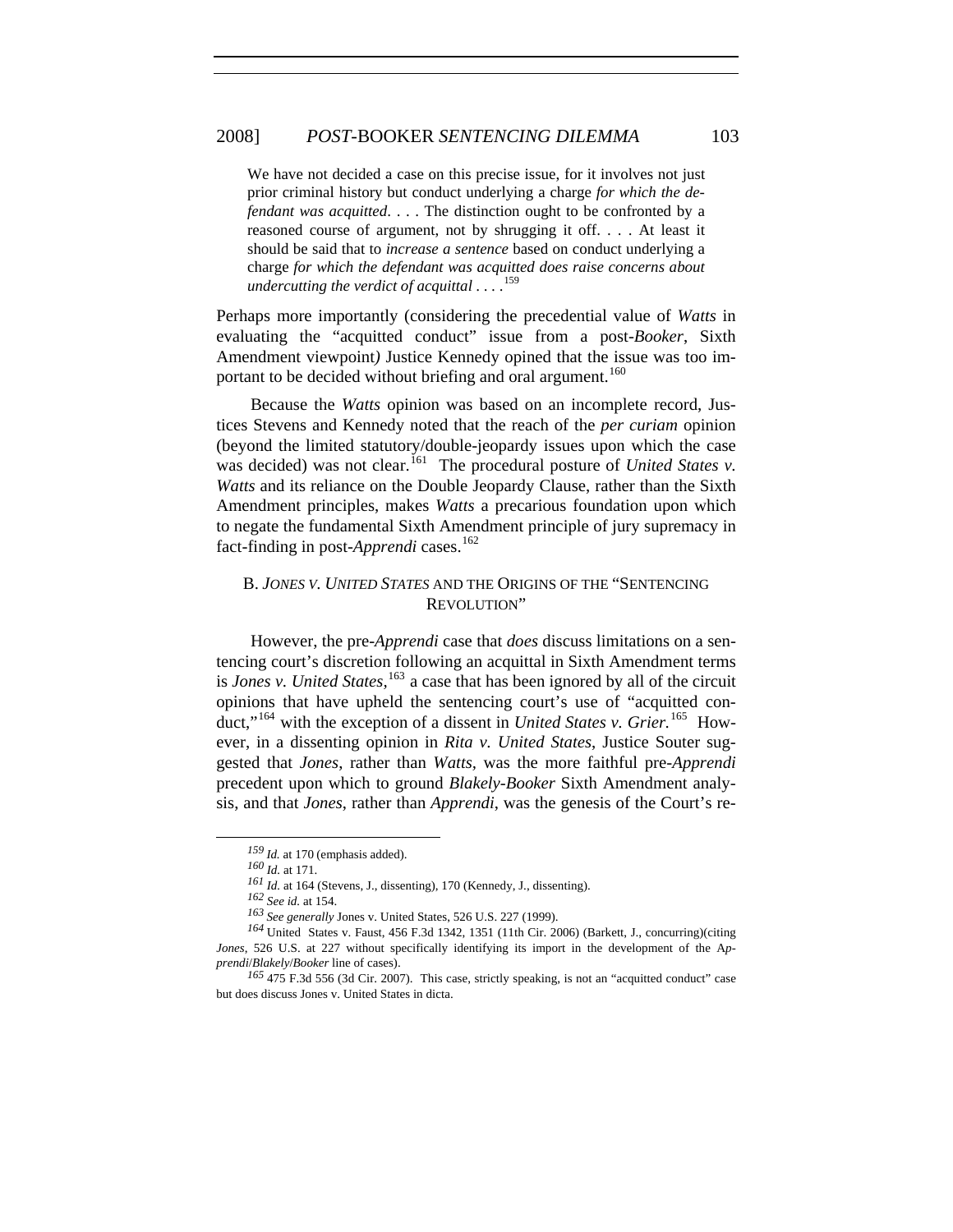vivification of the Sixth Amendment right to jury-found facts in sentencing. $166$ 

In *Jones*, the defendant was convicted of carjacking by a jury and sentenced pursuant to a sentencing scheme that provided for increased penalties upon judicially found facts, which increased the maximum carjacking penalty from fifteen years to twenty-five years, based on the sentencing court's finding of "serious bodily injury."<sup>[167](#page-25-1)</sup> The Government argued in *Jones* that "serious bodily injury" need not be proven beyond a reasonable doubt to a jury because it was "only a condition for imposing an enhanced sentence . . . not an element of a more serious crime."<sup>[168](#page-25-2)</sup>

In an opinion written by Justice Souter, joined in part by Justices Stevens, Scalia, Thomas and Ginsburg, the Court held that "acquitted conduct" may *not* be used in sentencing, at least with respect to elements of the offense, under Sixth Amendment jury trial principles. [169](#page-25-3) *Jones*, like *Apprendi/Blakely/Booker*, is rooted in the fundamental importance of jury fact-finding: "The question might be less serious . . . if the history bearing on the Framer's understanding of the Sixth Amendment principle demonstrated an accepted tolerance for exclusively judicial factfinding to peg penalty limits. *But such is not the history.*"[170](#page-25-4)

However, in *Jones*, the Court was only called upon to interpret the federal statute in question and did not expressly rule on the Sixth Amendment implications of the Government's argument.  $171$  Nevertheless, the Court *did* consider the issue important enough to apply the doctrine of constitutional avoidance, thus *implying* that a ruling *upholding* the statute, as interpreted by the Government, *would* violate the Sixth Amendment or an-other constitutional principle.<sup>[172](#page-25-6)</sup> To construe the statutory "condition" as an *element* of a more serious offense would require jury fact-finding, according to *Jones*. [173](#page-25-7)

It is significant that the author of the *Jones* opinion, Justice Souter, pointed out its importance as a precursor to the later Sixth Amendment cases that began with *Apprendi* in his dissent in *Rita v. United States* by

*<sup>166</sup>* Rita v. United States, 127 S. Ct. 2456, 2485 (2007) (Souter, J., dissenting)..

*<sup>167</sup> Jones*, 526 U.S. at 227.

<span id="page-25-7"></span><span id="page-25-6"></span><span id="page-25-5"></span><span id="page-25-4"></span><span id="page-25-3"></span><span id="page-25-2"></span><span id="page-25-1"></span><span id="page-25-0"></span>*<sup>168</sup> Rita*, 127 S. Ct. at 2485 (citing *Jones*, 526 U.S. at 233.)In *Rita*, Justice Souter considered this "an unsettling argument" because the nature of statutorily-created sentencing schemes can make liability for an enhanced penalty a more serious issue than determination of guilt or innocence. *Id.*

*<sup>169</sup> Jones*, 526 U.S. at 251–52.

*<sup>170</sup> Id.* at 244 (emphasis added).

*<sup>171</sup> Id.* at 252 n.11.

*<sup>172</sup> Id.* at 239.

*<sup>173</sup> Id.* at 232.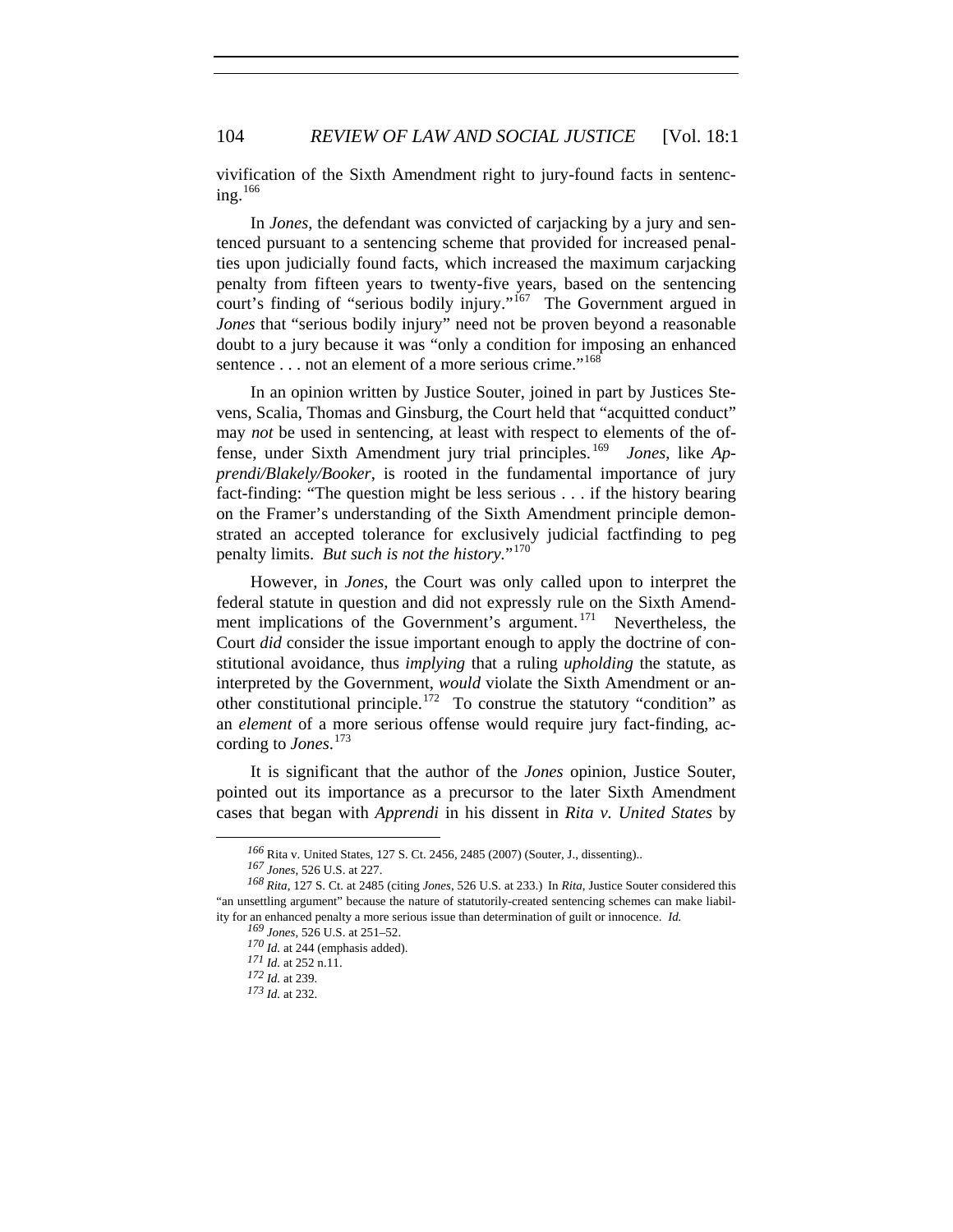capably" in *Apprendi* and resolved in favor of the Sixth Amendment by, stating: "For if judicial factfinding necessary for an enhanced sentencing range were held to be adequate in the face of a defendant's objection, a defendant's right to a have a jury standing between himself and the power of government to curtail his liberty would take on a previously unsuspected modesty."[174](#page-26-0) According to Justice Souter's *Rita* dissent, *Jones* should actually be seen as having identified the problem that was "presented ines-

placing disputed factfinding off judicial limits when, but only when, its effect would be to raise the range of possible sentences . . .[The court] recognized that the jury right would be trivialized beyond recognition if that traditional practice [i.e., judicial factfinding relevant to sentencing within the range, established by the legislature and set by the jury's verdict] could be extended to the point that a judge alone . . . could find a fact necessary to raise the upper limit of a sentencing range. $175$ 

Justice Souter's dissent in *Rita* reviews the post-*Jones* Sixth Amendment doctrine through *Apprendi/Blakely/Booker* and concludes that *Rita* carried with it the danger of replicating the Sixth Amendment problem that the Court had "flagged" in *Jones,* because it established a procedure for reconciling the Guidelines factors with judicial fact-finding without addressing the judicial discretion/Sixth Amendment right to a jury trial problem head-on.  $176$  According to Justice Souter, the only remedy possible would be to hold that a within the Guidelines sentence carried "no presumption of reasonableness," to avoid replicating the unconstitutional system of appeal-proof sentences within-the-Guidelines ranges, determined by facts found by judges alone.<sup>[177](#page-26-3)</sup> This, of course, anticipates the eventual ruling of the majority in *Gall v. United States* several months later.<sup>[178](#page-26-4)</sup>

However, eliminating the "presumption of reasonableness" alone would not completely resolve the issue of reconciling Congress' intent to bring greater uniformity in sentencing and the Court's concern for increased judicial discretion to impose individuated sentences, with the Sixth

*<sup>174</sup>*Rita v. United States, 127 S. Ct. 2456, 2485 (2007) (Souter, J., dissenting).

*<sup>175</sup> Id.* at 2486.

<span id="page-26-2"></span><span id="page-26-1"></span><span id="page-26-0"></span>*<sup>176</sup>* Although no member of the Court had noted the apparent relationship between the holding of the Court in Jones v. United States, this issue was presented to the Court for the first time in a Petition for a Writ of Certiorari in United States v. Al-Arian during the 2006–07 term. 127 S. Ct. 2063 (2007) (No. 06-1219), 2007 WL 700941. Author was appellate counsel for Dr. Sami Al-Arian who had been acquitted of "terrorism" related charges in what TIME Magazine called the biggest loss for the Bush administration to date. *See* Tim Padgett & Wendy Malloy, *When Terror Charges Just Won't Stick, A jury vindicates a fiery pro-Palestinian professor. Did the feds just waste their time?*, TIME, Dec. 19, 2005, at 46.

<span id="page-26-4"></span><span id="page-26-3"></span>*<sup>177</sup> Rita*, 127 S. Ct. at 2488.

*<sup>178</sup> Id.* at 2486–87. *See* discussion of *Gall*, *supra* Part II.B.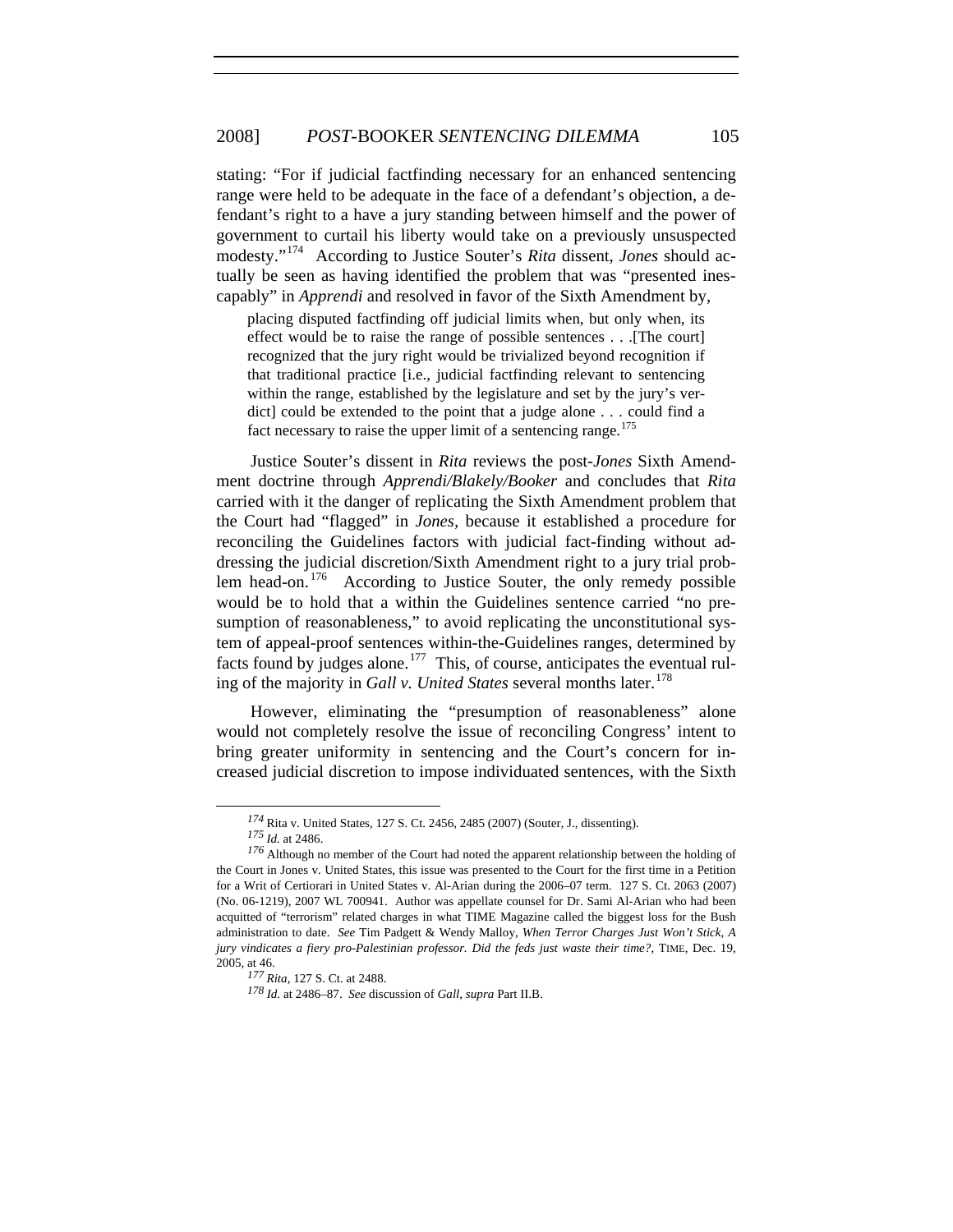Amendment right to a jury trial which constitutionally limits that discre-tion.<sup>[179](#page-27-0)</sup> Rather, Justice Souter suggests that any sentencing scheme must include "provision for jury, not judicial, determination of *any* fact neces-sary for a sentence within an upper Guidelines subrange."<sup>[180](#page-27-1)</sup> While it is not immediately clear what Justice Souter considered this "upper subrange" to be, it is quite clear that he recognized that an increased sentence, even within the statutory maximum based on conduct not found by a jury, would run afoul of the Sixth Amendment.<sup>[181](#page-27-2)</sup>

In addition to Justice Souter's suggestion that *Jones* provides a more substantial precedent than does *Watts,* Justice Stevens noted in *Booker* that *Watts* involved "a very narrow question regarding the interaction of the Guidelines with the Double Jeopardy Clause."[182](#page-27-3) Also, the *Watts* opinion "did not even have the benefit of full briefing or oral argument."<sup>[183](#page-27-4)</sup> As a result, it was "unsurprising that [the Court] failed to consider fully the issues [i.e. the Sixth Amendment issues previously at issue in *Blakely*] pre-sented to [them] in these cases."<sup>[184](#page-27-5)</sup> However, this does not mean that the Sixth Amendment analysis of *Booker* and *Jones v. United States*, which would apparently prevent the use of "acquitted conduct," is completely overcome by reference to the double-jeopardy/due process analysis of *Watts*, as lower courts seem to have concluded.<sup>[185](#page-27-6)</sup>

*<sup>181</sup> Id.* 

<span id="page-27-2"></span><span id="page-27-1"></span><span id="page-27-0"></span> $\overline{a}$ 

<span id="page-27-6"></span><span id="page-27-5"></span><span id="page-27-4"></span><span id="page-27-3"></span>*<sup>185</sup> See generally* United States v. Grier, 475 F.3d 556 (3d Cir. 2007). Grier involved an altercation over an unpaid bill and possession of a bicycle which resulted in a shooting but, apparently, no injuries. *Id.* at 559. The defendant was arrested on state charges of aggravated assault, receiving stolen property and unlawful possession of a firearm, all of which were dismissed. *Id.* Grier was subsequently indicted in federal court for unlawful possession of a firearm by a felon and possession of a stolen firearm. *Id.* He pled guilty to the first count and the second was dismissed pursuant to the plea agreement. *Id.*

The pre-sentence report reflected a four level-enhancement for using a firearm in connection with the dismissed state felony charges, raising the recommended Guidelines sentence from 84 to 105 months to 120 to 150 months. *Id.* at 559–60. At sentencing, the other party testified as to the altercation and the sentencing court adopted the enhancement finding aggravated assault, rather than simple assault under state law, but reduced the sentence by two offense levels because of the involvement of the other party in the altercation. *Id.* at 560. Grier received a sentence of 100 months and appealed the Court's use of a preponderance standard to find a state felony and its failure to articulate its considerations under 18 U.S.C. § 3553(a). *Id.* at 561.

The majority opinion considered whether the Due Process Clause requires facts relevant to sentencing enhancements, "particularly those that constitute a 'separate offense' under governing law beyond a reasonable doubt." *Id.* at 561. The majority held that under *Booker*, once a jury has found a defendant guilty of an offense beyond a reasonable doubt of all elements of one offense, the defendant

*<sup>179</sup> Id.* at 2488.

*<sup>180</sup> Id.* (emphasis added).

*<sup>182</sup>* United States v. Booker, 543 U.S. 220, 240 (2005).

*<sup>183</sup> Id.* at 240 n.4.

*<sup>184</sup> Id.*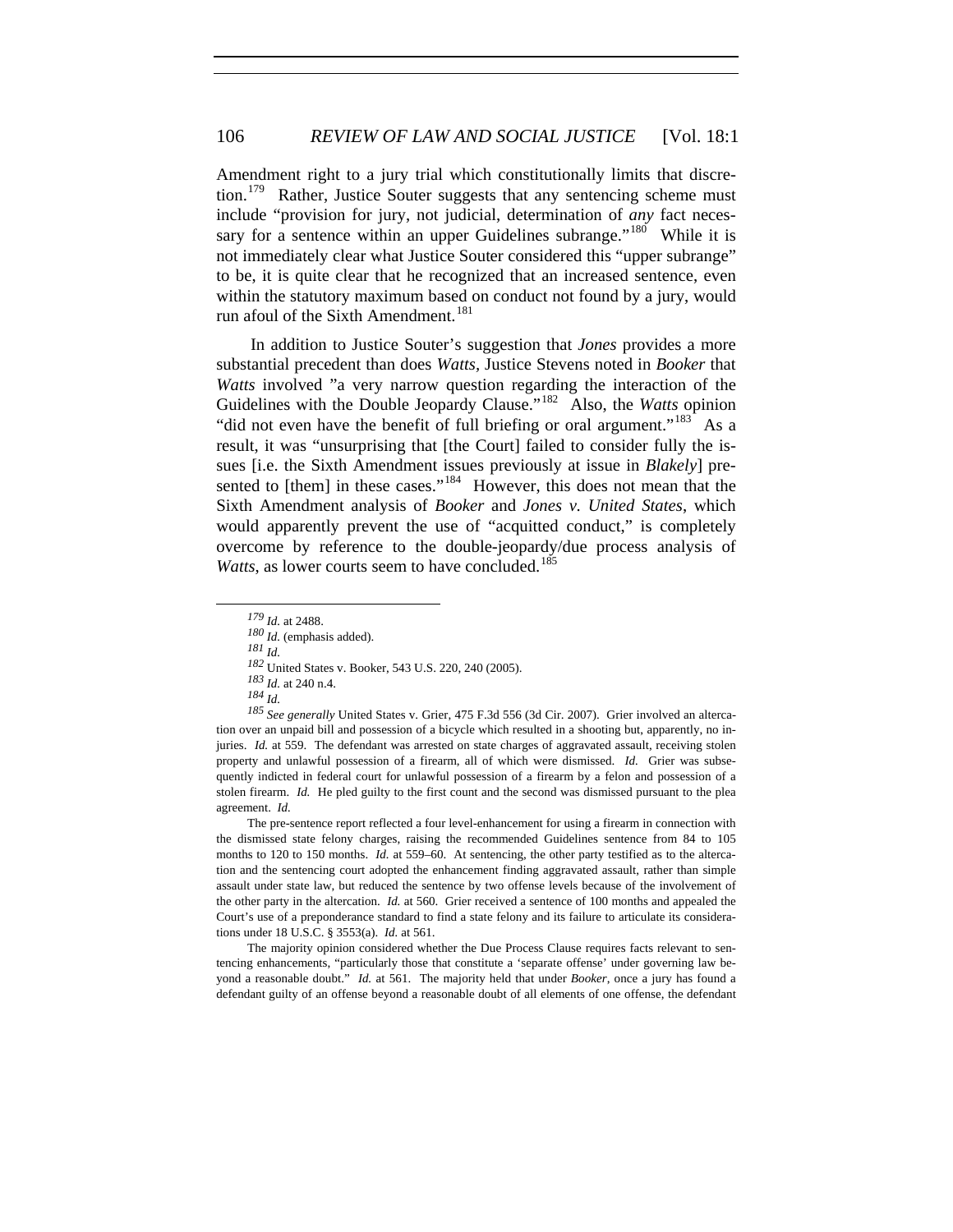While the reference to *Jones* by Justice Souter is the first such reference in an opinion of the Court, the importance of *Jones* in the *Apprendi/Blakely/Booker* line of cases was first extensively discussed by the concurrence and dissent in the Third Circuit opinion *United States v. Grier*, although the Sixth Amendment issue was not raised below and the case was remanded for resentencing for other reasons.<sup>[186](#page-28-0)</sup> The concurrence and dissent in *Grier* noted the importance of *Jones*' focus on the *elements of the offense* that the jury had considered and rejected in an acquittal, as being of a different order of constitutional magnitude than facts that the jury had not considered.[187](#page-28-1) Additionally, other than *United States v. Grier*, circuits that have upheld the use of "acquitted conduct" by relying on *Watts*<sup>[188](#page-28-2)</sup> have failed to note that in *Jones*, the Court already held that a distinction must be made for facts that are a factual element of the *acquitted offense* to give ef-fect to Sixth Amendment jury trial considerations.<sup>[189](#page-28-3)</sup>

Although the majority in *Grier* dismissed *Jones* by characterizing the opinion as one of statutory construction alone, the dissent makes clear that:

That [non-constitutional] reading of *Jones* is belied by the rationale for the opinion . . . which discussed at length the "grave and doubtful constitutional questions" that would arise were it to interpret the statute to treat the finding of "serious bodily harm" as a sentencing factor . . . rather than as an element of the offense that "must be charged in the indictment, submitted to a jury, and proven by the Government beyond a reasonable doubt." $190$ 

Though *Grier* is not, strictly speaking, an "acquitted conduct" case, the dissenting and concurring opinions in *Grier* highlight both the impor-

1

<span id="page-28-3"></span><span id="page-28-2"></span><span id="page-28-1"></span><span id="page-28-0"></span>*<sup>189</sup>* Despite Justice Steven's explicit recognition that Double Jeopardy analysis in Watts is not necessarily determinative of the Sixth Amendment issues in *Booker*, majority opinions in several of the circuits have relied on *Watts* in upholding the exercise of judicial discretion in sentencing based on "acquitted conduct" and none have referred to the relevant discussion in this Court's holding in *Jones*. *See* United States v. Gobbi, 471 F.3d 302 (1st Cir. 2006); United States v. High Elk, 442 F.3d 622 (8th Cir. 2006); United States v. Dorcely, 454 F.3d 366 (D.C. Cir. 2006); United States v. Price, 418 F.3d 771 (7th Cir. 2005); United States v. Magallanez, 408 F.3d 672 (10th Cir. 2005); United States v. Duncan, 400 F.3d 1297 (11th Cir. 2005); United States v. Ashworth, 139 Fed. App'x 525 (4th Cir. 2005) (unpublished); United States v. Vaughn, 430 F.3d 518 (2d Cir. 2005) (upholding the use of acquitted conduct, other than that constituting elements of the offense).

<span id="page-28-4"></span>*<sup>190</sup> Grier*, 475 F.3d at 594 (citing *Jones*, 526 U.S. at 232.) (citations omitted).

may be sentenced up to the statutory maximum without additional findings beyond a reasonable doubt, even when those facts constitute a separate offense under state law, unless those facts would increase the statutory maximum sentence for the offense. *Id.* at 565. However, the majority remanded the case in light of the failure of the trial court to provide a factual basis for determining whether the sentence was reasonable. *Id.* at 572.

*<sup>186</sup> Id.* at 572.

*<sup>187</sup> Id.* at 578 (Ambro, J., concurring), 594–95 (Sloviter, J., dissenting).

*<sup>188</sup> See generally* United States v. Watts, 519 U.S. 148 (1997).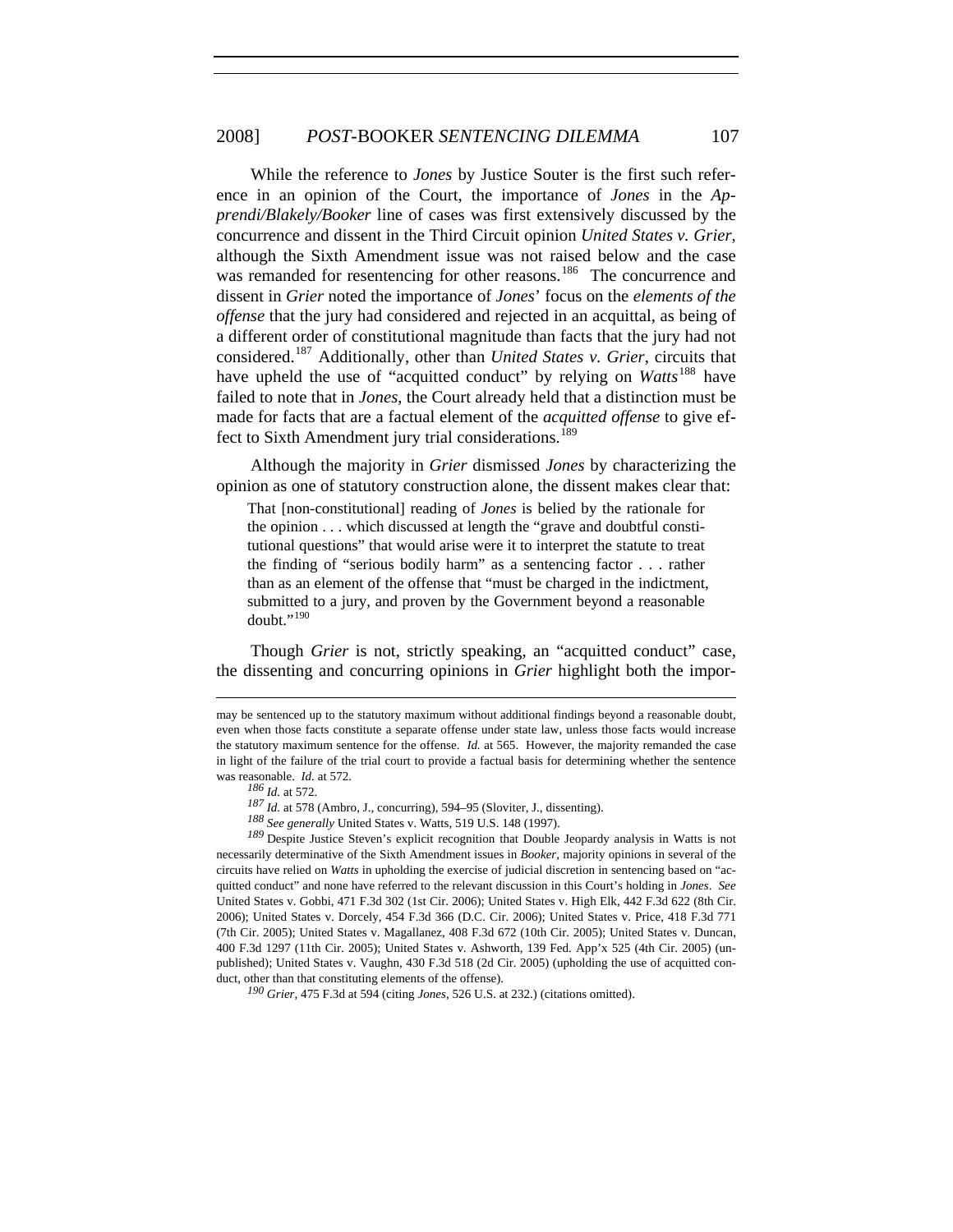tance of *Jones* in the *Apprendi/Booker* line of Sixth Amendment cases. They provide compelling reasoning why that must be so, given the important role of jury fact-finding underpinning the entire system that echoes the discussion of the same issues in the district court and circuit court opinions in which "acquitted conduct" has been at issue.<sup>[191](#page-29-0)</sup>

In sum, it seems plain that Justice Souter's suggestion that his Sixth Amendment opinion in *Jones* actually began the Sixth Amendment sentencing revolution establishes its reasoning as a far more reliable foundation upon which to ground the "acquitted conduct" doctrine after *Booker* than does *Watts.*

## V. JUDICIAL DISCRETION AND THE SIXTH AMENDMENT: DRAWING A PRINCIPLED LINE

As a starting place, it is necessary to recognize that, as Justice Souter has pointed out, *Jones* was actually the first modern case that addressed the Sixth Amendment implications of sentencing guidelines systems.<sup>[192](#page-29-1)</sup> Secondly, it is important to see *Booker* as a case that both addresses the constitutional infirmity in the mandatory Guidelines scheme with which a unanimous Court agrees<sup>[193](#page-29-2)</sup> and that portion which imposes a particular remedy for the infirmity with which all members of the Court did *not* agree.<sup>[194](#page-29-3)</sup> However, that disagreement, which continues to be reflected in *Rita* and *Gall,* does not undermine in any way the centrality of the Sixth Amendment concerns that gave rise to the doctrine. Now that *Rita* and *Gall* have re-established a workable procedural methodology consistent with *Booker*, these cases constitute a "remedial trilogy," which is of a conceptually different order than the cases that first set out the Sixth Amend-

<span id="page-29-0"></span>*<sup>191</sup> See id.* at 578 (Ambro, J., concurring), 594, 595 (Sloviter, J., dissenting). It is worthy to note that the Grier v. United States opinion of the Third Circuit pointing out the importance of *Jones* in the Sixth Amendment cases post-*Apprendi* was decided at about the same time that the Court accepted certiorari in *Rita*.

The suggestion that Jones v. United States, rather than *Watts*, was a more faithful source of precedent in evaluating post-*Booker* sentencing issues was first proposed to the Court in the Petition for Writ of Certiorari, Al-Arian v. United States, 127 S. Ct. 2063 (2007) (No. 06-1219), an "acquitted conduct" case which was being considered by the Court just after certiorari had been granted in *Rita*. Although the *Al-Arian* Petition was not specifically cited by Justice Souter in his *Rita* dissent (which acknowledged for the first time that his earlier Sixth Amendment opinion in *Jones* was actually the first in the what became the *Jones*, *Apprendi*, *Blakely*, *Booker*, *Rita*, *Gall* Sixth Amendment sentencing cases) the *Al-Arian* Petition first suggested the connection to the Court.

<span id="page-29-3"></span><span id="page-29-2"></span><span id="page-29-1"></span>*<sup>192</sup>* Rita v. United States, 127 S. Ct. 2456, 2485 (2007) (Souter, J., dissenting). (discussing Jones, 526 U.S. at 233).

*<sup>193</sup>* United States v. Booker, 543 U.S. 220, 272 (2005). *<sup>194</sup> Id.* at 246–47.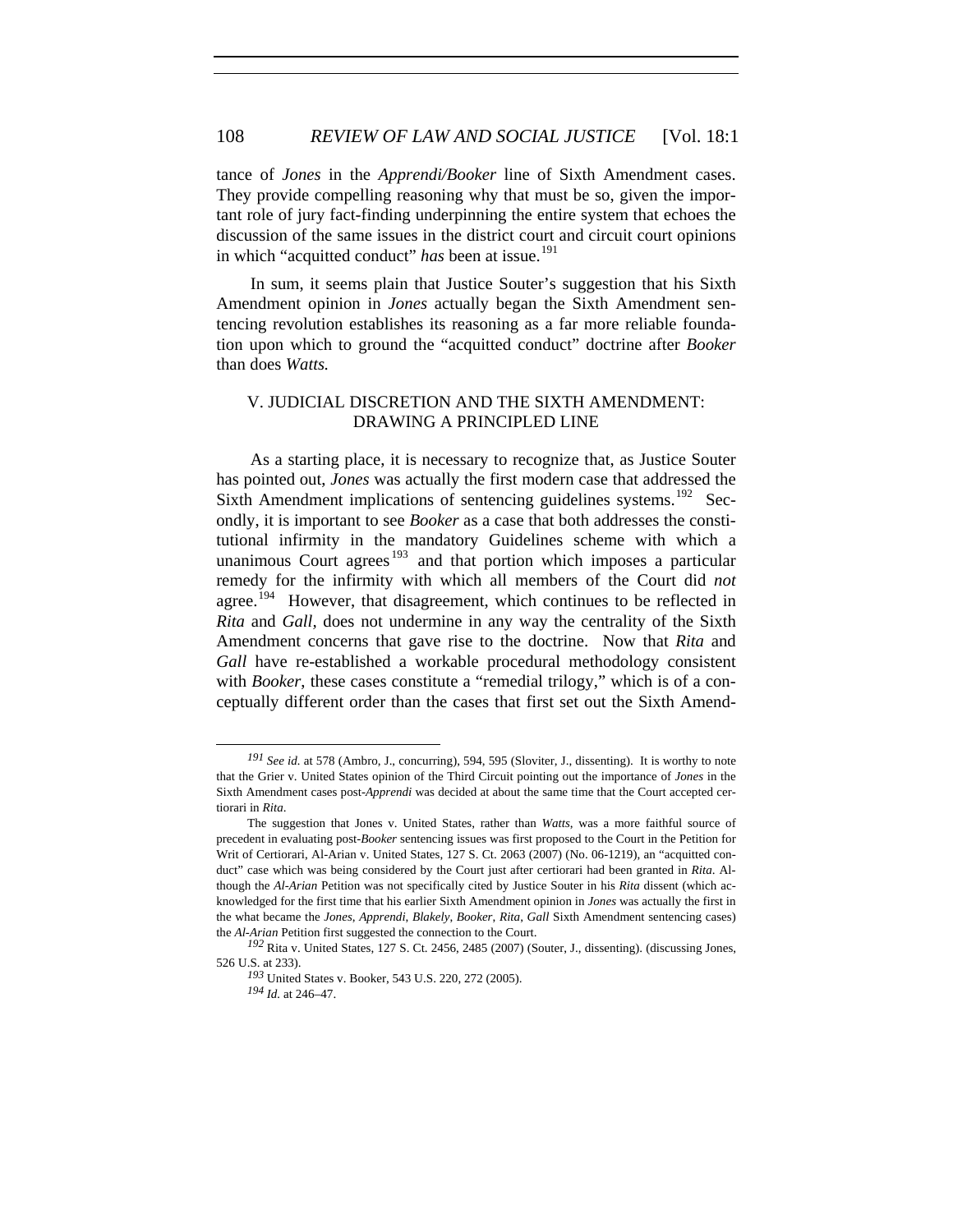ment questions inherent in a sentencing guidelines scheme, as articulated in *Jones, Apprendi, Blakely* and the Sixth Amendment analysis in *Booker*.

The fundamental thesis of this article (*i.e.* that the renewed vigor of the Sixth Amendment right to jury-determined facts in sentencing which is at the heart of *Apprendi* and *Blakely* is at odds with the "remedial" aspects of *Booker,* insofar as judicially-found facts are still permissible in a "discretionary" sentencing scheme) is apparently well-recognized by several members of the Court.<sup>[195](#page-30-0)</sup> As pointed out in Justice Alito's dissent in *Gall*, on the surface, the distinction between mandatory and discretionary sentencing schemes is a distinction without an apparent difference from a Sixth Amendment standpoint.<sup>[196](#page-30-1)</sup>

It is certainly true, as recognized by both Justice Scalia and Alito that notwithstanding some conceptual impediments, the Court is committed to the *Booker* remedy<sup>[197](#page-30-2)</sup> and, as noted by Justices Scalia and Souter, a principled resolution of the conflicting policy imperatives spelled out earlier in the article (i.e., (a) the importance of the Sixth Amendment right to jury trial; (b) respect for Congressionally mandated policy of greater uniformity in sentencing; and, (c) retention of the historic role of individuated sentencing (based on judicial discretion exercised within a statutorily limited range)) is yet to be completely resolved, particularly when a sentence within the statutory maximum is imposed.<sup>[198](#page-30-3)</sup>

#### A. ELEMENTS OF THE OFFENSE AS A JUDICIAL "NO-GO ZONE"

However, the "acquitted conduct" cases discussed above, when *Jones* is included in the doctrine, suggest a principled resolution of the apparent dilemma that remains to be addressed following *Rita* and *Gall*. Rather than continuing the apparently misplaced reliance on *United States v. Watts* for guidance with respect to the post-*Booker* treatment of "acquitted conduct," re-integrating *Jones v. United State*s into the *Apprendi* case line (to which Justice Souter maintains his *Jones* opinion gave birth) provides a much firmer foundation to distinguishing between those facts which must be found by the jury and which may be found by the sentencing court in imposing individuated sentence consistent with the sentencing objectives established by Congress, as described in *Rita* and *Gall*. Were the lower courts to begin applying the *Jones* rationale to "acquitted conduct" in sen-

*<sup>195</sup>* Apprendi v. New Jersey, 530 U.S. 466, 490 (2000).

<span id="page-30-1"></span><span id="page-30-0"></span>*<sup>196</sup>* Gall v. United States, 128 S. Ct. 586, 605 (2007).

<span id="page-30-3"></span><span id="page-30-2"></span>*<sup>197</sup> Id.* at 606.

*<sup>198</sup> Rita*, 127 S. Ct. at 2475, 2476 (Scalia, J., concurring).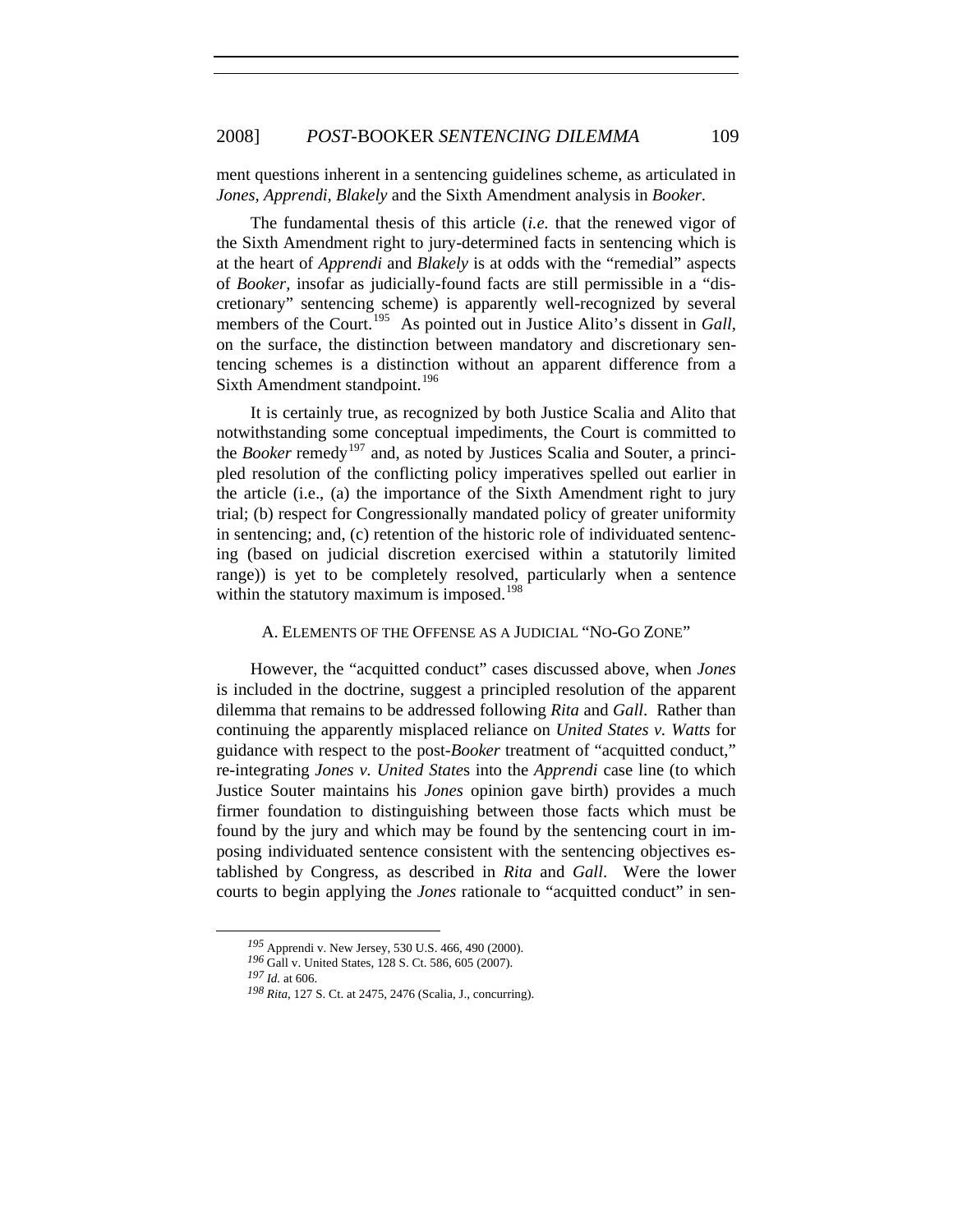tencing in a manner similar to civil *res judicata[199](#page-31-0)* and *collateral estoppel*, [200](#page-31-1) a workable solution to the apparently irresolvable dilemma may be at hand.

Under the *Jones* rationale,  $^{201}$  $^{201}$  $^{201}$  following an acquittal, the facts inherent in the proof of the elements of the offense should be foreclosed from subsequent consideration in sentencing. However, facts *not* directly related to the proof of elements of the offense *would* become "fair game" under the same standards applicable under the *Booker*, *Rita* and *Gall* remedial procedures. This construct, recognized in *Jones*, has the potential to eliminate the apparent contradictions between *Blakely* and *Booker* on the one hand and the Congressional objectives of the Sentencing Act on the other.

In this posture, the important Sixth Amendment right to jury decisionmaking would give way in the interest of retaining judicial discretion *within* the range established by the legislature. But a jury verdict of "not guilty" would establish a "no go" zone of facts which the prosecution has chosen to put before the jury to prove-up the elements of the charged offense. Facts put to the jury by the prosecution and in jury instructions that the jury has rejected either by acquittal or possibly by even by failure of the jury to reach a verdict, <sup>[202](#page-31-3)</sup> should be considered "unreasonable" and an abuse of discretion under the *Booker*, *Rita* and *Gall* remedial formula.

#### B. RES JUDICATA/COLLATERAL ESTOPPEL AND "ACQUITTED CONDUCT"

The suggestion that *res judicata/collateral estoppel-*"like" principles should be applied to jury verdicts as a limitation upon judicial discretion in sentencing recognizes that the principles can be applied only as an *analogy* to the doctrines themselves. That the proof beyond a reasonable doubt standard applicable to criminal jury verdicts means that judicial factfinding by a preponderance standard at sentencing cannot be subject to any concept formally in the absence of the underlying Sixth Amendment con-cerns.<sup>[203](#page-31-4)</sup> It is well-established that a criminal acquittal has no effect on subsequent civil litigation given the differences in the standards of proof.<sup>[204](#page-31-5)</sup>

*<sup>199</sup> See* Brown v. Felsen, 442 U.S. 127, 131 (1979).

*<sup>200</sup> See* Parklane Hosiery Co. v. Shore, 439 U.S. 322, 326 (1979).

*<sup>201</sup>See generally* Jones v. United States, 526 U.S. 227 (1999).

<span id="page-31-5"></span><span id="page-31-4"></span><span id="page-31-3"></span><span id="page-31-2"></span><span id="page-31-1"></span><span id="page-31-0"></span>*<sup>202</sup>* A "hung jury" that cannot reach a verdict, no less than an acquittal, exists within the system as a check on judicial power and short of a conviction, any jury decision should have the same impact vis-à-vis judicial sentencing power, if the Sixth Amendment principle is to predominate. *See* Petition for Writ Certiorari at 3, Al-Arian v. United States, 127 S. Ct. 2063 (2007) (No. 06-1219), 2007 WL 700941(Al-Arian entered guilty plea to prevent retrial on "hung-jury" counts.).

*<sup>203</sup>* United States v. Watts, 519 U.S. 148, 155–57 & n.2 (1997).

*<sup>204</sup> Id.* at 156.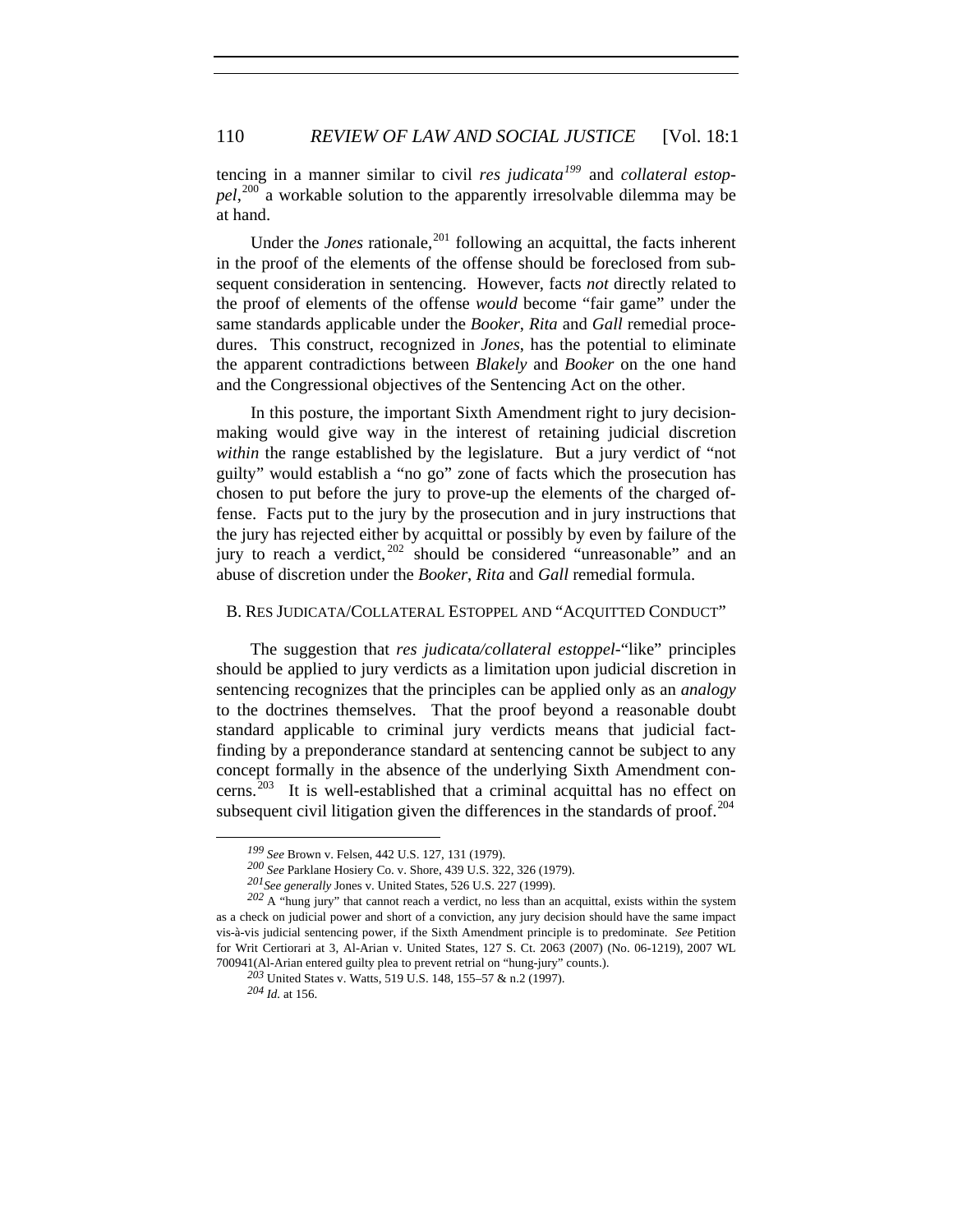On the other hand, when the integrity of Sixth Amendment jury trial right is at issue, another set of considerations emerge suggesting *some* form of these principles *must* apply when all members of the Court concede that the *Booker, Rita and Gall* remedy has been accepted. There seems to be precious few alternatives, if the primary Sixth Amendment analysis of *Jones, Apprendi, Blakely* and *Booker* is to retain vitality and coherence.<sup>[205](#page-32-0)</sup>

Turning to the Court's Sixth Amendment concerns regarding judgefound facts in sentencing, *res judicata* principles would prevent the *judicial use* of criminal charges that were, or *could* have been, put to the jury by the prosecution.<sup>[206](#page-32-1)</sup> This would mean that lesser included offenses or uncharged offenses would not be available to a judge in sentencing. Likening the criminal jury verdict to a final civil judgment would prevent relitigation of claims that that were, *or could have been*, litigated is the standard most protective of jury fact-finding and most consistent with Sixth Amendment values. <sup>[207](#page-32-2)</sup> A lesser alternative would encourage partialcharging by the prosecution to retain maximum judicial enhancement possibilities in sentencing.

Similarly, in civil litigation, *collateral estoppel* typically applies to facts that were *actually* litigated in proceedings in which the party against whom it is being asserted had an adequate opportunity to contest the factual issue.<sup>[208](#page-32-3)</sup> In this context, the prosecution has every opportunity and incentive to litigate the issues upon which the acquittal was premised and upon which it seeks a conviction. However, application of *collateral estoppel*  limitations to "actually litigated facts" alone, in this context, carries the danger of overly-*limiting* the impact of the jury verdict by encouraging charging decisions that take advantage of finely drawn distinctions between facts actually decided by the jury, or decided by implication, and those that were not.

Nevertheless, no matter *which* standard is applied by the Court, the distinction between the impact of a verdict of acquittal and a hung jury can also be framed in a way that lessens or strengthens Sixth Amendment jury fact-finding. It is not uncommon for a jury to acquit a defendant on one or more counts, while finding the defendant guilty on some counts and failing

<span id="page-32-0"></span>*<sup>205</sup>* As discussed previously, the importance of the Sixth Amendment right to jury-found facts is central to the entire line of cases that led to the "sentencing revolution." *See* discussion *supra* Part IV.B. *<sup>206</sup> See* Rita v. United States, 127 S. Ct. 2456, 2475–76 (2007) (Scalia, J., concurring) (discussing

<span id="page-32-3"></span><span id="page-32-2"></span><span id="page-32-1"></span>the scope of *res judicata*). *<sup>207</sup>* Accord Anne Bowen Poulin, *Collateral Estoppel in Criminal Cases: Reuse of Evidence After Acquittal*, 58 U. CIN. L. REV. 1 (1989); *see Rita*, 127 S. Ct. at 2474–76.

*<sup>208</sup> See* Parklane Hosiery Co. v. Shore, 439 U.S. 322, 326 (1979).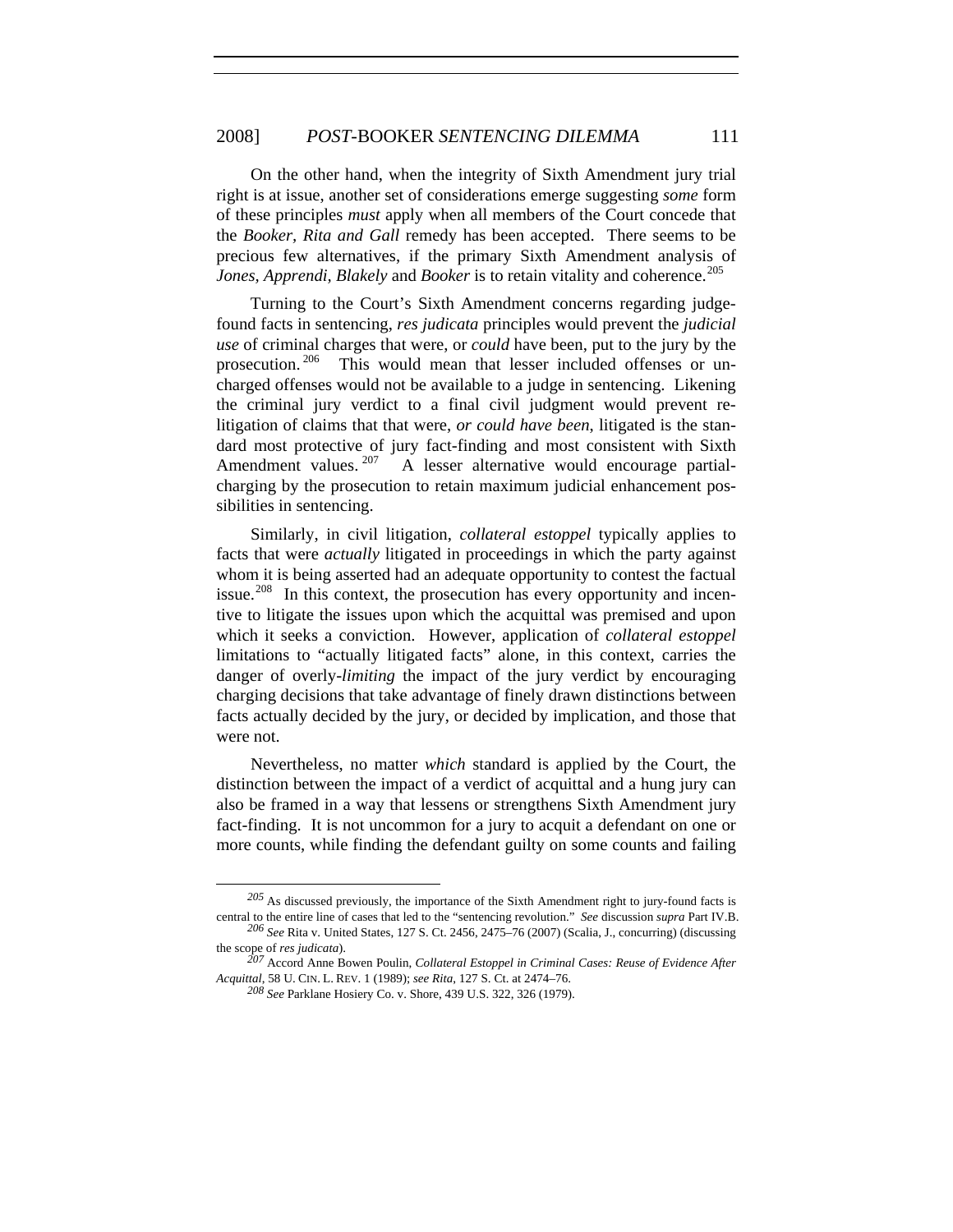# 112 *REVIEW OF LAW AND SOCIAL JUSTICE* [Vol. 18:1]

to reach a verdict on yet other counts.<sup>[209](#page-33-0)</sup> In this event, the Sixth Amendment's bulwark against judicial fiat, which is the heart of the right to jury fact-finding, would be substantially eroded should the sentencing court be permitted to pick and choose facts related to charges upon which the prosecution was unable to sustain its burden of proof. From this perspective, "hung-verdict conduct," no less than "acquitted conduct," should be considered outside the scope of proper judicial fact-finding. This is particularly the case since the prosecution has *complete* discretion to frame its case to suit its own objectives and charging *un-provable* counts to *expand* the discretion of the sentencing court would be a strong incentive, indeed.

#### C. *JONES* AS A "JUDICIAL *LACUNA*"

The reliance of the lower courts on *Watts* to reject "acquitted conduct" challenges, particularly following *Booker*, is something of a mystery in light of the references in nearly all post-*Apprendi* cases to the underlying, unresolved Sixth Amendment questions regarding "sentencing enhancement upon acquitted conduct . . . [g]iven the role that juries and acquittals play in our system . . . " [210](#page-33-1) and, as evidenced by Justice Breyer's and Scalia's recognition that under 18 U.S.C. § 3661 and 18 U.S.C. § 3553(b), neither the Commission nor the courts could prevent "acquitted conduct" to be used in sentencing, but that Congress (and, by necessary implication) the Sixth Amendment *would* have the power to do so.<sup>[211](#page-33-2)</sup> Further, within *Booker* itself, *Watts* is noted as insufficient precedent, both because of its procedural posture and its failure to address Sixth Amendment issues.<sup>[212](#page-33-3)</sup>

The mystery may have something to do with a quite understandable judicial interest in avoiding any reduction in the newly revived discretionary role of the judiciary in sentencing. However, following the recent clarifications of the *Blakely-Booker* recasting of the Federal Sentencing Guide-lines,<sup>[213](#page-33-4)</sup> as elaborated in *Rita v. United States* and *Gall v. United States*, the role that "acquitted conduct" might properly play in sentencing has also been significantly clarified, at least by necessary implication.<sup>[214](#page-33-5)</sup> The dissenting opinion of Justice Souter in *Rita,* which recognizes that *Jones v. United States* is the foundation upon which *Apprendi* and later Sixth

<span id="page-33-5"></span><span id="page-33-4"></span><span id="page-33-3"></span><span id="page-33-2"></span><span id="page-33-1"></span><span id="page-33-0"></span>*<sup>209</sup> See* Petition for Certiorari at 3–4, Al-Arian v. United States, 127 S. Ct. 2063 (2007) (No. 06- 1219), 2007 WL 700941 (of the seventeen counts at issue, Al-Arian was acquitted on eight, with the jury "hung" 10-2 for acquittal on the remaining counts); *see also Rita*, 127 S. Ct. at 2481.

*<sup>210</sup>*United States v. Watts, 519 U.S. 148, 159 (1997) (Breyer, J., concurring).

*<sup>211</sup> Rita*, 127 S. Ct. at 2488 (Souter, J., dissenting).

*<sup>212</sup>* United States v. Booker, 543 U.S. 220, 240 (2005) (discussing Watts, 519 U.S. at 155).

*<sup>213</sup> See supra* Part II.A & III.A.

*<sup>214</sup> See supra* Part V.A. (discussing the role that "acquitted conduct" plays in sentencing).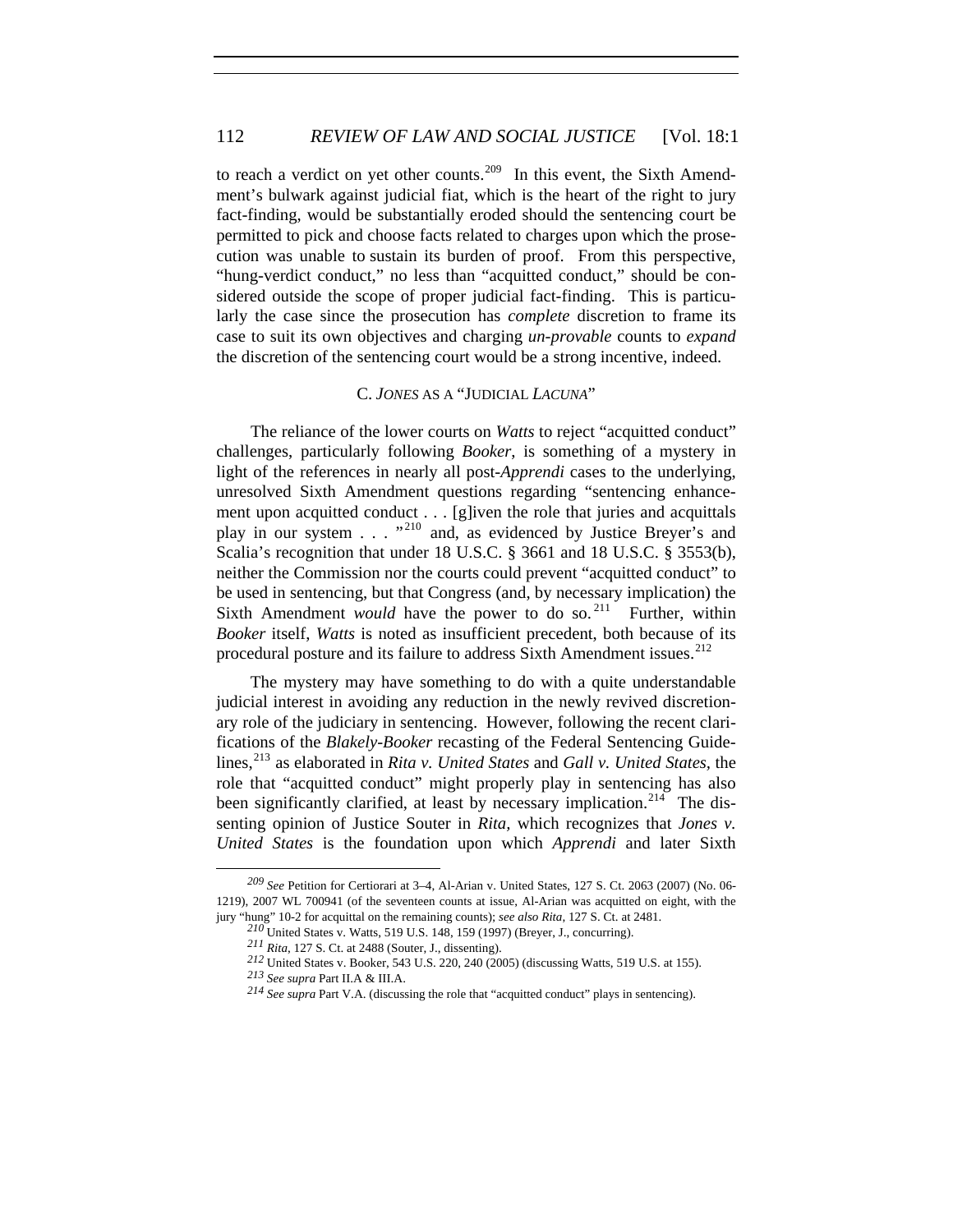Amendment cases were based, significantly undercuts the reliance of the lower courts on *Watts*, as dispositive of the question.<sup>[215](#page-34-0)</sup> And, although *Rita* did not address the question of "acquitted conduct" directly, Justice Souter's assertion that his own opinion in *Jones* is integral to the line of cases leading to *Booker* significantly recasts *Jones*' role in interpreting "acquitted conduct" cases, post-*Booker*. [216](#page-34-1)

Whether or not the failure of the lower courts to take cognizance of *Jones* as integral to the post-*Apprendi* line of cases is the result of oversight, or an understandable, inherent interest in maintaining maximum judicial sentencing prerogatives following *Booker*, the result is the same. The failure by *all* of the Circuits to take *Jones* into account actually *reinforces* the importance of the jury in sentencing as a *bulwark against judicial fiat*, upon which the Court has premised *all* of its recent Sixth Amendment opinions, concurrences and dissents in *Jones, Apprendi, Blakely* and *Booker*. [217](#page-34-2)

#### VI. CONCLUSION

Now that *Gall* has both clarified the procedural aspects of *Rita* and the standard of review, the question still remains as to whether: (a) a judge may *ever* "reasonably" rely on "acquitted conduct" to increase a sentence within-the-Guidelines, and (b) if so, under what circumstances. However, since *Jones* apparently *already* prohibits the use of "acquitted conduct" in sentencing, at least when the facts in question go to conduct that is an *element* of the acquitted offense, there seems little doctrinal or practical justification for continued reliance on *Watts* in relation to the Sixth Amendment "acquitted conduct" issues that arise post-*Apprendi*/*Blakely*/*Booker*. [218](#page-34-3)

Following *Gall v. United States*, the re-construction of a coherent sentencing scheme under the post-*Booker* Federal Sentencing Guidelines, has largely been accomplished, at least with respect to re-establishing the relationship between Congress's power to define crimes and to broadly establish proper penalties and the judiciary's role in applying Congressional sen-tencing policy in an individuated fashion.<sup>[219](#page-34-4)</sup> However, the relationship

*<sup>215</sup> Rita*, 127 S. Ct. at 2485.

*<sup>216</sup> Id.* at 2486–87.

<span id="page-34-2"></span><span id="page-34-1"></span><span id="page-34-0"></span>*<sup>217</sup> See also* Blakely v. Washington, 542 U.S. 296, 306–07 (2004) (stating that "[t]he jury could not function as circuitbreaker in the State's machinery of justice if it were relegated to making a determination that the defendant at some point did something wrong, a mere preliminary to a judicial inquisition into the facts of the crime the State actually seeks to punish") (emphasis in the original).

<span id="page-34-4"></span><span id="page-34-3"></span><sup>218</sup> *See also* United States v. Lynch, 437 F.3d 902, 916 (9th Cir. 2005) (applying a "clear and convincing evidence" test to an unproven sentencing factor that disproportionately impacted the sentence, rather than the preponderance standard applied in *Watts*). *<sup>219</sup>* Gall v. United States, 128 S. Ct. 586, 597–98 (2007).